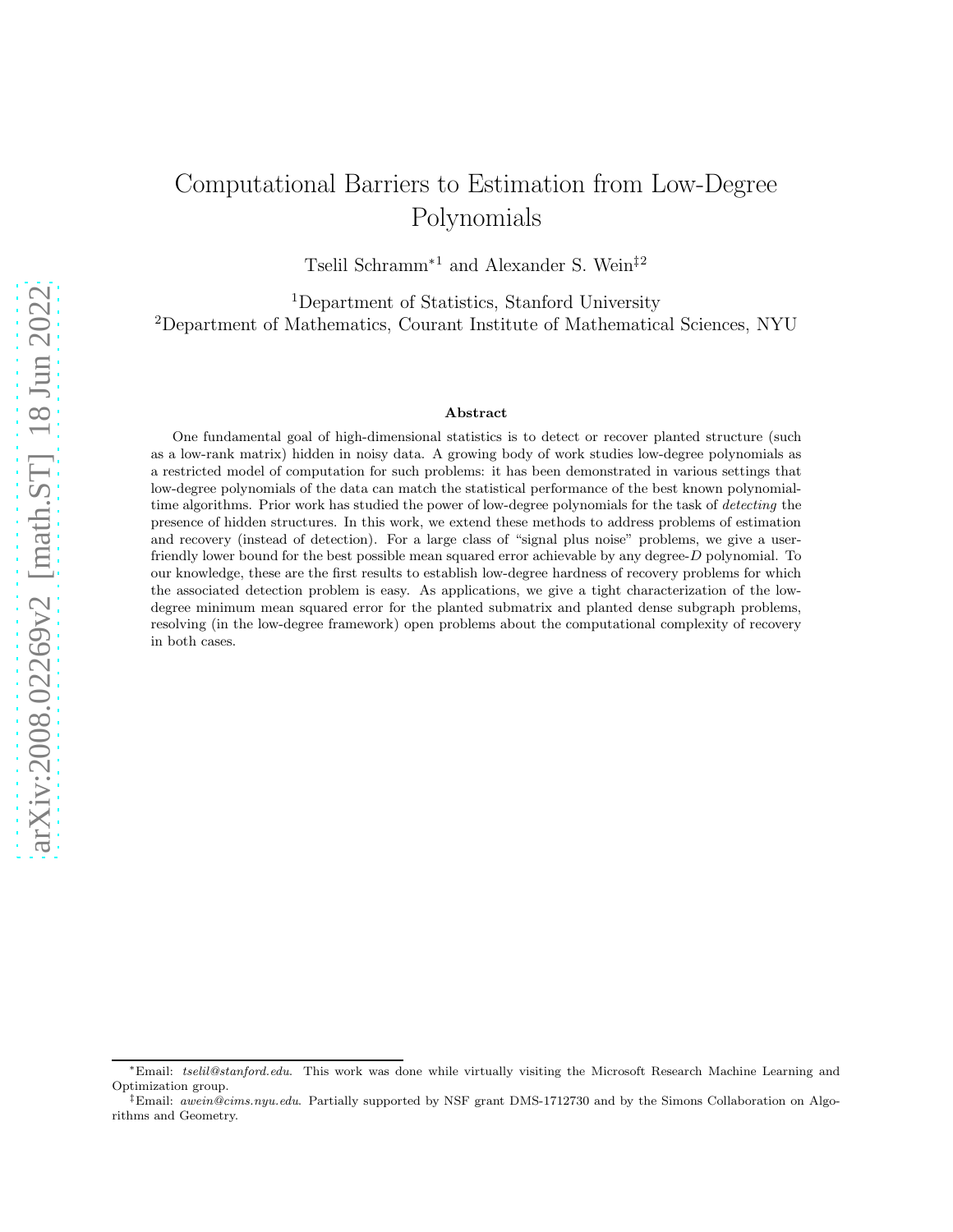# Contents

| $\mathbf{1}$ | Introduction                                         | $\bf{3}$       |
|--------------|------------------------------------------------------|----------------|
|              | 1.1                                                  | $\overline{4}$ |
|              | 1.2                                                  | $\overline{5}$ |
|              | 1.3                                                  | 9              |
|              | 1.4                                                  | 10             |
| $\mathbf 2$  | <b>Main Results</b>                                  | 10             |
|              | 2.1                                                  | 10             |
|              | 2.2                                                  | 11             |
|              | 2.3                                                  | 12             |
|              | 2.4                                                  | 13             |
|              | $2.5\,$                                              | 15             |
| 3            | <b>Lower Bounds</b>                                  | 16             |
|              | 3.1                                                  | 16             |
|              | 3.2                                                  | 17             |
|              | 3.3                                                  | 19             |
|              | 3.4                                                  | 20             |
|              | 3.5                                                  | 21             |
| 4            | <b>Upper Bounds</b>                                  | 24             |
|              | 4.1                                                  | 24             |
|              | 4.2                                                  | 27             |
|              | 4.3                                                  | 29             |
|              | A Basic Properties of the Low-Degree MMSE            | 30             |
|              | <b>B</b> Detection with a Modified Null Distribution | 30             |
|              | B.1                                                  | 31             |
|              |                                                      | 34             |
|              | <b>C</b> Null-Normalized Correlation                 | 35             |
|              | D Cumulants                                          | 36             |
| E            | <b>Sharp Threshold</b>                               | 37             |
| F            | <b>Additional Proofs</b>                             | 40             |
|              | F.1                                                  | 40             |
|              | F.2                                                  | 40             |
|              | G Reduction from Estimation to Support Recovery      | 41             |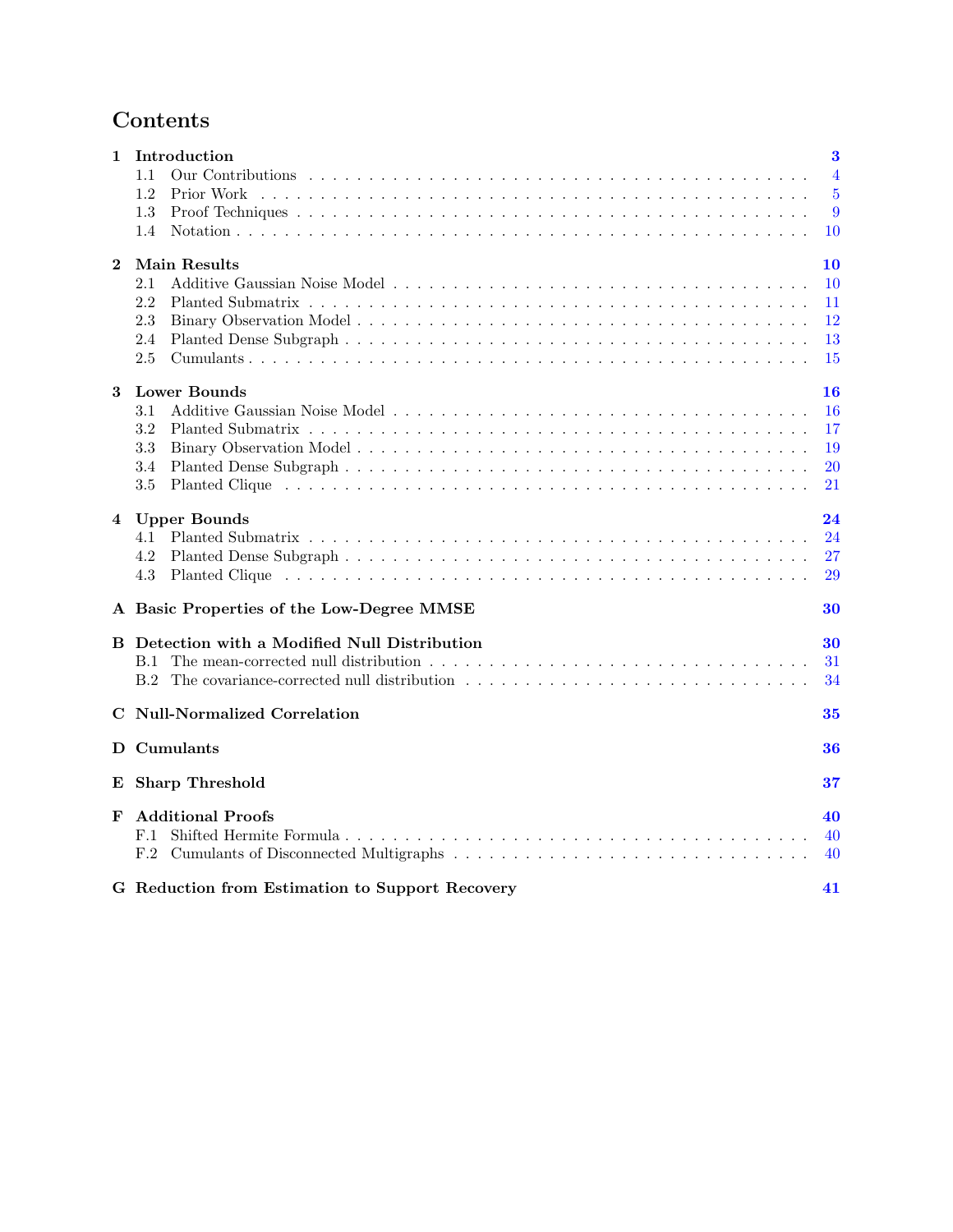# <span id="page-2-0"></span>1 Introduction

Many problems in high-dimensional statistics exhibit a gap between what is achievable statistically and what is achievable with known computationally-efficient (i.e., polynomial-time) algorithms. Such informationcomputation gaps appear in many of the canonical models of statistical estimation problems, including sparse principal component analysis (PCA), planted clique, and community detection, among others. Because these are *average-case* problems in which the input is drawn from a specially chosen probability distribution, it is unlikely that the computational hardness of such problems can be established under standard worstcase complexity assumptions such as  $P \neq NP$  (e.g. [\[FF93,](#page-43-0) [BT06,](#page-42-0) [AGGM06\]](#page-41-0)). Instead, to provide rigorous evidence for such gaps, researchers either give reductions between different statistical problems (e.g. [\[BR13,](#page-42-1) [MW15,](#page-45-0) [BBH18\]](#page-41-1)), or prove lower bounds in restricted models of computation; these include lower bounds against families of convex programs (see e.g. [\[RSS18\]](#page-46-0)), lower bounds in the statistical query framework (e.g. [\[Kea98,](#page-45-1) [FGR](#page-43-1)<sup>+</sup>17]), lower bounds against local algorithms (e.g. [\[GZ17,](#page-44-0) [BGJ18\]](#page-41-2)), and more.

The focus of this work is the *low-degree polynomial* model of computation, in which we require that our algorithm's output is computable via a polynomial of bounded degree in the input. This model has recently come into focus as a promising framework for studying the complexity of hypothesis testing problems. The study of low-degree polynomials for hypothesis testing was initiated implicitly in the work of Barak et al. on sum-of-squares lower bounds for planted clique [\[BHK](#page-42-2)<sup>+</sup>19], and was subsequently refined and extended to numerous additional settings by Hopkins and Steurer [\[HS17\]](#page-44-1), followed by others (see e.g. [\[HKP](#page-44-2)<sup>+</sup>17, [Hop18\]](#page-44-3), and also [\[KWB19\]](#page-45-2) for a survey). In these works, the goal is to hypothesis test (with asymptotically vanishing error probability) between a *null* distribution (typically i.i.d. "noise") and a *planted* distribution (which includes a planted structure hidden in noise). Many state-of-the-art algorithms for such problems—including spectral methods and approximate message passing (AMP) algorithms [\[DMM09\]](#page-43-2)—can be represented as lowdegree (multivariate) polynomial functions of the input, where "low" means logarithmic in the dimension. Furthermore, it has been shown that the class of low-degree polynomials is precisely as powerful as the best known polynomial-time algorithms for many canonical problems, including planted clique  $[BHK^+19]$ , sparse PCA [\[DKWB19\]](#page-43-3), community detection [\[HS17\]](#page-44-1), tensor PCA [\[HKP](#page-44-2)<sup>+</sup>17, [KWB19\]](#page-45-2), and others. From this picture emerges the intriguing conjecture that low-degree polynomials may be as powerful as any polynomialtime algorithm for a broad class of high-dimensional testing problems [\[Hop18\]](#page-44-3). Thus, an impossibility result for low-degree polynomials is not merely a lower bound within a restricted model of computation, but further constitutes compelling evidence for average-case computational hardness.

While the low-degree framework has had many successes, one limitation of the existing theory is that it is restricted to hypothesis testing (also called detection) problems (although one exception is the work of [\[GJW20,](#page-44-4) [Wei20,](#page-46-1) [BH21\]](#page-42-3), which studies low-degree polynomials in the context of random optimization problems with no planted signal). But more often, in high-dimensional statistics we are interested in recovery or estimation, where the goal is to approximate the planted structure (in some norm, which may vary with the application) rather than merely detect its presence. For some problems (e.g. planted clique) detection and recovery are believed to be equally hard in the sense that both tasks admit polynomial-time algorithms in precisely the same regime of parameters. In such cases, computational hardness of recovery can often be deduced from computational hardness of detection (via a polynomial-time reduction from detection to recovery, as in Section 5.1 of [\[MW15\]](#page-45-0)). On the other hand, other problems are believed to exhibit *detection*recovery gaps where the recovery task is strictly harder (computationally) than the associated detection task. For such problems, existing work has often struggled to find compelling concrete evidence for hardness of recovery in the parameter regime where detection is easy. In this work, we refer to *detection-recovery gaps* as situations where the computational limits of detection and recovery differ; there are also situations where the statistical limits of detection and recovery differ (e.g. [\[DJ04,](#page-43-4) [MST19\]](#page-45-3)).

One popular problem that appears to exhibit a detection-recovery gap is the following planted submatrix problem (studied by e.g. [\[KBRS11,](#page-45-4) [BI13,](#page-42-4) [BIS15,](#page-42-5) [MW15,](#page-45-0) [CX16,](#page-43-5) [CLR17,](#page-43-6) [HWX17,](#page-44-5) [GJS19\]](#page-44-6) and also used as a model for sparse PCA in the spiked Wigner model [\[DM14,](#page-43-7) [BMR20,](#page-42-6) [BWZ20\]](#page-42-7)), where a submatrix of elevated mean is hidden in a Gaussian random matrix. In the planted submatrix problem, we observe an  $n \times n$  matrix  $Y = \lambda vv^{\top} + W$  where  $\lambda > 0$  is the *signal-to-noise ratio (SNR)*,  $v \in \{0,1\}^n$  is a planted signal with i.i.d. Bernoulli( $\rho$ ) entries, and W is a symmetric matrix of Gaussian  $\mathcal{N}(0,1)$  noise (see Definition [2.4\)](#page-10-1). We are interested in the high-dimensional setting, where  $n \to \infty$  with  $\lambda = n^{-a}$  and  $\rho = n^{-b}$  for constants  $a > 0$  and  $0 < b < 1$ . (To see why this is the interesting regime for a and b: if  $a < 0$  then recovery is easy by entrywise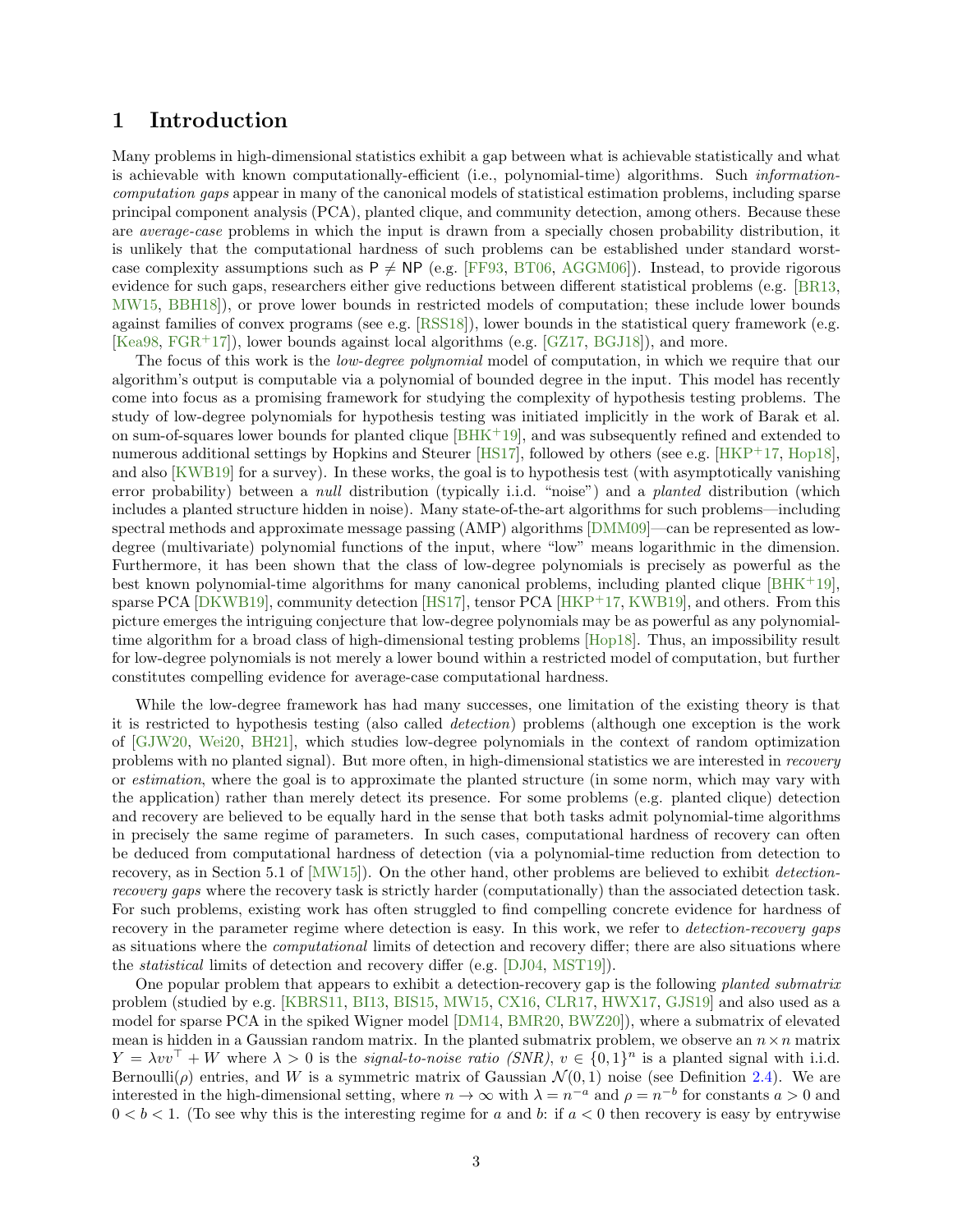thresholding, and if  $b > 1$  then the planted submatrix typically has size zero.) When  $b < 1/2$  there appears to be a detection-recovery gap: distinguishing between  $Y = \lambda vv^{\top} + W$  and the null distribution  $Y = W$  is easy when  $a < 2(1/2-b)$ , simply by summing all entries of Y; however, when  $a > 1/2-b$  there are no known polynomial-time algorithms for recovering  $v$ , or even for producing a non-trivial estimate of  $v$ . (The reader may wonder whether the detection-recovery gap can be closed by simply choosing a better null distribution that matches the mean and covariance of the planted distribution. We show in Appendix [B](#page-29-1) that this closes the gap partially but not all the way: detection is still easy when  $a < \frac{4}{3}(1/2 - b)$ .)

In this work we give the first results that directly address recovery (as opposed to detection) in the low-degree framework. Suppose we are given some observation  $Y \in \mathbb{R}^N$ , and the goal is to estimate a scalar quantity  $x \in \mathbb{R}$  (which could be, for instance, the first coordinate of the signal vector). Let  $\mathbb{R}[Y]_{\leq D}$  denote the space of polynomials  $f : \mathbb{R}^N \to \mathbb{R}$  of degree at most D. Define the *degree-D minimum mean squared* error

<span id="page-3-3"></span>
$$
\text{MMSE}_{\leq D} := \inf_{f \in \mathbb{R}[Y]_{\leq D}} \mathbb{E}_{(x, Y) \sim \mathbb{P}} (f(Y) - x)^2 \tag{1}
$$

where the expectation is over the joint distribution  $\mathbb P$  of x and Y. No generality is lost by restricting to polynomials with deterministic (as opposed to random) coefficients; see Appendix [A.](#page-29-0) As we see below, understanding MMSE $\leq_D$  is equivalent to understanding the *degree-D maximum correlation* (which will be technically more convenient)

<span id="page-3-1"></span>
$$
\text{Corr}_{\leq D} := \sup_{\substack{f \in \mathbb{R}[Y]_{\leq D} (x, Y) \sim \mathbb{P} \atop \mathbb{E}_{\mathbb{P}[f^2] = 1}} \mathbb{E}_{(Y) \sim \mathbb{P}}[f(Y) \cdot x] = \sup_{\substack{f \in \mathbb{R}[Y]_{\leq D} \quad \sqrt{\mathbb{E}_{Y \sim \mathbb{P}[f(Y)^2]}} \cdot \mathbb{E}_{Y \sim \mathbb{P}[f(Y)^2]}}} \mathbb{E}_{(2)}
$$

An expert reader will note that in contrast to prior low-degree polynomial lower bounds (e.g. [\[HS17\]](#page-44-1)), there is no null distribution involved in this expression; the expectations in the numerator and denominator are both over the planted distribution P. From now on, expectations will be implicitly taken over P unless stated otherwise.

<span id="page-3-2"></span>Fact 1.1.  $MMSE_{\leq D} = \mathbb{E}[x^2] - \text{Corr}_{\leq D}^2$ .

*Proof.* Suppressing the constraint  $f \in \mathbb{R}[Y]_{\leq D}$  for ease of notation, we have

$$
\begin{aligned} \textsf{MMSE}_{\leq D} &= \inf_{\mathbb{E}[f^2]=1} \inf_{\alpha \in \mathbb{R}} \mathbb{E}\left(\alpha f(Y) - x\right)^2 = \inf_{\mathbb{E}[f^2]=1} \mathbb{E}[x^2] - \left(\mathbb{E}[f(Y) \cdot x]\right)^2 \\ &= \mathbb{E}[x^2] - \left(\sup_{\mathbb{E}[f^2]=1} \mathbb{E}[f(Y) \cdot x]\right)^2 = \mathbb{E}[x^2] - \textsf{Corr}_{\leq D}^2, \end{aligned}
$$

completing the proof.

For the case of the planted submatrix problem (discussed above) we will take x to be the first coordinate of the signal:  $x = v_1$ . Note that due to symmetry, recovering  $v_1$  is equivalent to recovering the entire vector v in the sense that

$$
\inf_{f_1,...,f_n \in \mathbb{R}[Y]_{\leq D}} \mathbb{E} \frac{1}{n} \sum_{i=1}^n (f_i(Y) - v_i)^2 = \inf_{f \in \mathbb{R}[Y]_{\leq D}} \mathbb{E} (f(Y) - v_1)^2 = \mathsf{MMSE}_{\leq D}.
$$

We remark that in some problems, inherent symmetries make it impossible to discern whether the planted vector is v or  $-v$ . In such cases, one can break symmetry by choosing  $x = v_1v_2$ . However, this issue does not arise for the examples considered in this paper.

#### <span id="page-3-0"></span>1.1 Our Contributions

While  $MMSE<sub>CD</sub>$  is a natural quantity, in many cases it is difficult to bound, and for this reason it has not yet received attention in prior work. In this work, we obtain the first useful lower bounds on  $MMSE<sub>CD</sub>$  in various "signal plus noise" settings, namely the general additive Gaussian noise model (see Section [2.1\)](#page-9-2) and the general binary observation model (see Section [2.3\)](#page-11-0). This allows us to tightly characterize MMSE $_{\leq D}$  for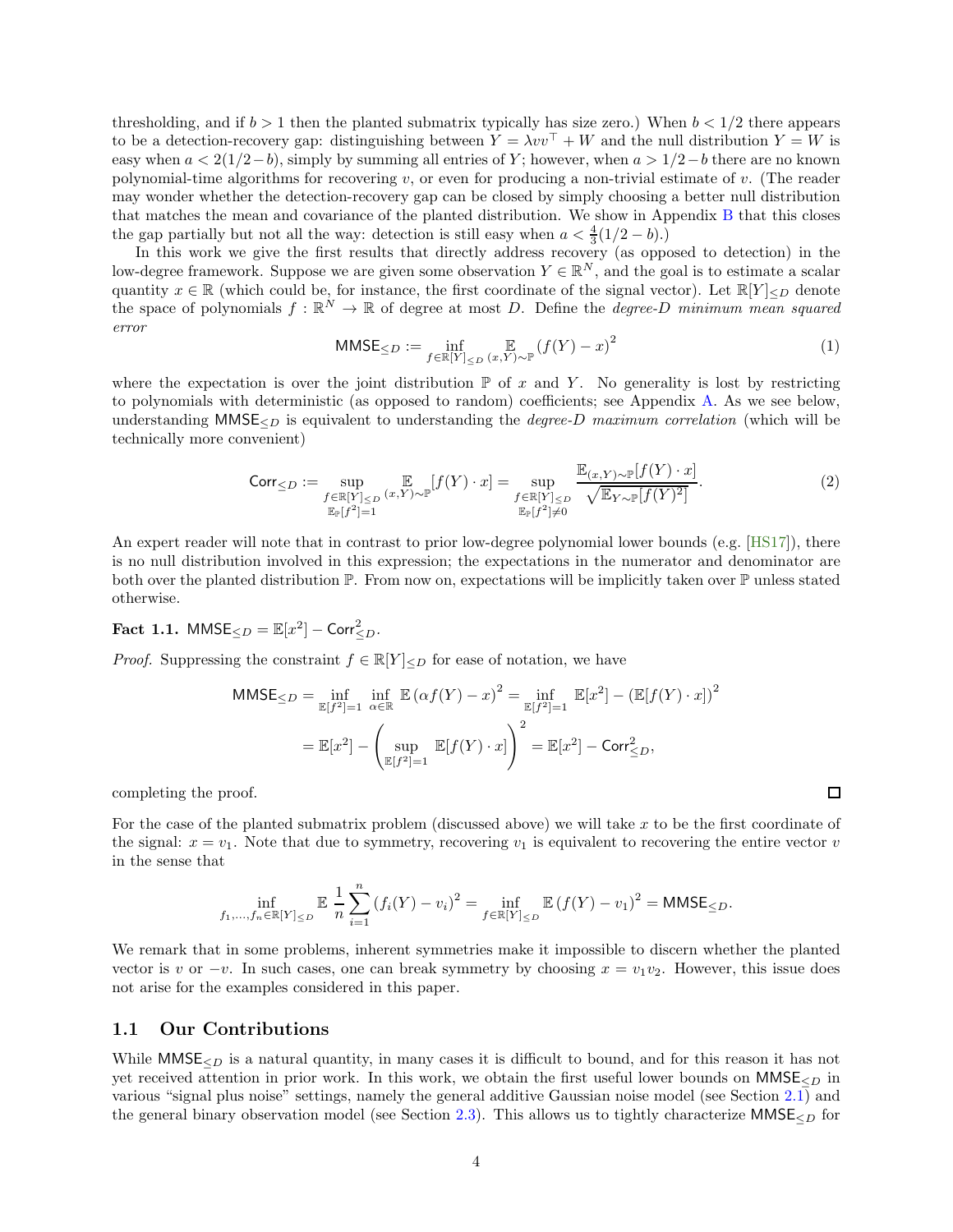both the planted submatrix problem (see Section [2.2\)](#page-10-0) and the related planted dense subgraph problem (see Section [2.4\)](#page-12-0). For example, we show the following for planted submatrix (restricting to the most interesting regime  $b < 1/2$ , where there appears to be a detection-recovery gap).

**Theorem 1.2** (Special case of Theorem [2.5\)](#page-11-1). Consider the planted submatrix problem with  $n \to \infty$ ,  $\lambda = n^{-a}$ , and  $\rho = n^{-b}$  for constants  $a > 0$  and  $0 < b < 1/2$ .

- (i) If  $a > 1/2 b$  then  $MMSE_{\leq n^{\epsilon}} = \rho (1 + o(1))\rho^2$  for some constant  $\epsilon = \epsilon(a, b) > 0$ , i.e., no degree-n<sup>e</sup> polynomial outperforms the trivial estimator  $f(Y) = \mathbb{E}[v_1] = \rho$  (which has mean squared error  $\rho - \rho^2$ ).
- (ii) If  $a < 1/2 b$  then MMSE $\leq_C = o(\rho)$  for some constant  $C = C(a, b)$ , i.e., some degree-C polynomial achieves asymptotically perfect estimation.

Part (ii) is unsurprising and simply confirms that low-degree polynomials succeed in the regime where recovery is already known to be computationally easy. Our main result is part (i), which establishes that low-degree polynomials cannot be used for recovery throughout the "hard" regime where no computationallyefficient algorithms are known. This resolves (in the low-degree framework) an open problem that has been mentioned in various works  $[BKR+11, MW15, CX16]$  $[BKR+11, MW15, CX16]$  $[BKR+11, MW15, CX16]$  $[BKR+11, MW15, CX16]$ . Crucially, our result shows hardness of recovery in a regime where detection is easy, and thus provides concrete evidence for a detection-recovery gap. There is nothing fundamental about the choice of degree  $n^{\epsilon}$  in part (i); this is simply the highest degree we are able to rule out. As discussed in Section [1.1.1](#page-4-1) below, even ruling out degree  $O(\log n)$  is considered evidence that no polynomial-time algorithm exists.

While Theorem [2.5](#page-11-1) focuses on the goal of estimating v in  $\ell_2$  loss, another natural task is support recovery (also called *localization*), where the goal is to estimate v in Hamming  $(\ell_0)$  loss. In Appendix [G](#page-40-0) we show that these notions are equivalent for our purposes: if there is a polynomial-time estimator  $\hat{v}$  achieving  $\|\hat{v} - v\|_2^2 = o(\rho n)$  then there is a polynomial-time estimator  $\hat{u}$  achieving  $\|\hat{u} - v\|_0 = o(\rho n)$ , and vice versa. Thus, part (i) above suggests that support recovery is also hard when  $a > 1/2 - b$  (although we have not shown unconditionally that low-degree polynomials fail at support recovery). On the positive side, the proof of part (ii) actually shows that when  $a < 1/2-b$ , it is possible to exactly recover v with high probability by thresholding a low-degree polynomial (see Section [4\)](#page-23-0).

#### <span id="page-4-1"></span>1.1.1 Implications for other models of computation

We note that many of the best known algorithmic approaches can be represented as (or approximated by) polynomials of degree  $O(\log n)$ , and so part (i) of Theorem [2.5](#page-11-1) implies failure of any such algorithm in the "hard" regime. One such family of algorithms are spectral methods which involve computing the leading eigenvector of some symmetric matrix M (of dimension  $poly(n)$ ) constructed from the data Y. The matrix M can either be Y itself (e.g. [\[BBP05,](#page-41-3) [FP07,](#page-43-8) [BGN11\]](#page-42-9)), or a more sophisticated function of Y (e.g. [\[HSS15,](#page-44-7) [HSSS16,](#page-44-8) [HKP](#page-44-2)<sup>+</sup>17, [HSS19\]](#page-44-9)). It is typical for the leading "signal" eigenvalue to be larger than the rest by a constant factor, in which case  $O(\log n)$  rounds of power iteration suffice to approximate the leading eigenvector. If each entry of  $M$  is a constant-degree polynomial in  $Y$  (which is the case for most natural spectral algorithms), the whole process amounts to computing an  $O(\log n)$ -degree polynomial. Another family of low-degree algorithms are those based on the approximate message passing (AMP) framework [\[DMM09\]](#page-43-2) (see also e.g. [\[Bol14,](#page-42-10) [BM11,](#page-42-11) [RF12,](#page-46-2) [JM13\]](#page-45-5)). These typically involve a constant number of nonlinear iterations, each of which can be well-approximated by a constant-degree polynomial; thus the whole process is a constant-degree polynomial. In some cases, a spectral initialization is needed (e.g. [\[MV17\]](#page-45-6)), bringing the total degree to  $O(\log n)$ . Finally, other state-of-the-art algorithms have been designed directly from low-degree polynomials [\[HS17,](#page-44-1) [BCL](#page-41-4)+19]. Part (i) of Theorem [2.5](#page-11-1) rules out the success of all of these algorithms; in fact, it also rules out polynomials of much higher degree:  $n^{\Omega(1)}$  instead of merely  $O(\log n)$ , which suggests that the runtime required is  $\exp(n^{\Omega(1)})$  instead of merely super-polynomial (see Hypothesis 2.1.5 of [\[Hop18\]](#page-44-3), or [\[KWB19,](#page-45-2) [DKWB19\]](#page-43-3)).

### <span id="page-4-0"></span>1.2 Prior Work

In this section, we discuss how low-degree polynomials compare to some other restricted models of computation which are popular in the study of information-computation gaps. While each model offers valuable (and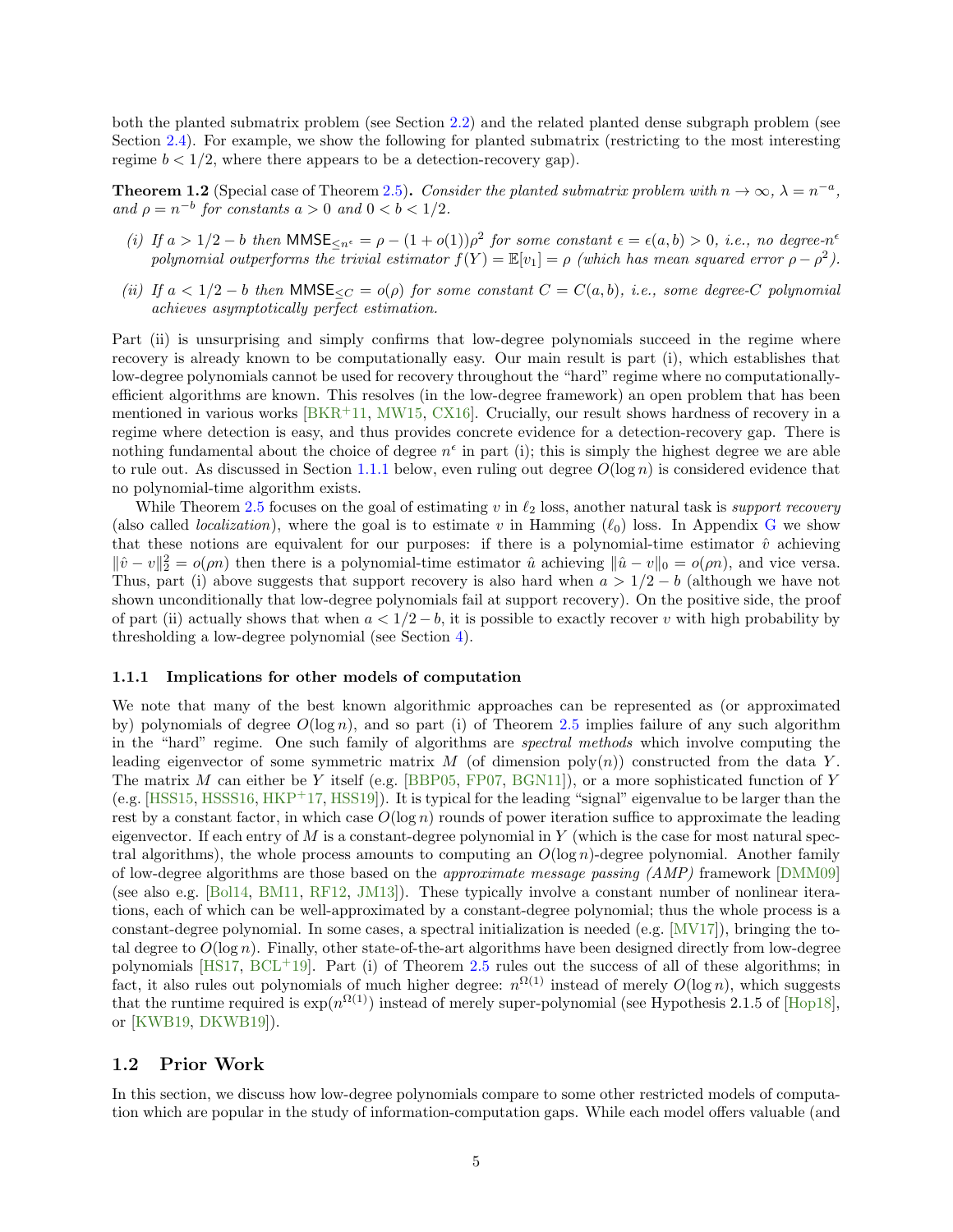complementary) insights, we emphasize that our work is the only one to simultaneously meet the following two criteria:

- Our approach directly addresses the recovery problem and is able to establish detection-recovery gaps, i.e., it can show hardness of recovery in regimes where detection is easy.
- Our approach rules out a class of algorithms (namely low-degree polynomials) which are as powerful as all known polynomial-time algorithms for standard testbed problems such as planted clique, sparse PCA, and tensor PCA. (As we will see, some methods do not predict the correct computational thresholds for these problems, at least without some caveats.)

For the specific applications we consider—planted submatrix and planted dense subgraph—we defer an in-depth discussion of prior work to Sections [2.2](#page-10-0) and [2.4,](#page-12-0) respectively.

#### 1.2.1 Low-degree likelihood ratio

In the setting of hypothesis testing between a planted distribution  $\mathbb{P}_n$  and a null distribution  $\mathbb{Q}_n$  (where n is a notion of problem size, e.g. dimension), the most closely related prior work (including  $[HS17, HKP^+17,$  $[HS17, HKP^+17,$  $[HS17, HKP^+17,$ [Hop18,](#page-44-3) [BKW20,](#page-42-12) [KWB19,](#page-45-2) [DKWB19\]](#page-43-3)) has analyzed (the norm of) the low-degree likelihood ratio

<span id="page-5-1"></span>
$$
||L^{\leq D}|| := \sup_{f \in \mathbb{R}[Y]_{\leq D}} \frac{\mathbb{E}_{Y \sim \mathbb{P}_n}[f(Y)]}{\sqrt{\mathbb{E}_{Y \sim \mathbb{Q}_n}[f(Y)^2]}}.
$$
\n(3)

The notation  $||L^{\leq D}||$  stems from the fact that this quantity can be computed by projecting the likelihood ratio  $L_n = \frac{d\mathbb{P}_n}{d\mathbb{Q}_n}$  onto the subspace of degree-D polynomials (see e.g. [\[Hop18,](#page-44-3) [KWB19\]](#page-45-2) for details). As is made clear in e.g. [\[Hop18\]](#page-44-3), we may equivalently define

<span id="page-5-0"></span>
$$
||L^{\leq D}||^2 - 1 = \left(\sup_{\substack{f \in \mathbb{R}[Y] \leq D \\ \mathbb{E}_{Y \sim \mathbb{Q}_n}[f(Y)] = 0}} \frac{\mathbb{E}_{Y \sim \mathbb{P}_n}[f(Y)]}{\sqrt{\text{Var}_{Y \sim \mathbb{Q}_n}[f(Y)]}}\right)^2.
$$
\n(4)

The quantity  $||L^{\leq D}||$  is a heuristic measure of how well degree-D polynomials can distinguish  $\mathbb{P}_n$  from  $\mathbb{Q}_n$ . To see why, note that the variational problem in  $(4)$  relaxes a program which optimizes over degree-D polynomials f that test between  $\mathbb{Q}_n$  and  $\mathbb{P}_n$ : if  $||L^{\leq D}|| = O(1)$  then no degree-D polynomial f can separate  $\mathbb{P}_n$  from  $\mathbb{Q}_n$  in the sense  $\mathbb{E}_{\mathbb{P}_n}[f] - \mathbb{E}_{\mathbb{Q}_n}[f] \geq 1$ ,  $\text{Var}_{\mathbb{Q}_n}[f] = o(1)$ , and  $\text{Var}_{\mathbb{P}_n}[f] = o(1)$ .

The minimum degree of a polynomial hypothesis test (and  $||L^{\leq D}||$  as a proxy for such) is an interesting measure of problem complexity in its own right—the idea of studying a function's degree as a proxy for its computational complexity has a rich history in the theory of worst-case complexity, e.g. [\[NS94,](#page-45-7) [Pat92\]](#page-46-3). Furthermore, a polynomial hypothesis test of degree D (whose coefficients have polynomial bit complexity) can always be implemented by an algorithm with running time  $O(n^D)$ , as one may simply take the weighted sum of the values of  $n^D$  monomials. Some polynomials with special structure, such as those corresponding to spectral algorithms in matrices with a spectral gap, can be implemented even more efficiently—there, a degree- $O(\log n)$  polynomial can be implemented in time  $n^{O(1)}$  using power iteration. A priori, it is unclear that the failure low-degree polynomial hypothesis tests should imply anything for other, more powerful models of computation. But remarkably, the behavior of  $||L^{\le D}||$  for  $D \approx \log n$  has been observed to coincide with the conjectured computational threshold in many detection problems, including planted clique, community de-tection, tensor PCA, and sparse PCA [\[BHK](#page-42-2)+19, [HS17,](#page-44-1) [HKP](#page-44-2)+17, [Hop18,](#page-44-3) [KWB19,](#page-45-2) [DKWB19\]](#page-43-3):  $||L^{\leq D}|| \to \infty$ as  $n \to \infty$  in the "easy" regime (where polynomial-time algorithms are known) while  $||L^{\leq D}|| = O(1)$  in the "hard" regime. It has been conjectured [\[Hop18\]](#page-44-3) that the boundedness of  $||L^{\leq D}||$  as the dimension goes to infinity indicates computational intractability for a large class of high-dimensional testing problems. (See [\[Hop18,](#page-44-3) [KWB19,](#page-45-2) [HW20\]](#page-44-10) for discussion regarding the class of problems for which the low-degree conjecture is believed to hold.) Assuming this conjecture, bounding  $||L^{\leq D}||$  for any D with  $\frac{D}{\log n} \to \infty$  as  $n \to \infty$ implies hardness of detection. However, this approach is limited to regimes where detection is hard, and so cannot be used to establish detection-recovery gaps.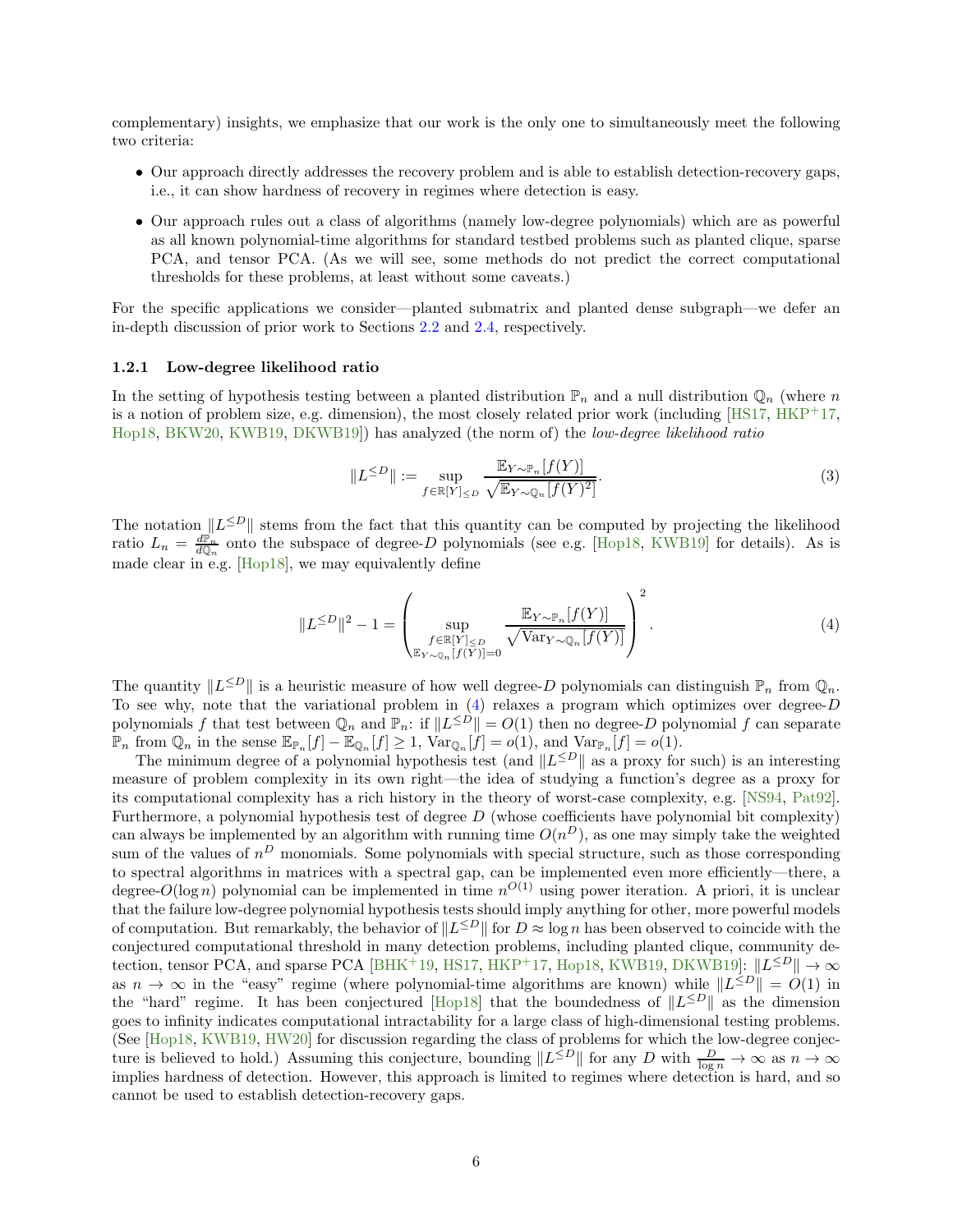#### <span id="page-6-1"></span>1.2.2 Null-normalized correlation

Hopkins and Steurer [\[HS17\]](#page-44-1), in one of the early works that proposed the low-degree likelihood ratio, also proposed a related heuristic for understanding recovery problems. Namely, they study the quantity

<span id="page-6-0"></span>
$$
\sup_{f \in \mathbb{R}[Y]_{\leq D}} \frac{\mathbb{E}_{Y \sim \mathbb{P}_n}[f(Y) \cdot x]}{\sqrt{\mathbb{E}_{Y \sim \mathbb{Q}_n}[f(Y)^2]}}.
$$
\n
$$
(5)
$$

Note that this resembles the maximum correlation Corr $\lt_D$  defined in [\(2\)](#page-3-1) (which is related to MMSE $\lt_D$  via Fact [1.1\)](#page-3-2), except the expectation in the denominator is not taken with respect to the planted distribution but rather with respect to some appropriate choice of null distribution—this is purely a matter of convenience, as it makes bounding [\(5\)](#page-6-0) analytically tractable when  $\mathbb{Q}_n$  has independent coordinates. In [\[HS17\]](#page-44-1) it is shown that the behavior of [\(5\)](#page-6-0) correctly captures the conjectured computational threshold in the stochastic block model (which does not have a detection-recovery gap). However, we show in Appendix [C](#page-34-0) that in the presence of a detection-recovery gap, [\(5\)](#page-6-0) actually captures the detection threshold instead of the recovery threshold: when detection is easy, a polynomial can "cheat" by outputting a much larger value under  $\mathbb{P}_n$  than under  $\mathbb{Q}_n$ , causing [\(5\)](#page-6-0) to diverge to infinity. In this work, we give the first techniques for bounding the more natural quantity  $\text{Corr}_{\leq D}$ , which resolves an open problem of Hopkins and Steurer [\[HS17\]](#page-44-1).

#### 1.2.3 Sum-of-squares lower bounds

The sum-of-squares (SoS) hierarchy is a powerful family of semidefinite programs that has been widely successful at obtaining state-of-the-art algorithmic guarantees for many problems; see e.g. [\[RSS18\]](#page-46-0) for a survey. SoS is most naturally suited to the task of *certification* (or *refutation*): when there is no hidden structure, SoS can certify (or fail to certify) the absence of structure. SoS lower bounds show that SoS fails to certify the absence of structure (e.g.  $[BHK^+19, KMOW17, HKP^+17]$  $[BHK^+19, KMOW17, HKP^+17]$  $[BHK^+19, KMOW17, HKP^+17]$  $[BHK^+19, KMOW17, HKP^+17]$  $[BHK^+19, KMOW17, HKP^+17]$ ), providing strong evidence of computational intractability for certification. (In fact, the low-degree likelihood ratio was originally motivated by its connection to the *pseudocalibration* approach to SoS lower bounds [\[BHK](#page-42-2)<sup>+</sup>19, [HKP](#page-44-2)<sup>+</sup>17, [KMOW17\]](#page-45-8).)

However, recent work reveals that the certification problem can sometimes be fundamentally harder than the associated recovery problem (see e.g.  $[BKW20, BBK+21]$  $[BKW20, BBK+21]$  $[BKW20, BBK+21]$ ); for instance, this seems to be the case for the Sherrington–Kirkpatrick spin glass model [\[BKW20,](#page-42-12) [MRX20,](#page-45-9) [GJJ](#page-44-11)<sup>+</sup>20, [Mon19\]](#page-45-10) and the planted coloring model [\[BKM19,](#page-42-13) [BBK](#page-41-5)<sup>+</sup>21]. Thus, SoS certification lower bounds are not necessarily evidence for computational hardness of recovery. A variant of the SoS hierarchy called the *local statistics hierarchy* [\[BMR19\]](#page-42-14) was recently proposed to directly address detection, but there is not currently an analogue for recovery.

#### 1.2.4 Spectral algorithms

Spectral algorithms involve computing eigenvectors or singular vectors of matrices constructed from the data; for example, the leading algorithms for a number of PCA tasks are spectral methods [\[BBP05,](#page-41-3) [FP07,](#page-43-8) [BGN11\]](#page-42-9). Recently, a line of work has demonstrated that sum-of-squares algorithms for recovery can often be translated into "low-degree" spectral algorithms, in which the resulting matrix has entries that are constant-degree polynomials of the data and constant spectral gap [\[HSS15,](#page-44-7) [HSSS16,](#page-44-8) [HSS19\]](#page-44-9). As discussed in Section [1.1.1](#page-4-1) above, such spectral methods can be approximated by low-degree polynomials. Thus, remarkably, for many recovery problems, even algorithms based on powerful convex programs are equivalent in power to low-degree algorithms. (There is a result due to Hopkins et al.  $[HKP<sup>+</sup>17]$  which formally equates the power of SoS and low-degree spectral algorithms for detection in a wide variety of noise-robust problems; however this result does not guarantee that the low-degree matrices have a sufficiently large spectral gap, and so it falls short of implying that SoS is captured by low-degree polynomials.)

### 1.2.5 Statistical query algorithms

For settings where the observed data consists of i.i.d. samples drawn from some distribution, the statistical query (SQ) model [\[Kea98,](#page-45-1) [FGR](#page-43-1)+17] is used to understand information-computation tradeoffs. A statistical query algorithm is allowed to compute the average of any (not necessarily efficiently computable) bounded function or "query" on the samples, up to an adversarial error of bounded magnitude—the number of queries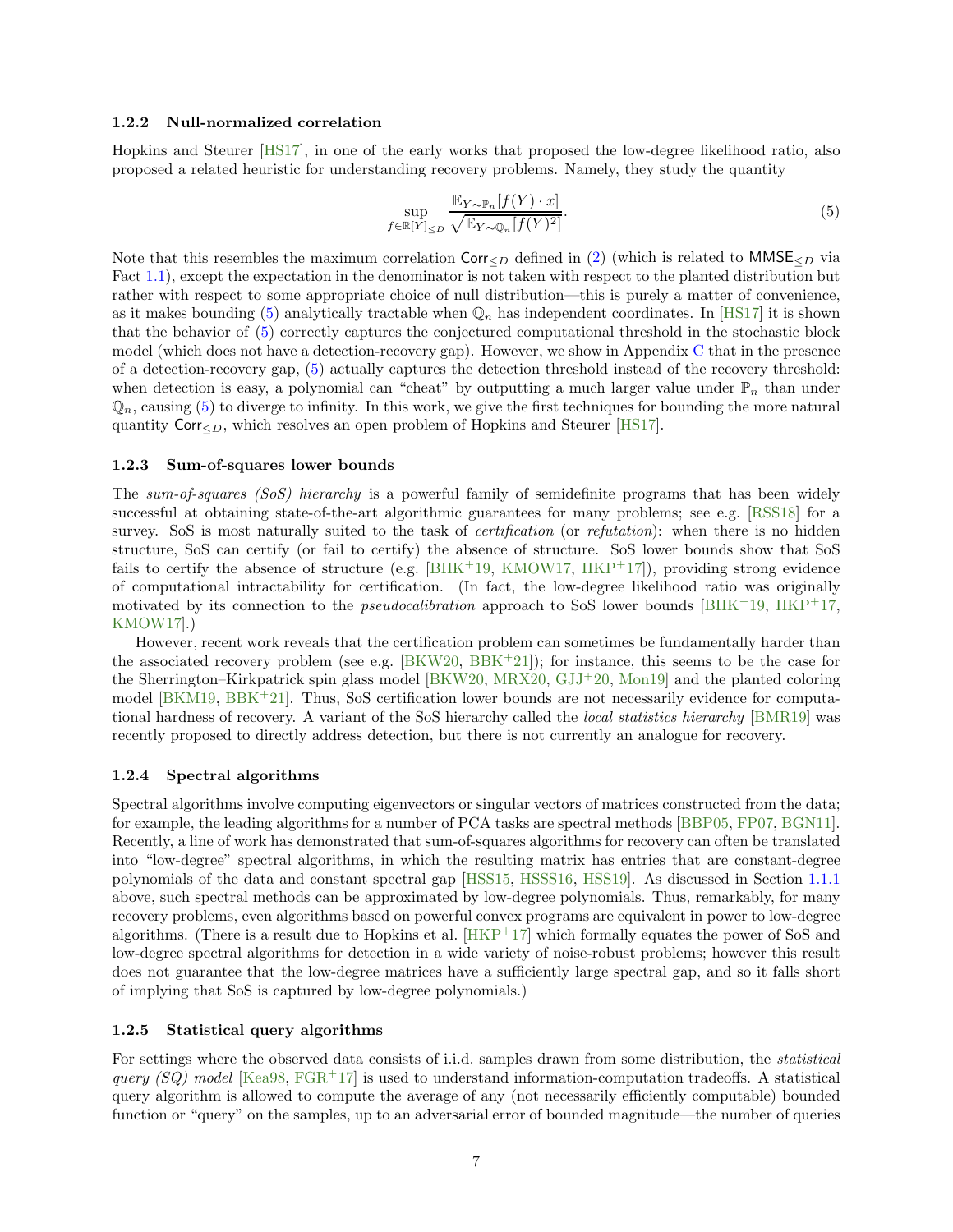is a proxy for computational efficiency, and the magnitude of the error is a proxy for the signal-to-noise ratio. In some cases, it is possible to map a single-sample problem (like the ones we consider in this paper) to a computationally equivalent multi-sample problem, as was done in e.g. [\[DH21,](#page-43-9) [BBH](#page-41-6)+21]. In some cases, predictions in the SQ framework match the conjectured computational thresholds; in other cases, there are discrepancies. For instance, in the case of tensor PCA, SQ lower bounds suggest that there is a detectionrecovery gap whereas in reality there is not (i.e., efficient algorithms for recovery are known in the regime where no SQ algorithms using the "VSTAT" oracle exist) [\[DH21\]](#page-43-9). In a concurrent work, [\[BBH](#page-41-6)+21] compare SQ and low-degree algorithms, showing that lower bounds against both algorithms agree for a large class of detection problems; we refer the reader there for a more thorough discussion.

#### 1.2.6 Approximate message passing

The approximate message passing (AMP) framework (e.g. [\[Bol14,](#page-42-10) [DMM09,](#page-43-2) [BM11,](#page-42-11) [RF12,](#page-46-2) [JM13\]](#page-45-5)) gives state-of-the-art algorithmic guarantees for a wide variety of problems. In some settings, AMP is informationtheoretically optimal (e.g. [\[DAM17\]](#page-43-10)), and when it is not, AMP is often conjectured to be optimal among polynomial-time algorithms (or at least among nearly-linear-time algorithms) [\[LKZ15b,](#page-45-11) [LKZ15a\]](#page-45-12). For this reason, the failure of AMP is often taken as evidence that no efficient algorithm exists (specifically for the recovery problem). However, there are some natural problems—including planted clique and tensor PCA— where AMP is known to have strictly worse performance than other polynomial-time algorithms [\[DM15,](#page-43-11) RM14. There are state-of-the art algorithms for tensor PCA which can be interpreted as a "lifting" of AMP in some sense [\[WEM19\]](#page-46-5), but it remains unclear whether similar liftings can be performed more generally (e.g. for planted clique).

AMP (and its liftings) can often be approximated by low-degree polynomials: AMP analyses typically consider a constant number of iterations, and the nonlinearities applied in each step are often well-approximated by constant-degree polynomials (in fact, the use of constant-degree polynomial approximation is important in some analyses; see e.g. [\[DM15,](#page-43-11) [HWX17\]](#page-44-5)). Hence, the success of AMP in such settings is ruled out by our lower bounds. We note that the more traditional analysis of AMP based on the so-called state evolution (SE) equations [\[DMM09,](#page-43-2) [BM11,](#page-42-11) [JM13\]](#page-45-5) typically gives sharper results than what we can achieve with our methods; namely, the SE equations allow for the exact mean squared error of AMP (in the limit  $n \to \infty$ ) to be calculated in many cases.

#### 1.2.7 Optimization landscape

There are a number of related approaches for understanding the "difficulty" of combinatorial or non-convex optimization landscapes. Typically, one characterizes structural properties of the solutions space, including variants of the *overlap gap property (OGP)*, to prove that certain classes of algorithms fail (e.g.  $[AC08,$ [GS14,](#page-44-12) [RV17,](#page-46-6) [COHH17,](#page-43-12) [CGPR19,](#page-43-13) [GJ19,](#page-43-14) [GJW20\]](#page-44-4)). Restricting our discussion to the context of planted problems, the algorithms ruled out include certain local algorithms and MCMC (Markov chain Monte Carlo) methods [\[GZ17,](#page-44-0) [GZ19,](#page-44-13) [GJS19,](#page-44-6) [BWZ20\]](#page-42-7). This framework complements the low-degree framework because low-degree methods do not rule out local/MCMC algorithms and OGP-based methods (for planted problems) do not rule out low-degree algorithms. Like AMP, the OGP approach directly addresses the recovery problem but suffers from one caveat: in some settings—including planted clique and tensor PCA—the natural local and MCMC methods perform strictly worse than the best known polynomial-time algorithms (see [\[BGJ18,](#page-41-2) [GZ19\]](#page-44-13)). This can sometimes be overcome with problem-specific fixes (e.g. [\[GZ19,](#page-44-13) [BCRT19,](#page-41-8) [BWZ20\]](#page-42-7)), but there is currently no general framework for lower bounds which captures all plausible fixes.

#### 1.2.8 Average-case reductions

Average-case reductions (e.g. [\[BR13,](#page-42-1) [MW15,](#page-45-0) [Che15,](#page-43-15) [HWX15,](#page-44-14) [WBS16,](#page-46-7) [GMZ17,](#page-44-15) [CLR17,](#page-43-6) [WBP16,](#page-46-8) [ZX18,](#page-46-9) [CW18,](#page-43-16) [BBH18,](#page-41-1) [BB19,](#page-41-9) [BB20\]](#page-41-10)) provide fully rigorous connections between average-case problems, showing that if one problem can be solved in polynomial time then so can another. Existing reductions that establish hardness of average-case problems need to start from an average-case problem that is assumed to be hard (such as planted clique or its "secret leakage" variants [\[BB20\]](#page-41-10)). Methods such as the low-degree framework complement these results by giving concrete evidence that the starting problem is hard.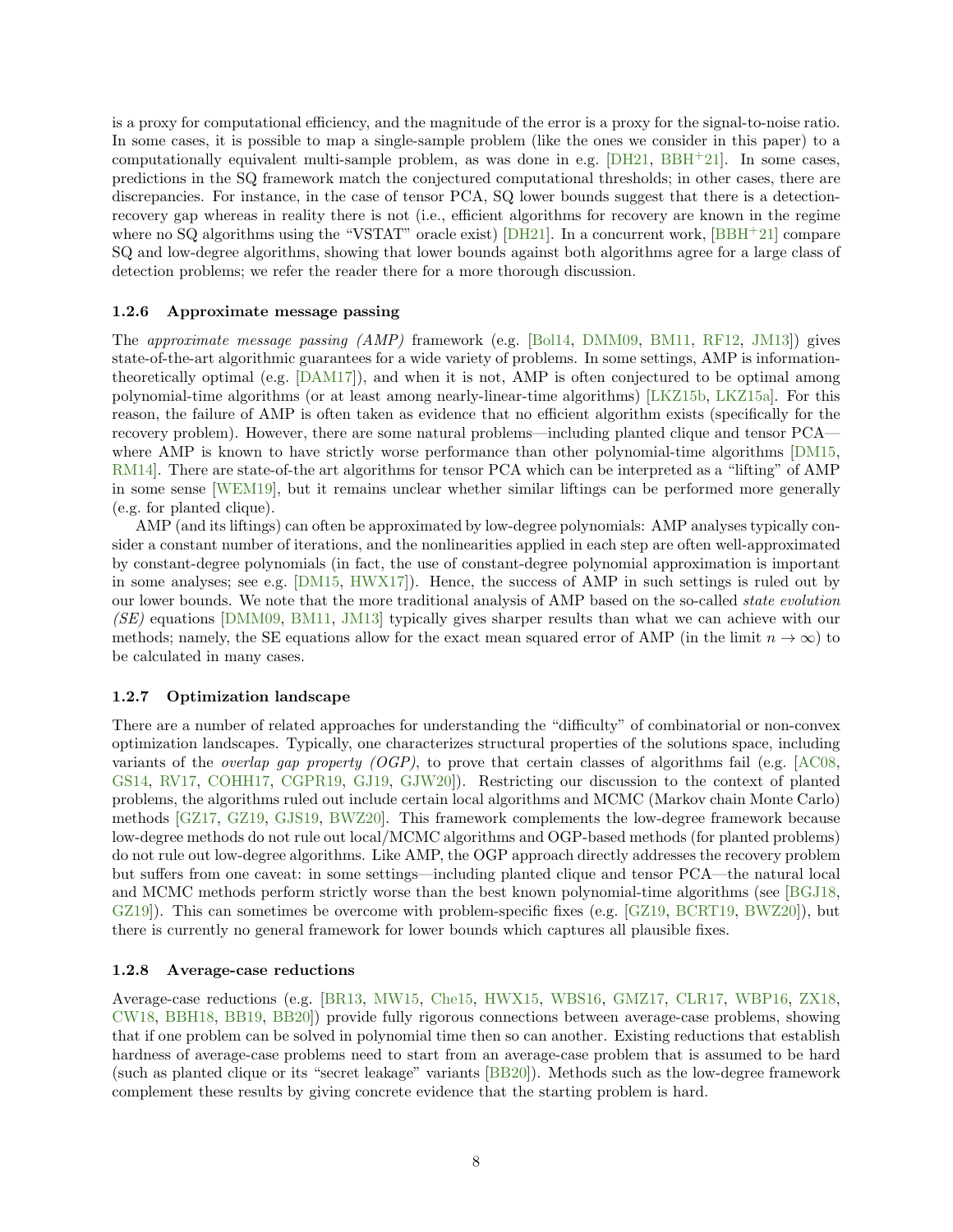Existing average-case reductions have only established the presence of detection-recovery gaps when using a starting problem that is assumed to already have a detection-recovery gap. The work of [\[CLR17\]](#page-43-6) does establish the hardness of recovery for one version of the planted submatrix problem assuming hardness of detection for planted clique; however, the noise in their planted submatrix problem is more complex than the canonical i.i.d. Gaussian noise that we consider here. The work [\[BBH18\]](#page-41-1) establishes detection-recovery gaps in a few different problems assuming the planted dense subgraph (PDS) recovery conjecture, which asserts the presence of a detection-recovery gap in the planted dense subgraph problem. However, concrete evidence for this conjecture has been somewhat lacking until now: in this paper, we give tight recovery lower bounds for planted dense subgraph in the low-degree framework.

### <span id="page-8-0"></span>1.3 Proof Techniques

We now summarize the difficulties in proving lower bounds on  $MMSE<sub>D</sub>$ , and explain the key insights that we use to overcome these. By Fact [1.1,](#page-3-2) it is equivalent to instead prove an upper bound on  $\text{Corr}_{\leq D}$ , defined in [\(2\)](#page-3-1). Suppose we choose a basis  $\{h_{\alpha}\}\$ for  $\mathbb{R}[Y]_{\leq D}$ , which could be, for instance, the standard monomial basis or the Hermite basis. Expanding an arbitrary polynomial  $f \in \mathbb{R}[Y]_{\leq D}$  as  $f = \sum_{\alpha} \hat{f}_{\alpha} h_{\alpha}$  with coefficients  $\hat{f}_{\alpha} \in \mathbb{R}$ , and treating  $\hat{f} = (\hat{f}_{\alpha})$  as a vector, we can equivalently express Corr $\lt_D$  as

<span id="page-8-1"></span>
$$
\text{Corr}_{\leq D} = \sup_{\hat{f}} \frac{\langle c, \hat{f} \rangle}{\sqrt{\hat{f}^{\top} P \hat{f}}}
$$
\n(6)

where

and

$$
P_{\alpha\beta} := \mathbb{E}[h_{\alpha}(Y)h_{\beta}(Y)].
$$

 $c_{\alpha} := \mathbb{E}[h_{\alpha}(Y) \cdot x]$ 

We can compute c and P explicitly, and then after the change of variables  $g = P^{1/2} \hat{f}$  we have that the value of  $(6)$  is

$$
Corr_{\leq D} = \sup_{g} \frac{c^{\top} P^{-1/2} g}{\|g\|} = \sqrt{c^{\top} P^{-1} c},
$$

since the optimizer is  $g = P^{-1/2}c$ . Thus, we have an explicit formula for  $\text{Corr}_{\leq D}$ . However, it seems difficult to analytically control this expression due to the matrix inversion  $P^{-1}$  (which in most examples does not seem tractable to express in closed form). If  $\{h_{\alpha}\}\$  were a basis of orthogonal polynomials (with respect to the planted distribution) then  $P$  would be a diagonal matrix and inversion would be trivial; however, it is not clear how to find such an orthogonal basis in closed form.

We are able to overcome the above difficulties by performing some simplifying manipulations: we apply Jensen's inequality to the "signal" but not the "noise". Concretely, consider the additive Gaussian noise model  $Y = X + Z$  where the signal X is drawn from some prior, and Z is i.i.d. Gaussian noise. In this case, we can bound the denominator of [\(2\)](#page-3-1) using

<span id="page-8-2"></span>
$$
\mathbb{E}[f(Y)^2] = \mathop{\mathbb{E}}_{Z} \mathop{\mathbb{E}}_{X} f(X+Z)^2 \ge \mathop{\mathbb{E}}_{Z} \left( \mathop{\mathbb{E}}_{X} f(X+Z) \right)^2.
$$
 (7)

In turns out that after applying this bound, some fortuitous simplifications occur: we end up arriving at a bound of the form

$$
\mathrm{Corr}_{\leq D}\leq \sup_{\hat{f}}\frac{\langle c,\hat{f}\rangle}{\|M\hat{f}\|}=\|c^\top M^{-1}\|
$$

for a particular matrix M which, crucially, is upper triangular and can thus be inverted explicitly. The resulting upper bound on  $\text{Corr}_{\leq D}$  is presented in Theorem [2.2,](#page-9-3) and the full proof is given in Section [3.1.](#page-15-1) Surprisingly enough, the bounds obtained in this fashion are sharp enough to capture the conjectured recovery thresholds for problems like planted submatrix and planted dense subgraph. Some intuition for why the Jensen step [\(7\)](#page-8-2) is reasonably tight is as follows: in the parameter regime where recovery is hard, the output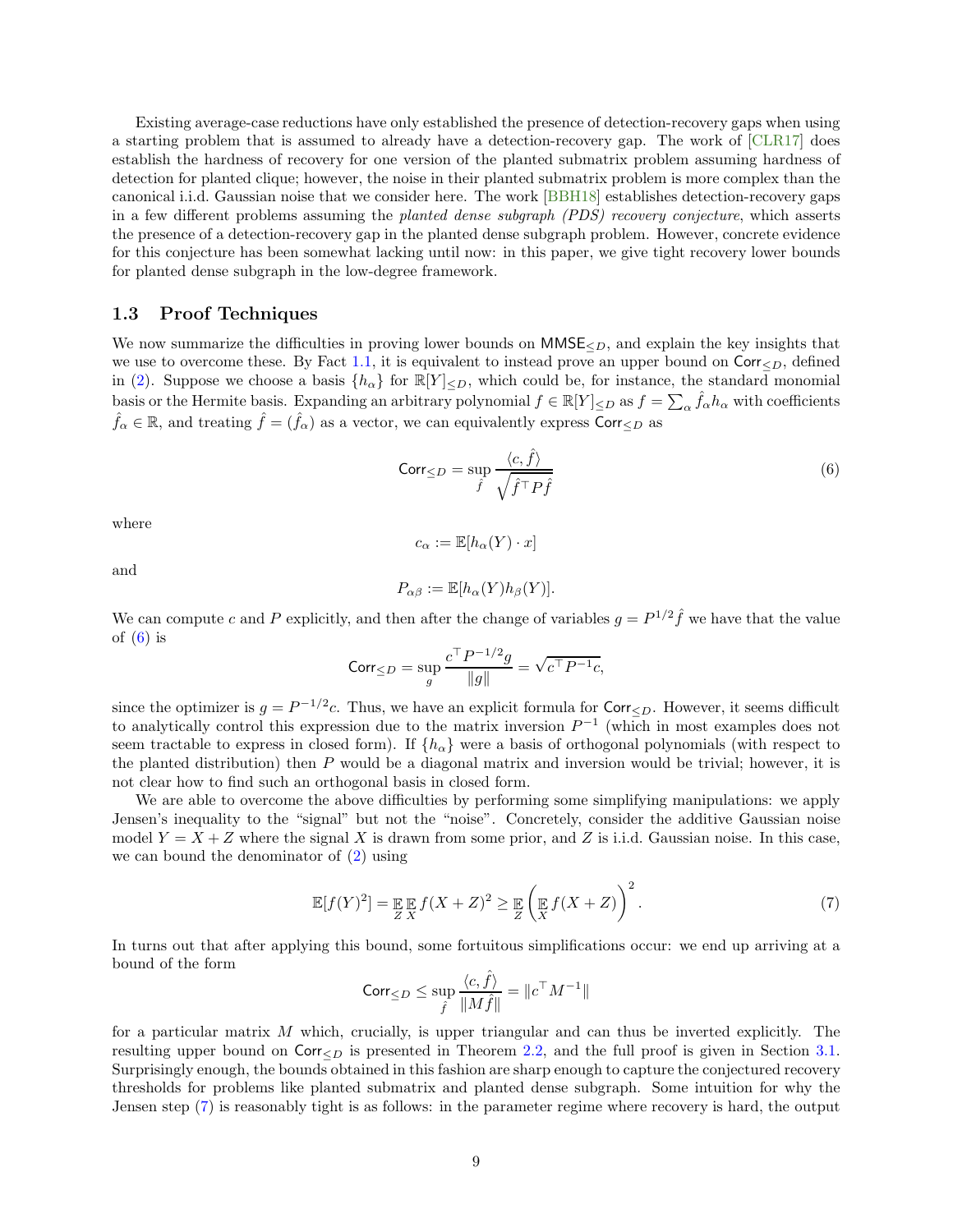of any low-degree polynomial of Y depends almost completely on Z and hardly at all on X, since the signal is too "small" to be seen by low-degree polynomials; thus,  $f(X+Z) \approx f(Z)$  and so the inequality in [\(7\)](#page-8-2) is essentially tight. We remark that applying Jensen's inequality to both  $X$  and  $Z$  does not yield a useful bound on  $\textsf{Corr}_{\leq D}$ .

#### <span id="page-9-0"></span>1.4 Notation

We use the conventions  $\mathbb{N} = \{0, 1, 2, \ldots\}$  and  $[N] = \{1, 2, \ldots, N\}$ . For  $\alpha \in \mathbb{N}^N$ , define  $|\alpha| = \sum_{i=1}^N \alpha_i$ ,  $\alpha! = \prod_{i=1}^N \alpha_i!$ , and (for  $X \in \mathbb{R}^N$ )  $X^\alpha = \prod_{i=1}^N X_i^{\alpha_i}$ . We use  $\alpha \geq \beta$  to mean  $\alpha_i \geq \beta_i$  for all i. The operations  $\alpha + \beta$  and  $\alpha - \beta$  are performed entrywise. For  $\alpha, \beta \in \mathbb{N}^N$  with  $\alpha \geq \beta$ , define  $\binom{\alpha}{\beta} = \prod_{i=1}^N \binom{\alpha_i}{\beta_i}$ . The notation  $\beta \leq \alpha$  means  $\beta \leq \alpha$  and  $\alpha \neq \beta$  (but not necessarily  $\beta_i < \alpha_i$  for every i). On the other hand,  $\beta \leq \alpha$  simply means that  $\beta \leq \alpha$  does not hold. In some cases we will restrict to  $\alpha \in \{0,1\}^N$ , in which case all the same notation applies.

In some cases we will take  $N = n(n + 1)/2$  and view  $\alpha \in \mathbb{N}^N$  as a multigraph (with self-loops allowed) on vertex set [n], i.e., for each  $i \leq j$ , we let  $\alpha_{ij}$  represent the number of edges between vertices i and j. In this case,  $V(\alpha) \subseteq [n]$  denotes the set of vertices spanned by the edges of  $\alpha$ .

We use standard asymptotic notation such as  $O(\cdot)$ ,  $\Omega(\cdot)$ ,  $\Theta(\cdot)$  and  $o(\cdot)$ , always pertaining to the limit  $n \to \infty$  unless stated otherwise. Notation such as  $\tilde{O}(\cdot)$ ,  $\tilde{\Omega}(\cdot)$  and  $\tilde{\Theta}(\cdot)$  hides factors of polylog $(n) = \log^{O(1)} n$ in the numerator or denominator. We use  $f_n \ll g_n$  to mean there exists a constant  $\epsilon > 0$  (not depending on n) such that  $f_n \leq n^{-\epsilon} g_n$  for all sufficiently large n.

We use  $\mathbb{I}_A$  or  $\mathbb{I}[A]$  for the  $\{0,1\}$ -valued indicator of an event A. All logarithms use the natural base unless stated otherwise.

# <span id="page-9-1"></span>2 Main Results

We now state our main results. We first analyze a general additive Gaussian noise model (Section [2.1\)](#page-9-2) and then specialize to the planted submatrix problem (section [2.2\)](#page-10-0). Then we analyze a general binary observation model (Section [2.3\)](#page-11-0) and specialize to the planted dense subgraph problem (Section [2.4\)](#page-12-0).

#### <span id="page-9-2"></span>2.1 Additive Gaussian Noise Model

We consider the following general setting, which captures the planted submatrix problem but also various other popular models such as the spiked Wigner [\[FP07,](#page-43-8) [CDF09\]](#page-42-15) and (positively-spiked) Wishart [\[BBP05,](#page-41-3) [BS06\]](#page-42-16) models with any prior on the planted vector (see e.g. [\[PWBM18\]](#page-46-10) and references therein), as well as tensor PCA [\[RM14\]](#page-46-4). A general low-degree analysis of the detection problem in the additive Gaussian noise model can be found in [\[KWB19\]](#page-45-2), and the above special cases are treated in  $[HKP+17, Hop18, BKW20,$  $[HKP+17, Hop18, BKW20,$  $[HKP+17, Hop18, BKW20,$  $[HKP+17, Hop18, BKW20,$ [DKWB19,](#page-43-3) [LWB20\]](#page-45-13).

<span id="page-9-4"></span>**Definition 2.1.** In the *general additive Gaussian noise model* we observe  $Y = X + Z$  where  $X \in \mathbb{R}^N$  is drawn from an arbitrary (but known) prior, and Z is i.i.d.  $\mathcal{N}(0,1)$ , independent from X. The goal is to estimate a scalar quantity  $x \in \mathbb{R}$ , which is a function of X.

Our main result for the additive Gaussian noise model is the following upper bound on  $Corr <sub>CD</sub>$  as defined in [\(2\)](#page-3-1) (which by Fact [1.1](#page-3-2) implies a lower bound on  $MMSE_{\le D}$ ). The notation used here is defined in Section [1.4](#page-9-0) above.

<span id="page-9-3"></span>Theorem 2.2. In the general additive Gaussian model (Definition [2.1\)](#page-9-4),

<span id="page-9-6"></span>
$$
\operatorname{Corr}_{\leq D}^2 \leq \sum_{\substack{\alpha \in \mathbb{N}^N \\ 0 \leq |\alpha| \leq D}} \frac{\kappa_\alpha^2}{\alpha!},\tag{8}
$$

where  $\kappa_{\alpha}$  for  $\alpha \in \mathbb{N}^N$  is defined recursively by

<span id="page-9-5"></span>
$$
\kappa_{\alpha} = \mathbb{E}[xX^{\alpha}] - \sum_{0 \le \beta \le \alpha} \kappa_{\beta} {\alpha \choose \beta} \mathbb{E}[X^{\alpha-\beta}].
$$
\n(9)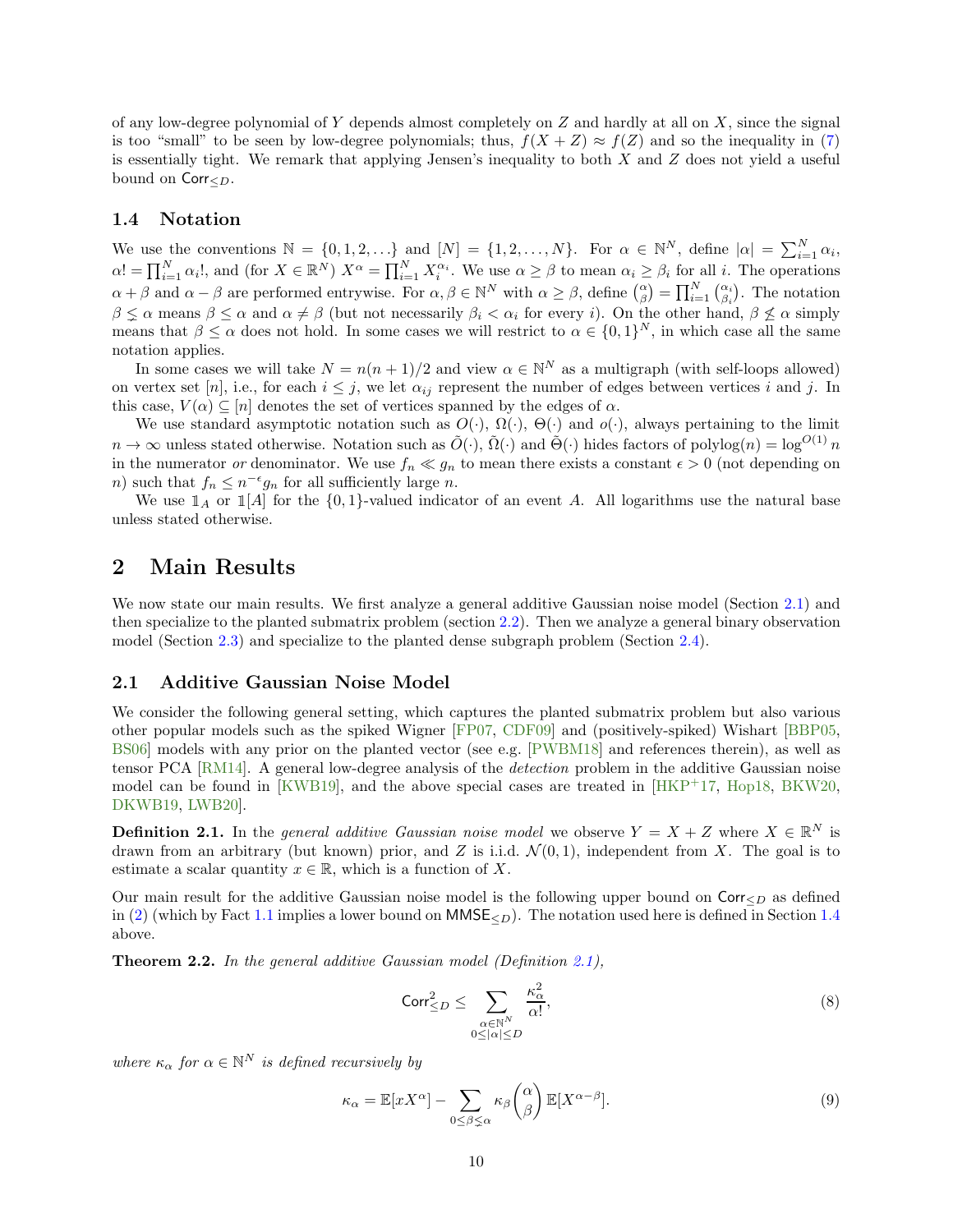The proof is given in Section [3.1;](#page-15-1) the strategy is outlined in Section [1.3.](#page-8-0) The recursive definition [\(9\)](#page-9-5) requires no explicit base case; in other words, the base case is simply the case  $\alpha = 0$  of [\(9\)](#page-9-5), which is  $\kappa_0 = \mathbb{E}[x]$ .

<span id="page-10-2"></span>**Remark 2.3.** The quantity  $\kappa_{\alpha}$  is equal to the joint cumulant of the following collection of dependent random variables: one instance of x, and  $\alpha_i$  (perfectly-correlated) copies of  $X_i$  for each  $i \in [N]$ . We discuss cumulants and their connection to this formula in more detail in Section [2.5.](#page-14-0)

### <span id="page-10-0"></span>2.2 Planted Submatrix

We now restrict our attention to a special case of the additive Gaussian model: the planted submatrix problem (which is also a variant of sparse PCA in the spiked Wigner model).

<span id="page-10-1"></span>**Definition 2.4.** In the planted submatrix problem, we observe the  $n \times n$  matrix  $Y = \lambda vv^\top + W$  where  $\lambda > 0$ ,  $v \in \{0,1\}^n$  is i.i.d. Bernoulli $(\rho)$  for some  $\rho \in (0,1)$ , and W has entries  $W_{ij} = W_{ji} \sim \mathcal{N}(0,1)$  for  $i < j$  and  $W_{ii} \sim \mathcal{N}(0, 2)$ , where  $\{W_{ij} : i \leq j\}$  are independent. We assume the parameters  $\lambda$  and  $\rho$  are known. The goal is to estimate  $x = v_1$ .

Prior work has extensively studied this model and variations thereof [\[SWPN09,](#page-46-11) [KBRS11,](#page-45-4) [BKR](#page-42-8)<sup>+</sup>11, [ACD11,](#page-41-11) [BI13,](#page-42-4) [BIS15,](#page-42-5) [MW15,](#page-45-0) [CX16,](#page-43-5) [DM14,](#page-43-7) [CLR17,](#page-43-6) [HWX17,](#page-44-5) [BBH18,](#page-41-1) [GJS19,](#page-44-6) [BMR20,](#page-42-6) [BWZ20\]](#page-42-7). The statistical limits of both the detection [\[BI13\]](#page-42-4) and recovery [\[KBRS11,](#page-45-4) [BIS15\]](#page-42-5) tasks are well-understood, as well as the computational limits of detection (for an asymmetric version of the problem) assuming the planted clique hypothesis [\[MW15,](#page-45-0) [BBH18\]](#page-41-1). We will focus our discussion on the regime  $\rho = n^{-b}$  for  $b \in (0, 1)$ , although the regime  $\rho = \Theta(1)$  has also received attention [\[DM14,](#page-43-7) [GJS19\]](#page-44-6). We are primarily interested in identifying the correct power of n for  $\lambda$ , and so will use in our informal discussions the notation  $f \ll q$  to mean there exists a constant  $\epsilon > 0$  such that  $f \leq n^{-\epsilon}g$  (although often only logarithmic factors will be hidden by  $\ll$ ). We now summarize some of the relevant statistical and computational thresholds.

- Sum test for detection: The detection task is to hypothesis test between  $Y = \lambda vv^{\top} + W$  and  $Y = W$ with  $o(1)$  error probability for both type I and type II errors. Detection is easy when  $\lambda \gg (\rho\sqrt{n})^{-2}$ , simply by summing all entries of  $Y$  and thresholding. In Appendix  $B$  we investigate detection against different null distributions that more closely match the moments of the planted model.
- Recovery algorithms: When  $\lambda \gg 1$ , a simple entrywise thresholding algorithm can exactly recover v (with probability  $1 - o(1)$ ) [\[KBRS11\]](#page-45-4). When  $\lambda = (1 + \Omega(1))(\rho\sqrt{n})^{-1}$ , the leading eigenvector of Y has non-trivial correlation with  $v$  (due to the "BBP transition" in random matrix theory [\[BBP05,](#page-41-3) [BS06,](#page-42-16) [FP07,](#page-43-8) [CDF09,](#page-42-15) [BGN11\]](#page-42-9)), and this can be "boosted" to exact recovery as explained in [\[BWZ20\]](#page-42-7). Thus, exact recovery is possible in polynomial time when  $\lambda \gg \min\{1, (\rho\sqrt{n})^{-1}\}\.$  On the other hand, no efficient algorithm is known (even for non-trivial estimation of v) when  $\lambda \ll \min\{1, (\rho\sqrt{n})^{-1}\}.$
- Statistical threshold for recovery: An estimator based on exhaustive search can achieve exact recovery when  $\lambda \gg (\rho n)^{-1/2}$  [\[KBRS11,](#page-45-4) [BIS15\]](#page-42-5), but this is not computationally efficient. No estimator can succeed when  $\lambda \ll (\rho n)^{-1/2}$  [\[KBRS11,](#page-45-4) [BIS15\]](#page-42-5).

The regime  $\rho \gg 1/\sqrt{n}$  is of particular interest because here a detection-recovery gap appears: when  $(\rho\sqrt{n})^{-2} \ll \lambda \ll (\rho\sqrt{n})^{-1}$ , detection is easy but no efficient algorithm for recovery is known. Resolving the computational complexity of recovery in this regime is a problem that was left open by prior work [\[BKR](#page-42-8)<sup>+</sup>11, [MW15,](#page-45-0) [CX16\]](#page-43-5). Some evidence has been given that recovery is hard when  $\lambda \ll (\rho\sqrt{n})^{-1}$ : a reduction from planted clique shows recovery hardness for a variant of the problem, but not the canonical i.i.d. Gaussian noise model that we consider [\[CLR17\]](#page-43-6); a different reduction shows recovery hardness under the assumption that a similar detection-recovery gap exists in the planted dense subgraph problem (which we discuss in Section [2.4\)](#page-12-0) [\[BBH18\]](#page-41-1); and a large family of MCMC methods have been shown to fail [\[BWZ20\]](#page-42-7).

We now state our main result, which resolves the computational complexity of recovery in the low-degree framework. Part (i) shows that degree- $n^{\Omega(1)}$  polynomials fail at recovery when  $\lambda \ll \min\{1, (\rho\sqrt{n})^{-1}\},$ matching the best known algorithms. Part (ii) confirms that  $O(\log n)$ -degree polynomials succeed in the "easy" regime  $\lambda \gg \min\{1, (\rho\sqrt{n})^{-1}\}\$  (provided  $\rho \gg 1/n$ , which ensures that the planted submatrix has non-trivial size). For context, note that the trivial estimator  $f(Y) = \mathbb{E}[x] = \rho$  achieves the mean squared error  $\mathbb{E}(f(Y) - x)^2 = \rho - \rho^2$ . The results are non-asymptotic: they apply for all values of  $n, D, \lambda, \rho$ .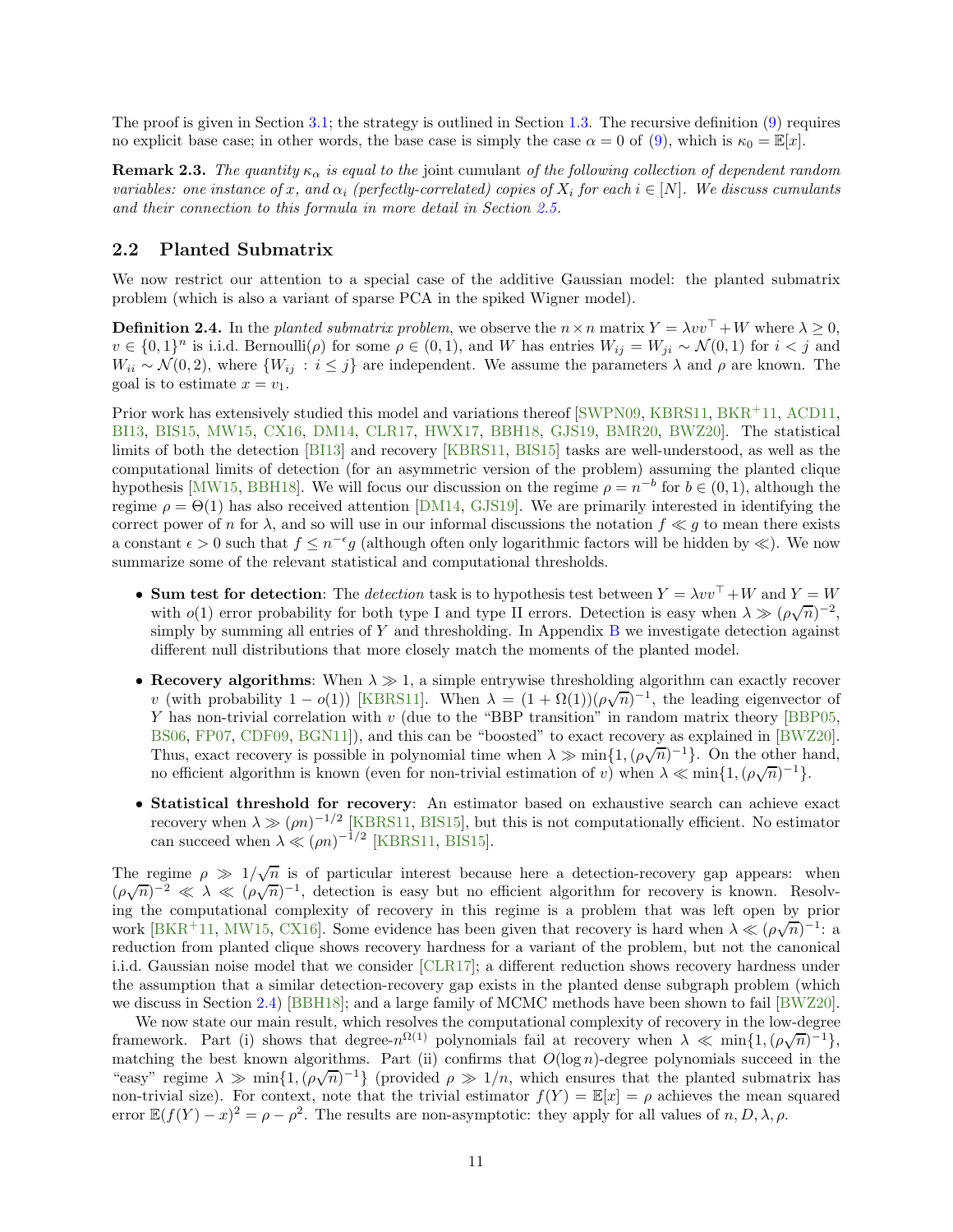<span id="page-11-1"></span>**Theorem 2.5.** Consider the planted submatrix problem (Definition  $2.4$ ).

(i) For any  $0 < r < 1$  and  $D \ge 1$ , if

$$
\lambda \le \frac{r}{D(D+1)} \min \left\{ 1, \frac{1}{\rho \sqrt{n}} \right\}
$$

then

$$
MMSE_{\leq D} \geq \rho - \rho^2/(1 - r^2)^2.
$$

In particular, when  $\lambda \leq \tilde{\Theta} \left( \min \left\{ 1, \frac{1}{\rho \sqrt{n}} \right\} \right)$ , the MMSE<sub> $\leq$ polylog(n)</sub> is at most  $o(\rho^2)$  smaller than the error of the trivial estimator.

(ii) For any  $0 < r < 1$  and odd  $D \ge 1$ , if

$$
\lambda \geq \frac{24}{r}\sqrt{\log 8 + 2D\log(9/\rho)}\min\left\{1,\,\frac{1}{\rho\sqrt{n}}\right\}
$$

and

$$
\frac{324}{r^2 n} [\log 8 + 2D \log(9/\rho)] \le \rho \le 1/2
$$

then

$$
MMSE_{\leq D} \leq D^2 r^{D-1}.
$$

In particular, provided that  $\tilde{\Theta}(\frac{1}{n}) \leq \rho \leq \frac{1}{2}$  and  $\lambda \geq \tilde{\Theta}(\min\left\{1,\frac{1}{\rho\sqrt{n}}\right\})$ , the MMSE<sub> $\leq \log n$ </sub> is at most  $n^{-\log\log n}$ .

The proof of part (i) is given in Section [3.2,](#page-16-0) while part (ii) follows by combining Theorems [4.4](#page-25-0) and [4.5](#page-25-1) from Section [4.](#page-23-0) In Appendix [E](#page-36-0) we give a more refined analysis that suggests a sharp computational threshold at  $\lambda = (\rho \sqrt{en})^{-1}$  in the regime  $1/\sqrt{n} \ll \rho \ll 1$ , although these results are limited to fairly low degree:  $D \leq \log_2(1/\rho) - 1$ . This sharp constant in the threshold matches the one discovered in [\[HWX17\]](#page-44-5) (see also [\[DM15\]](#page-43-11)), where an AMP-style algorithm is shown to succeed above the threshold.

#### 2.2.1 Discussion and future directions

While we have pinned down the correct power of n for the critical value of  $\lambda$ , some more fine-grained questions remain open. The first is to extend the result to larger values of D. It has been conjectured [\[Hop18\]](#page-44-3) that for a broad class of high-dimensional problems, degree-D polynomials are as powerful as  $n^{\tilde{\Theta}(D)}$ -time algorithms, where  $\Theta(\cdot)$  hides factors of log n. This conjecture is consistent with the best known algorithms for tensor PCA and sparse PCA; see [\[KWB19,](#page-45-2) [DKWB19\]](#page-43-3). In the setting of planted submatrix, the best known algorithms in the "hard" regime  $\lambda \ll \min\{1, (\rho\sqrt{n})^{-1}\}\$ run in time  $n^{\tilde{O}(\lambda^{-2})}$  [\[DKWB19,](#page-43-3) [HSV20\]](#page-44-16), and a large class of MCMC methods can do no better [\[BWZ20\]](#page-42-7). To give low-degree evidence that this is the best possible runtime, one could hope to prove that  $MMSE_{\leq D}$  is large for all  $D \ll \lambda^{-2}$  whenever  $\lambda \ll \min\{1, (\rho\sqrt{n})^{-1}\}.$ 

An additional direction for future work is to more precisely understand the boundary between the "easy" and "hard" regimes. We have done this for very low degree  $D \leq \log_2(1/\rho) - 1$  in Appendix [E,](#page-36-0) and ideally this would be extended to some  $D = \omega(\log n)$ .

### <span id="page-11-0"></span>2.3 Binary Observation Model

We next consider a different setting, where the observed variables are binary-valued. This captures, for instance, various problems where the observation is a random graph.

<span id="page-11-2"></span>**Definition 2.6.** The general binary observation model is defined as follows. First, a signal  $X \in [0,1]^N$ is drawn from an arbitrary (but known) prior. We observe  $Y \in \{0,1\}^N$  where  $\mathbb{E}[Y_i|X] = X_i$  and  $\{Y_i\}$  are conditionally independent given X. Assume that the law of X is supported on  $[\tau_0, \tau_1]^N$  where  $0 < \tau_0 \leq \tau_1 < 1$ . The goal is to estimate a scalar quantity  $x \in \mathbb{R}$ , which is a function of X.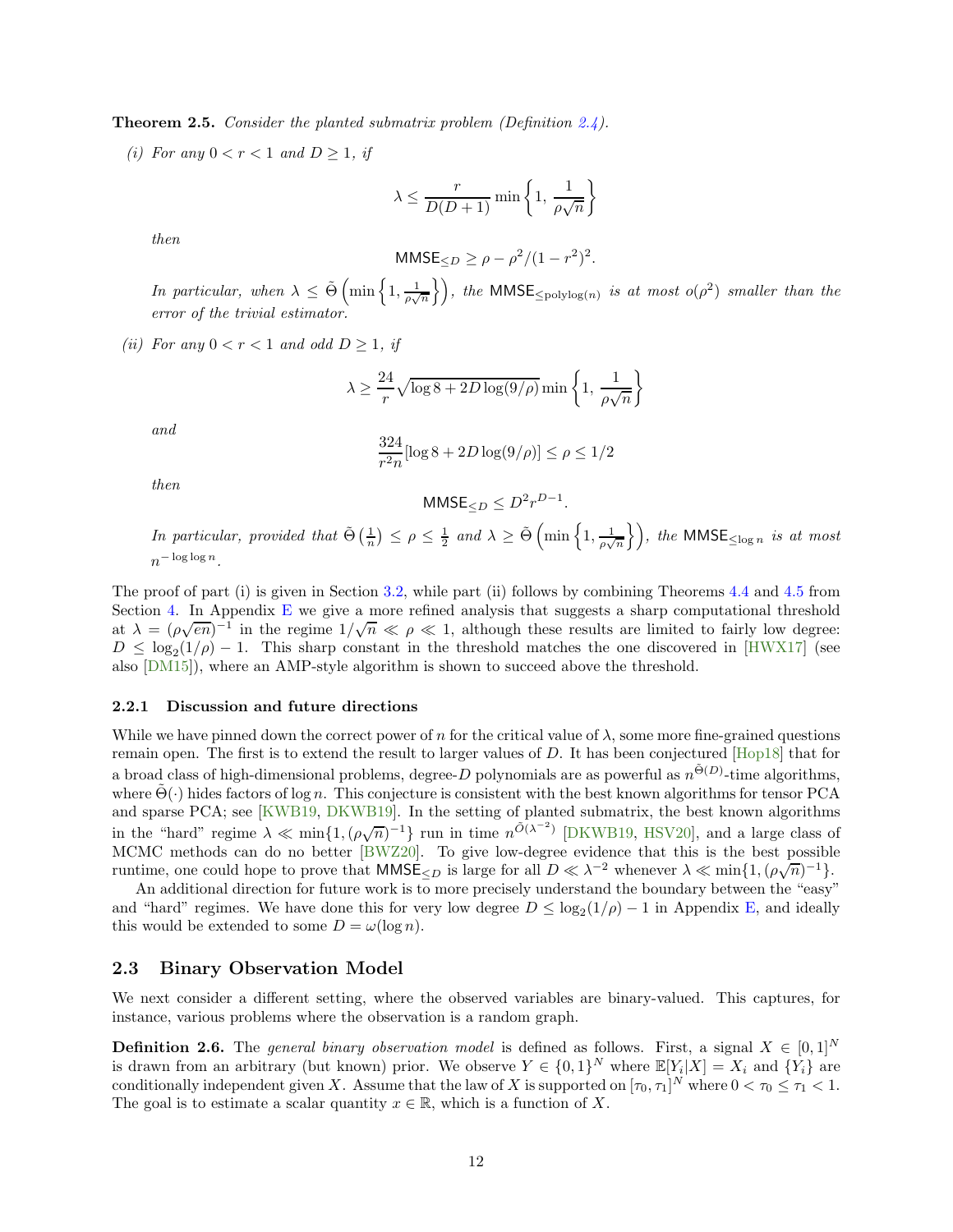In this setting, we obtain an upper bound on  $\text{Corr}_{\leq D}$  that is similar to the additive Gaussian setting.

<span id="page-12-1"></span>**Theorem 2.7.** In the general binary observation model (Definition [2.6\)](#page-11-2),

<span id="page-12-5"></span>
$$
\operatorname{Corr}_{\leq D}^2 \leq \sum_{\substack{\alpha \in \{0,1\}^N \\ 0 \leq |\alpha| \leq D}} \frac{\kappa_\alpha^2}{(\tau_0 (1 - \tau_1))^{|\alpha|}},\tag{10}
$$

where  $\kappa_{\alpha}$  for  $\alpha \in \{0,1\}^N$  is defined recursively by

<span id="page-12-4"></span>
$$
\kappa_{\alpha} = \mathbb{E}[xX^{\alpha}] - \sum_{0 \le \beta \le \alpha} \kappa_{\beta} \mathbb{E}[X^{\alpha - \beta}].
$$
\n(11)

The proof is similar to that of Theorem [2.2](#page-9-3) and is deferred to Section [3.3.](#page-18-0) Note that this is the same definition of  $\kappa_{\alpha}$  as in Theorem [2.2;](#page-9-3) the factor of  $\binom{\alpha}{\beta}$  is not needed here since we are restricting to  $\alpha, \beta \in \{0, 1\}^N$ . In particular,  $\kappa_{\alpha}$  can be interpreted as a certain joint cumulant (see Claim [2.14\)](#page-14-1).

#### <span id="page-12-0"></span>2.4 Planted Dense Subgraph

We now specialize the result of the previous section to the planted dense subgraph problem, which can be thought of as the analogue of the planted submatrix problem in random graphs.

<span id="page-12-2"></span>**Definition 2.8.** In the planted dense subgraph problem, we observe a random graph  $Y \in \{0,1\}^{\binom{n}{2}}$  generated as follows. First a planted signal  $v \in \{0,1\}^n$  is drawn with i.i.d. Bernoulli $(\rho)$  entries. Conditioned on v, the value  $Y_{ij}$  ∼ Bernoulli $(q_0 + (q_1 - q_0)v_iv_j)$  is sampled independently for each  $i < j$ , for some  $q_0, q_1 \in [0, 1]$ . We assume that the parameters  $\rho, q_0, q_1$  are known. The goal is to estimate  $x = v_1$ .

Here,  $q_1$  represents the connection probability within the planted subgraph, and  $q_0$  represents the connection probability elsewhere. We will assume  $q_0 \leq q_1$  without loss of generality (since otherwise one can consider the complement graph instead).

Like the planted submatrix problem, this problem (and variants) have been extensively studied [\[BCC](#page-41-12)+10, [AV13,](#page-41-13) [Ame13,](#page-41-14) [VA15,](#page-46-12) [CX16,](#page-43-5) [HWX15,](#page-44-14) [CM18\]](#page-43-17). The statistical limits of detection [\[AV13,](#page-41-13) [VA15,](#page-46-12) [HWX15\]](#page-44-14) and recovery [\[Ame13,](#page-41-14) [CX16\]](#page-43-5) are known, as well as the computational limits of detection (assuming the planted clique hypothesis) [\[HWX15\]](#page-44-14). Resolving the computational limits of recovery is stated as an open problem in [\[CX16,](#page-43-5) [HWX15\]](#page-44-14).

Since our bound on  $\text{Corr}_{\leq D}$  for the binary model (Theorem [2.7\)](#page-12-1) is similar to our bound in the Gaussian model (Theorem [2.2\)](#page-9-3), we are able to export our results on planted submatrix to this setting and obtain the following.

<span id="page-12-3"></span>**Theorem 2.9.** Consider the planted dense subgraph problem (Definition [2.8\)](#page-12-2) with  $\rho \leq 1/2$  and  $q_0 \leq q_1$ .

(i) For any  $0 < r < 1$  and  $D > 1$ , if

$$
\frac{q_1 - q_0}{\sqrt{q_0(1 - q_1)}} \le \frac{r}{D(D+1)} \min\left\{1, \frac{1}{\rho\sqrt{n}}\right\}
$$

then

$$
MMSE_{\leq D} \geq \rho - \rho^2/(1 - r^2)^2.
$$

(ii) Let

$$
\nu := \min\{\rho, q_0, 1 - q_1\}.
$$

For any  $0 < r < 1$  and odd  $D \ge 1$ , if

$$
\frac{(q_1 - q_0)^2}{q_0} \ge \frac{216}{r^2 \rho^2 (n-1)} \left[ \log 4 + 3D \log \left( 9/\nu \right) \right]
$$

and

$$
q_1 \rho \ge \frac{864}{r^2(n-1)} \left[ \log 4 + 3D \log (9/\nu) \right]
$$

then

$$
MMSE_{\leq D} \leq D^2 r^{D-1}.
$$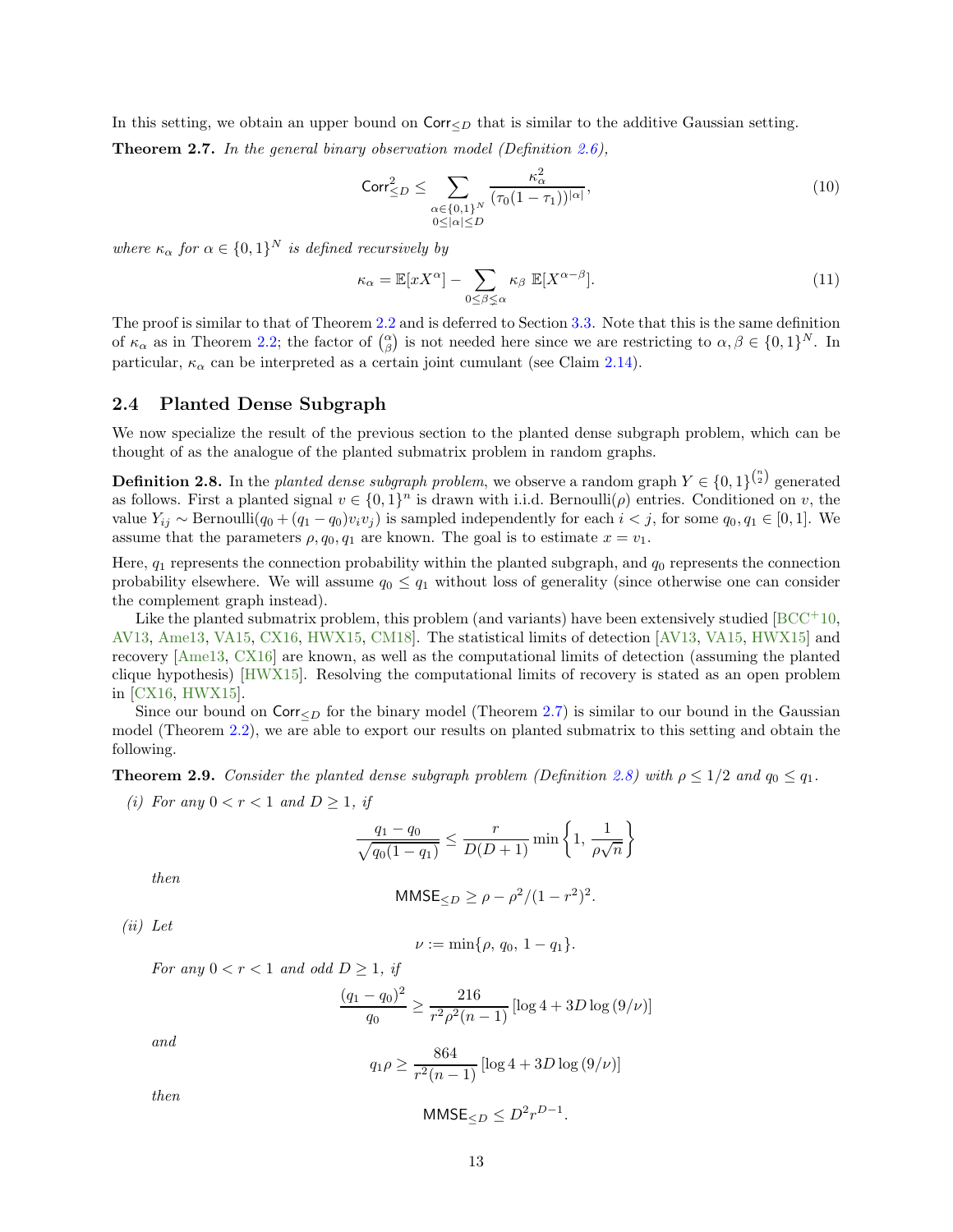The proof of part (i) is given in Section [3.4,](#page-19-0) while part (ii) is an immediate consequence of Theorem [4.6](#page-26-1) in Section [4.](#page-23-0) For context, the trivial estimator  $f(Y) = \mathbb{E}[x] = \rho$  achieves the mean squared error  $\mathbb{E}(f(Y) - x)^2 =$  $\rho - \rho^2$ . Thus, part (i) states that degree- $n^{\Omega(1)}$  polynomials fail at recovery when

<span id="page-13-0"></span>
$$
\frac{q_1 - q_0}{\sqrt{q_0(1 - q_1)}} \ll \min\left\{1, \frac{1}{\rho\sqrt{n}}\right\},\tag{12}
$$

while part (ii) states that (under the mild condition  $\log(1/\nu) = n^{o(1)}$ )  $O(\log n)$ -degree polynomials succeed when

<span id="page-13-1"></span>
$$
\frac{q_1 - q_0}{\sqrt{q_0}} \gg \frac{1}{\rho \sqrt{n}} \quad \text{and} \quad q_1 \rho \gg \frac{1}{n}.\tag{13}
$$

We discuss the implications of these bounds below.

#### 2.4.1 Discussion and future directions

Theorem [2.9](#page-12-3) (summarized in [\(12\)](#page-13-0) and [\(13\)](#page-13-1)) resolves (in the low-degree framework) the computational complexity of recovery in a number of previously-studied settings. For instance, [\[HWX15\]](#page-44-14) considers the regime  $q_1 = cq_0 = \Theta(n^{-a})$  and  $\rho = \Theta(n^{b-1})$  for constants  $a \in (0, 2), b \in (0, 1)$ , and  $c > 1$ . In this setting, Theo-rem [2.9\(](#page-12-3)i) shows low-degree hardness of recovery at degree  $n^{\Omega(1)}$  whenever  $b < (1 + a)/2$ . This is precisely the regime where planted-clique-hardness of recovery was left open by [\[HWX15\]](#page-44-14) (see Figure 2 of [\[HWX15\]](#page-44-14)). Furthermore, Theorem [2.9\(](#page-12-3)ii) gives a matching upper bound, showing that low-degree polynomials succeed whenever  $b > (1 + a)/2$ ; this coincides with the best known polynomial-time algorithms (see [\[HWX15\]](#page-44-14)).

A more general regime of parameters is considered by [\[BBH18\]](#page-41-1) (for a close variant of the problem where v has exactly  $\rho n$  nonzero entries). They state the *PDS (planted dense subgraph) recovery conjecture* which postulates hardness of exact recovery under the conditions

<span id="page-13-2"></span>
$$
\liminf_{n \to \infty} \log_n \rho > -1/2 \qquad \text{and} \qquad \limsup_{n \to \infty} \log_n \left( \frac{\rho^2 (q_1 - q_0)^2}{q_0 (1 - q_0)} \right) < -1,\tag{14}
$$

and they show that this conjecture implies (via average-case reductions) detection-recovery gaps in some other problems: biased sparse PCA and biclustering (which is an asymmetric version of planted submatrix). Prior to our work, concrete evidence for the PDS recovery conjecture was somewhat lacking (see the discussion following Conjecture 2.8 of [\[CX16\]](#page-43-5)). Our results establish low-degree hardness of recovery in much (but not all) of the conjectured hard regime; for instance, if  $q_0 \leq q_1 \leq 1 - \Omega(1)$  (or even if  $q_0 \leq q_1 \leq 1 - n^{-o(1)}$ ) then Theorem [2.9\(](#page-12-3)i) shows low-degree hardness at degree  $n^{\Omega(1)}$  whenever [\(14\)](#page-13-2) holds.

One special case not covered by Theorem [2.9](#page-12-3) is the planted clique problem, where  $q_1 = 1$  (since the denominator of the left-hand side of [\(12\)](#page-13-0) is zero in this case). While no detection-recovery gap is expected here, it is still non-trivial to bound the low-degree MMSE. In Section [3.5](#page-20-0) we show that our techniques can be extended to the planted clique problem, giving matching upper and lower bounds for recovery by lowdegree polynomials; these coincide with the widely-conjectured computational threshold for planted clique. The proof of the lower bound requires a modification of the argument used to prove Theorem [2.7;](#page-12-1) while Theorem [2.9\(](#page-12-3)i) can be proved from Theorem [2.7](#page-12-1) with relative ease by leveraging our existing calculations for planted submatrix, the planted clique result requires a specialized treatment "from scratch".

We note that the upper and lower bounds in Theorem [2.9](#page-12-3) (summarized in  $(12)$  and  $(13)$ ) match in many parameter regimes (such as the one considerd by [\[HWX15\]](#page-44-14), as discussed above), but not all. The condition  $q_1 \rho \gg 1/n$  in the upper bound is natural because it ensures that each vertex in the planted submatrix has at least one neighbor in the planted submatrix; without this, recovery is impossible. Assuming  $q_1 \rho \gg 1/n$ , the upper and lower bounds match so long as  $q_1$  is not extremely close to 1 (specifically  $q_1 \leq 1-n^{-o(1)}$ ) and  $\rho \gg 1/\sqrt{n}$ . On the other hand, a more elusive regime is  $\rho \ll 1/\sqrt{n}$  with  $q_1 = \Theta(n^{-a})$  and  $q_0 = \Theta(n^{-b})$  for positive constants  $a < b$ : we do not expect a detection-recovery gap here, but even the detection question remains largely unanswered by prior work. The best known polynomial-time algorithm for this regime seems to be that of  $[BCC^+10]$  (they give a proof sketch in Section 3.2), which is based on counting caterpillar graphs and succeeds when  $a < cb$  where  $\rho = \Theta(n^{c-1})$ . We suspect that it may be possible to give a better algorithm that succeeds in the regime  $a < b/2$ , matching our lower bound. However, this might require a rather involved subgraph-counting argument as in  $[BCL+19]$ , and we leave this for future work.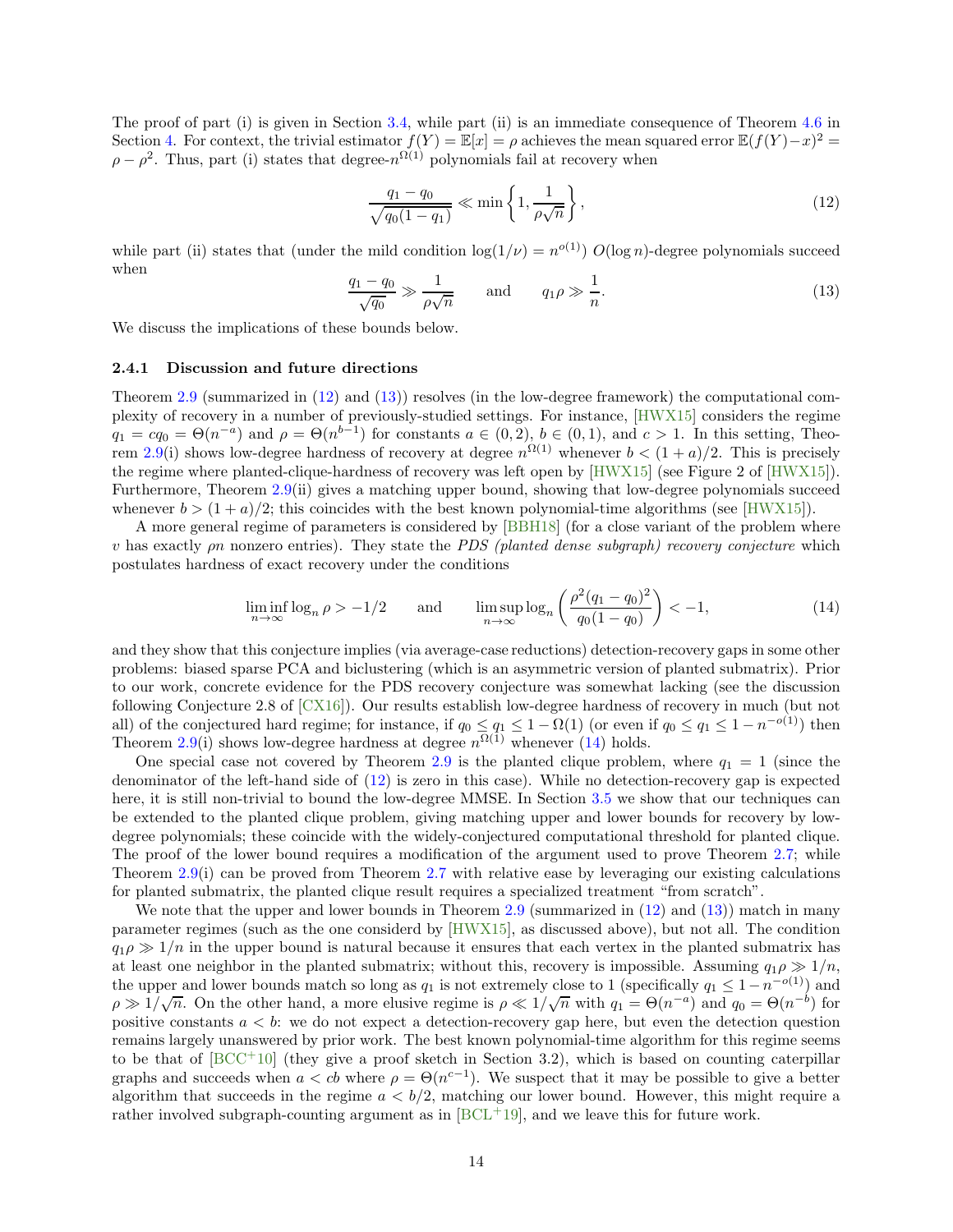#### <span id="page-14-0"></span>2.5 Cumulants

Here we give a brief overview of cumulants and some of their basic properties. As we show in Claim [2.14](#page-14-1) below, the quantities  $\kappa_{\alpha}$  that appear in our main results (Theorems [2.2](#page-9-3) and [2.7\)](#page-12-1) can be interpreted as certain joint cumulants. Later on, this connection will be convenient for deducing certain helpful properties of  $\kappa_{\alpha}$ . For more details on cumulants, we refer the reader to e.g. [\[Nov14\]](#page-45-14).

<span id="page-14-5"></span>**Definition 2.10.** Let  $X_1, \ldots, X_n$  be jointly-distributed random variables. Their *cumulant generating func*tion is the function

$$
K(t_1,\ldots,t_n)=\log \mathbb{E}\left[\exp\left(\sum_{i=1}^n t_i X_i\right)\right],
$$

and their *joint cumulant* is the quantity

$$
\kappa(X_1,\ldots,X_n) = \left( \left( \prod_{i=1}^n \frac{\partial}{\partial t_i} \right) K(t_1,\ldots,t_n) \right) \Big|_{t_1=\cdots=t_n=0}
$$
  
= 
$$
\sum_{\pi \in \mathcal{P}} (|\pi| - 1)! (-1)^{|\pi|-1} \prod_{B \in b(\pi)} \mathbb{E} \left[ \prod_{i \in B} X_i \right],
$$

where  $P$  is the set of all partitions of  $[n]$  (here we are considering partitions of n labeled elements into nonempty unlabeled parts), and for a given  $\pi \in \mathcal{P}$  we use  $b(\pi)$  to denote the set of all parts of the partition and  $|\pi|$  to denote the number of parts in the partition.

Cumulants are an alternative to moments in specifying a probability distribution. The joint cumulant  $\kappa(\cdots)$  is symmetric, i.e., it depends only on the (multi)set of random variables  $\{X_1, \ldots, X_n\}$  and not the order in which they are listed. The cumulants enjoy some convenient properties, which we record here. The proofs are given in Appendix [D](#page-35-0) for completeness.

<span id="page-14-2"></span>**Proposition 2.11.** If  $a, b \ge 1$  and  $X_1, X_2, \ldots, X_a, Y_1, \ldots, Y_b$  are random variables with  $\{Y_i\}_{i \in [a]}$  independent from  $\{X_j\}_{j\in[b]}$ , then

$$
\kappa(X_1, X_2, \ldots, X_a, Y_1, \ldots, Y_b) = 0.
$$

<span id="page-14-4"></span>**Proposition 2.12.** If  $X_1, \ldots, X_n$  and  $Y_1, \ldots, Y_n$  are random variables with  $\{X_i\}_{i \in [n]}$  independent from  ${Y_i}_{i \in [n]}$ , then

$$
\kappa(X_1+Y_1,\ldots,X_n+Y_n)=\kappa(X_1,\ldots,X_n)+\kappa(Y_1,\ldots,Y_n).
$$

<span id="page-14-3"></span>Proposition 2.13. The joint cumulant is invariant under constant shifts and is scaled by constant multiplication. That is, if  $X_1, \ldots, X_n$  are jointly-distributed random variables and c is any constant, then

$$
\kappa(X_1+c, X_2, \ldots, X_n)=\kappa(X_1, \ldots, X_n)+c \cdot \mathbb{1}[n=1],
$$

and

$$
\kappa(cX_1, X_2, \ldots, X_n) = c \cdot \kappa(X_1, \ldots, X_n).
$$

In equations [\(9\)](#page-9-5) and [\(11\)](#page-12-4), we introduced quantities  $\kappa_{\alpha}$  for  $\alpha \in \mathbb{N}^N$ . Here we will think of  $\alpha$  as a multiset  $\{a_1,\ldots,a_m\}$  which contains  $\alpha_i$  copies of i for all  $i \in [N]$ . We can show that these are the joint cumulants of a (multi)set of entries of the planted signal.

<span id="page-14-1"></span>Claim 2.14. If  $\alpha = \{a_1, \ldots, a_m\}$ , then

$$
\kappa_{\alpha} = \kappa(x, X_{a_1}, \dots, X_{a_m}).
$$

We defer the proof to Appendix [D.](#page-35-0) We remark that we are not aware of a "deeper" reason for why cumulants appear in our context. One particularly important consequence of Claim [2.14](#page-14-1) and Proposition [2.11](#page-14-2) is that when x is independent of  $X_{a_1}, \ldots, X_{a_m}$ , we have  $\kappa_\alpha = 0$ ; this is crucial for us in showing that [\(8\)](#page-9-6) and [\(10\)](#page-12-5) are bounded, since many of the terms are zero. This is in contrast to what happens in the case of detection, where terms corresponding to such  $\alpha$  do contribute to make  $||L^{\leq D}||$  large.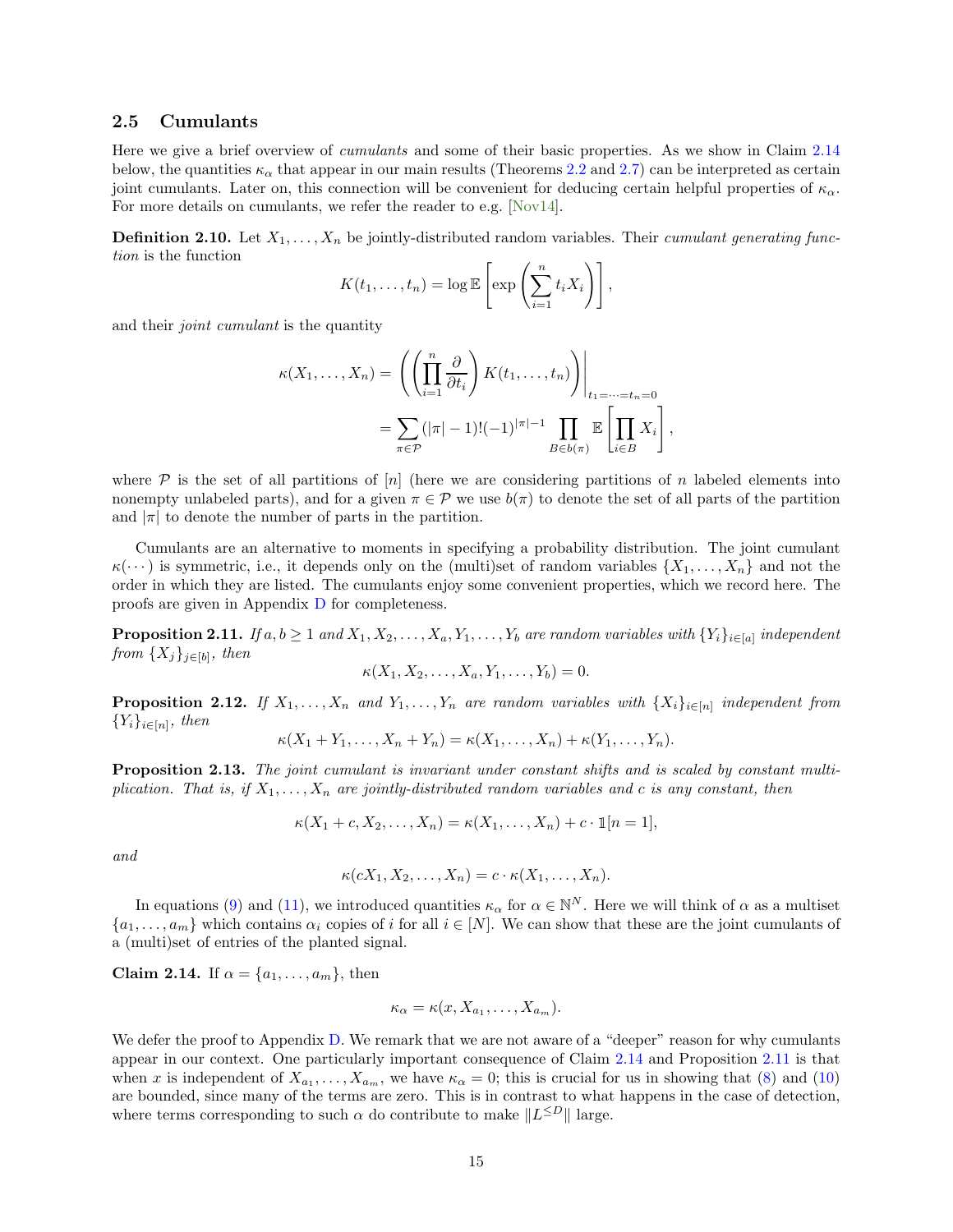# <span id="page-15-0"></span>3 Lower Bounds

In this section, we prove our lower bounds on  $MMSE_{\leq D}$  (or equivalently, upper bounds on Corr $\leq_D$ ) for the additive Gaussian model (Theorem [2.2\)](#page-9-3) and planted submatrix problem (Theorem [2.5\(](#page-11-1)i)), as well as the analogous proofs for binary-valued problems, including planted dense subgraph (Theorems [2.7](#page-12-1) and [2.9\(](#page-12-3)i)).

### <span id="page-15-1"></span>3.1 Additive Gaussian Noise Model

In this section we prove Theorem [2.2.](#page-9-3) We will work with the *Hermite polynomials*, which are orthogonal polynomials with respect to Gaussian measure (see [\[Sze39\]](#page-46-13) for a standard reference). Recall the notation regarding  $\alpha \in \mathbb{N}^N$ , defined in Section [1.4.](#page-9-0) Let  $(h_k)_{k \in \mathbb{N}}$  be the normalized Hermite polynomials  $h_k = \frac{1}{\sqrt{k}}$  $\frac{1}{k!}H_k$ where  $(H_k)_{k \in \mathbb{N}}$  are defined by the recurrence

<span id="page-15-4"></span>
$$
H_0(z) = 1, \quad H_1(z) = z, \quad H_{k+1}(z) = zH_k(z) - kH_{k-1}(z) \text{ for } k \ge 1.
$$
 (15)

The normalization ensures orthonormality  $\mathbb{E}_{z \sim \mathcal{N}(0,1)}[h_k(z)h_\ell(z)] = \mathbb{1}_{k=\ell}$ . In particular,  $\mathbb{E}_{z \sim \mathcal{N}(0,1)}[h_k(z)] = 0$ for all  $k \geq 1$ . Also, for  $\alpha \in \mathbb{N}^N$  and  $Z \in \mathbb{R}^N$ , let  $h_\alpha(Z) = \prod_{i \in [N]} h_{\alpha_i}(Z_i)$ ; these form an orthonormal basis with respect to  $\mathcal{N}(0,1)^{\otimes N}$ , i.e., if Z has i.i.d.  $\mathcal{N}(0,1)$  entries then  $\mathbb{E}[h_{\alpha}(Z)h_{\beta}(Z)] = \mathbb{1}_{\alpha=\beta}$ . A shifted Hermite polynomial can be expanded in the Hermite basis as follows.

<span id="page-15-3"></span>**Proposition 3.1.** For any  $k \in \mathbb{N}$  and  $z, \mu \in \mathbb{R}$ ,

<span id="page-15-5"></span>
$$
H_k(z+\mu) = \sum_{\ell=0}^k \binom{k}{\ell} \mu^{k-\ell} H_\ell(z) \tag{16}
$$

and so

<span id="page-15-6"></span>
$$
h_k(z+\mu) = \sum_{\ell=0}^k \sqrt{\frac{\ell!}{k!}} \binom{k}{\ell} \mu^{k-\ell} h_\ell(z). \tag{17}
$$

In particular,

<span id="page-15-2"></span>
$$
\mathop{\mathbb{E}}_{z \sim \mathcal{N}(0,1)} h_k(z+\mu) = \frac{\mu^k}{\sqrt{k!}}.
$$
\n(18)

These facts are well known (see e.g. page 254 of [\[MOS13\]](#page-45-15)), but we provide a proof in Appendix [F.1](#page-39-1) for completeness.

Proof of Theorem [2.2.](#page-9-3) For a degree-D polynomial f, write the Hermite expansion  $f(Y) = \sum_{|\alpha| \leq D} \hat{f}_{\alpha} h_{\alpha}(Y)$ . Using  $(18)$ , we have

$$
\mathbb{E}[f(Y)x] = \sum_{\alpha} \hat{f}_{\alpha} \mathbb{E}[h_{\alpha}(Y)x] = \sum_{\alpha} \hat{f}_{\alpha} \mathbb{E}[x \mathbb{E}[h_{\alpha}(X+Z)] = \sum_{\alpha} \hat{f}_{\alpha} \mathbb{E}[x \cdot X^{\alpha}/\sqrt{\alpha}],
$$

and by Jensen's inequality,

$$
\mathbb{E}[f(Y)^2] \geq \mathop{\mathbb{E}}_Z \left(\mathop{\mathbb{E}}_X f(X+Z)\right)^2 =: \mathop{\mathbb{E}}_Z g(Z)^2 = \|\hat{g}\|^2
$$

where  $\{\hat{g}_{\alpha}\}\$  are the Hermite coefficients of the function  $g(Z) = \mathbb{E}_X f(X + Z)$ , and  $\|\hat{g}\|^2$  denotes  $\sum_{|\alpha| \leq D} \hat{g}_{\alpha}^2$ .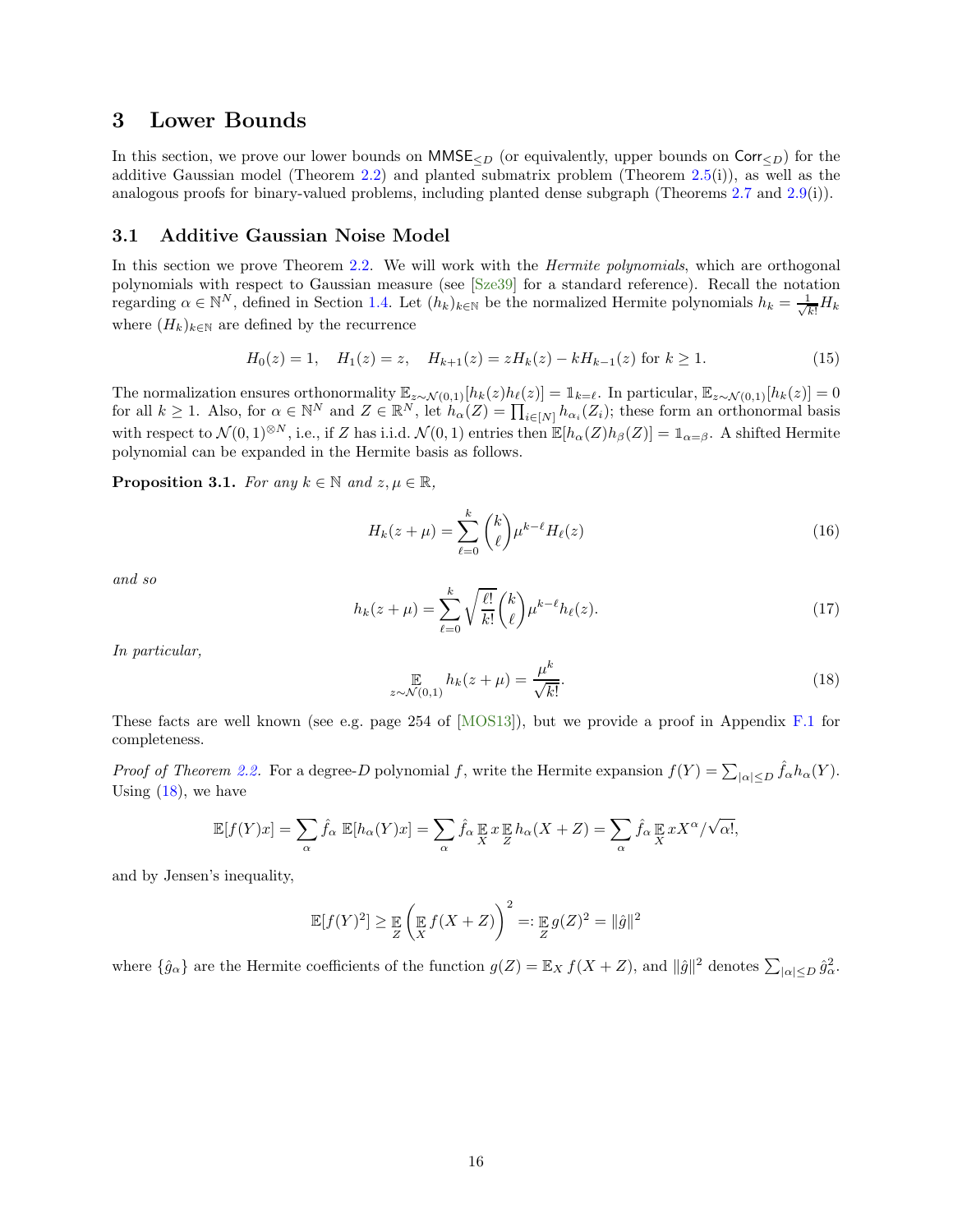We may calculate the  $\{\hat{g}_{\alpha}\}\$  directly, as a function of the  $\{\hat{f}_{\alpha}\}\$ :

$$
g(Z) = \mathbb{E} f(X+Z) = \sum_{\alpha} \hat{f}_{\alpha} \mathbb{E} h_{\alpha}(X+Z)
$$
  
\n
$$
= \sum_{\alpha} \hat{f}_{\alpha} \mathbb{E} \prod_{i} h_{\alpha_{i}}(X_{i}+Z_{i}) \qquad \text{(by definition of } h_{\alpha})
$$
  
\n
$$
= \sum_{\alpha} \hat{f}_{\alpha} \mathbb{E} \prod_{i} \sum_{\ell=0}^{\alpha_{i}} \sqrt{\frac{\ell!}{\alpha_{i}!}} {\alpha_{i} \choose \ell} X_{i}^{\alpha_{i}-\ell} h_{\ell}(Z_{i}) \qquad \text{(by Proposition 3.1)}
$$
  
\n
$$
= \sum_{\alpha} \hat{f}_{\alpha} \mathbb{E} \sum_{\alpha} \sum_{0 \le \beta \le \alpha} \prod_{i} \sqrt{\frac{\beta_{i}!}{\alpha_{i}!}} {\alpha_{i} \choose \beta_{i}} X_{i}^{\alpha_{i}-\beta_{i}} h_{\beta_{i}}(Z_{i})
$$
  
\n
$$
= \sum_{\alpha} \hat{f}_{\alpha} \sum_{0 \le \beta \le \alpha} h_{\beta}(Z) \mathbb{E}[X^{\alpha-\beta}] \sqrt{\frac{\beta!}{\alpha!}} {\alpha \choose \beta}
$$
  
\n
$$
= \sum_{\beta} h_{\beta}(Z) \sum_{\alpha \ge \beta} \hat{f}_{\alpha} \mathbb{E}[X^{\alpha-\beta}] \sqrt{\frac{\beta!}{\alpha!}} {\alpha \choose \beta}.
$$

To summarize,  $\mathbb{E}[f(Y)x] = \langle c, \hat{f} \rangle$  where  $c = (c_{\alpha})_{|\alpha| \leq D}$  is defined by  $c_{\alpha} := \mathbb{E}[xX^{\alpha}]/\sqrt{\alpha!}$ , and  $\mathbb{E}[f(Y)^{2}] \geq ||\hat{g}||^{2}$ where  $\hat{g} = M \hat{f}$  with

$$
M_{\beta\alpha} := \mathbb{1}_{\beta \leq \alpha} \ \mathbb{E}[X^{\alpha-\beta}] \sqrt{\frac{\beta!}{\alpha!}} \binom{\alpha}{\beta}
$$

for all  $\alpha, \beta \in \mathbb{N}^N$  with  $|\alpha| \leq D$ ,  $|\beta| \leq D$ . Note that M is upper triangular with 1's on the diagonal, and is thus invertible. Now

$$
\mathrm{Corr}_{\leq D}\leq \sup\limits_{\hat{f}\neq 0}\frac{\langle c,\hat{f}\rangle}{\|M\hat{f}\|}=\sup\limits_{\hat{g}\neq 0}\frac{c^\top M^{-1}\hat{g}}{\|\hat{g}\|}=\|c^\top M^{-1}\|=:\|w\|
$$

where  $w^{\top} M = c^{\top}$  (since the optimizer for  $\hat{g}$  is  $(M^{-1})^{\top} c$ ). Solve for w recursively:

$$
c_{\alpha} = \sum_{\beta} w_{\beta} M_{\beta \alpha} = \sum_{\beta \le \alpha} w_{\beta} \mathbb{E}[X^{\alpha - \beta}] \sqrt{\frac{\beta!}{\alpha!}} {\alpha \choose \beta}
$$

and so

$$
w_{\alpha} = c_{\alpha} - \sum_{\beta \leq \alpha} w_{\beta} \mathbb{E}[X^{\alpha-\beta}] \sqrt{\frac{\beta!}{\alpha!}} \binom{\alpha}{\beta}.
$$

Equivalently,  $w_{\alpha} = \kappa_{\alpha}/\sqrt{\alpha!}$  where

$$
\kappa_{\alpha} = \mathbb{E}[xX^{\alpha}] - \sum_{\beta \leq \alpha} \kappa_{\beta} {\alpha \choose \beta} \mathbb{E}[X^{\alpha-\beta}].
$$

We have now shown

$$
\mathrm{Corr}_{\leq D}^2 \leq ||w||^2 = \sum_{|\alpha| \leq D} w_{\alpha}^2 = \sum_{|\alpha| \leq D} \frac{\kappa_{\alpha}^2}{\alpha!},
$$

completing the proof.

#### <span id="page-16-0"></span>3.2 Planted Submatrix

In this section we prove Theorem [2.5\(](#page-11-1)i) using Theorem [2.2.](#page-9-3) To cast planted submatrix as a special case of the additive Gaussian noise model, we take  $X = (X_{ij})_{i \leq j}$  defined by  $X_{ij} = \lambda v_i v_j$ . Note that we have removed the redundant lower-triangular part of the matrix, and decreased the noise on the diagonal from  $\mathcal{N}(0, 2)$  to  $\mathcal{N}(0, 1)$ . This modification on the diagonal can only increase Corr $\leq_D$  (see Claim [A.2](#page-29-2) in Appendix [A\)](#page-29-0), and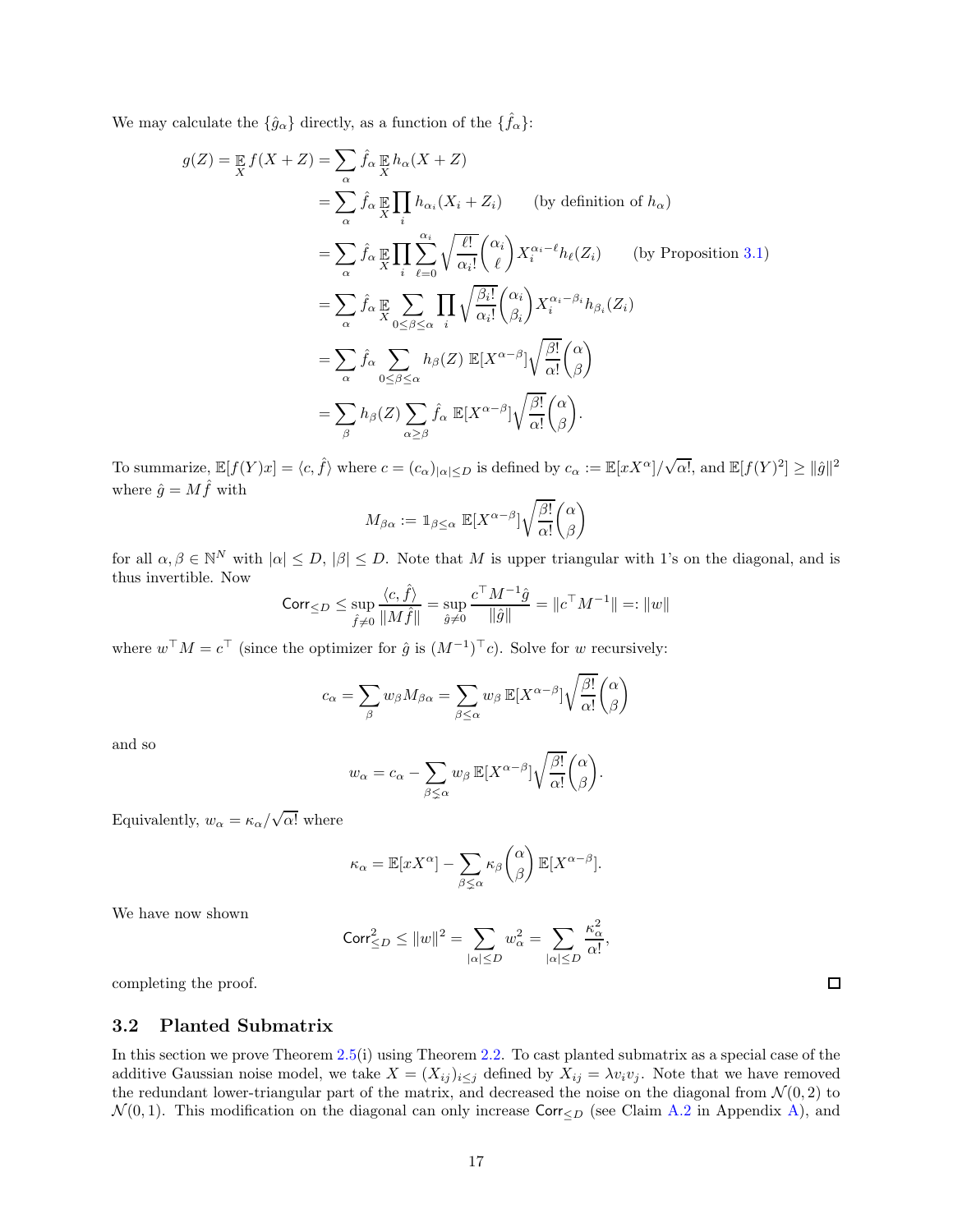so an upper bound on  $\text{Corr}_{\leq D}$  in this new model implies the same upper bound on  $\text{Corr}_{\leq D}$  in the original model.

We will think of  $\alpha = (\alpha_{ij})_{i\leq j}$  (where  $\alpha_{ij} \in \mathbb{N}$ ) as a multigraph (with self-loops allowed) on vertex set [n], where  $\alpha_{ij}$  represents the number of edges between vertices i and j.

<span id="page-17-0"></span>**Lemma 3.2.** If  $\alpha$  has a nonempty connected component that does not contain vertex 1, then  $\kappa_{\alpha} = 0$ . (In particular,  $\kappa_{\alpha} = 0$  whenever  $\alpha$  is disconnected.)

Here, nonempty means that the connected component contains at least one edge.

Remark 3.3. Lemma [3.2](#page-17-0) is crucial to separating recovery from detection, as it allows us to restrict our attention to connected multigraphs. As illustrated by the proof of Proposition [C.1,](#page-35-1) the multigraphs responsible for making detection easy are highly disconnected.

Using the cumulant interpretation of  $\kappa_\alpha$  (Remark [2.3\)](#page-10-2), Lemma [3.2](#page-17-0) follows easily from the following basic property of cumulants: the joint cumulant of a collection of random variables is zero whenever the random variables can be partitioned into two nonempty parts that are independent from each other; see Section [2.5](#page-14-0) and particularly Proposition [2.11.](#page-14-2) We also give an alternative self-contained proof of Lemma [3.2](#page-17-0) in Appendix [F.2.](#page-39-2)

*Proof of Lemma [3.2.](#page-17-0)* From Claim [2.14,](#page-14-1)  $\kappa_{\alpha}$  is the joint cumulant of  $v_1$  along with the edge variables  $X_{ij} =$  $\lambda v_i v_j$  for each edge  $(i, j)$  of  $\alpha$ . Since the  $v_i$  are sampled independently, if there is a connected component C not containing  $v_1$ , then  $v_1$  and the edge variables in  $\overline{C}$  are independent from the edge variables in  $C$ . This gives  $\kappa_{\alpha} = 0$  by Proposition [2.11.](#page-14-2) П

Let  $V(\alpha) \subseteq [n]$  denote the set of vertices spanned by  $\alpha$ .

<span id="page-17-1"></span>**Lemma 3.4.**  $\kappa_0 = \rho$  and for  $|\alpha| \geq 1$ ,

$$
|\kappa_{\alpha}| \leq (|\alpha| + 1)^{|\alpha|} \lambda^{|\alpha|} \rho^{|V(\alpha)|}.
$$

*Proof.* Proceed by induction on  $|\alpha|$ . In the base case  $|\alpha| = 0$ , we have  $\kappa_0 = \rho$ . For  $|\alpha| \ge 1$ , by Lemma [3.2](#page-17-0) we can assume  $\alpha$  is connected and spans vertex 1. We have by the triangle inequality,

$$
|\kappa_{\alpha}| \leq |\mathbb{E}[xX^{\alpha}]| + \sum_{\beta \leq \alpha} |\kappa_{\beta}| {\alpha \choose \beta} |\mathbb{E}[X^{\alpha-\beta}]|.
$$

Now, for any multigraph  $\gamma$ ,  $\mathbb{E}[X^{\gamma}] = \mathbb{E}[\prod_{(i,j) \in E(\gamma)} \lambda v_i v_j] = \lambda^{|\gamma|} \cdot \mathbb{E}[\prod_{i \in V(\gamma)} v_i^{\deg_{\gamma}(i)}] = \lambda^{|\gamma|} \rho^{|V(\gamma)|}$ , since the  $v_i$  are independent Bernoulli( $\rho$ ). Similarly,  $\mathbb{E}[xX^{\gamma}] = \lambda^{|\gamma|} \rho^{|V(\gamma) \cup \{1\}|}$ . Thus, we may bound the above:

$$
\leq \lambda^{|\alpha|} \rho^{|V(\alpha)|} + \sum_{\beta \leq \alpha} |\kappa_{\beta}| {\alpha \choose \beta} \lambda^{|\alpha-\beta|} \rho^{|V(\alpha-\beta)|}
$$
  
=  $\lambda^{|\alpha|} \rho^{|V(\alpha)|} + \lambda^{|\alpha|} \rho^{1+|V(\alpha)|} + \sum_{0 \neq \beta \leq \alpha} |\kappa_{\beta}| {\alpha \choose \beta} \lambda^{|\alpha-\beta|} \rho^{|V(\alpha-\beta)|}$ 

,

and now applying the induction hypothesis to  $\kappa_{\beta}$  for all  $0 \neq \beta \nleq \alpha$ ,

$$
\leq 2\lambda^{|\alpha|}\rho^{|V(\alpha)|}+\sum_{0\neq\beta\lneq\alpha}(|\beta|+1)^{|\beta|}\lambda^{|\beta|}\rho^{|V(\beta)|}\binom{\alpha}{\beta}\lambda^{|\alpha-\beta|}\rho^{|V(\alpha-\beta)|}.
$$

Since  $|V(\beta)| + |V(\alpha - \beta)| \ge |V(\alpha)|$  and  $\rho \le 1$ , we may pull out a factor of  $\rho^{|V(\alpha)|}$ ,

$$
\leq \lambda^{|\alpha|} \rho^{|V(\alpha)|} \left[ 2 + \sum_{0 \neq \beta \lneq \alpha} (|\beta| + 1)^{|\beta|} {\alpha \choose \beta} \right],
$$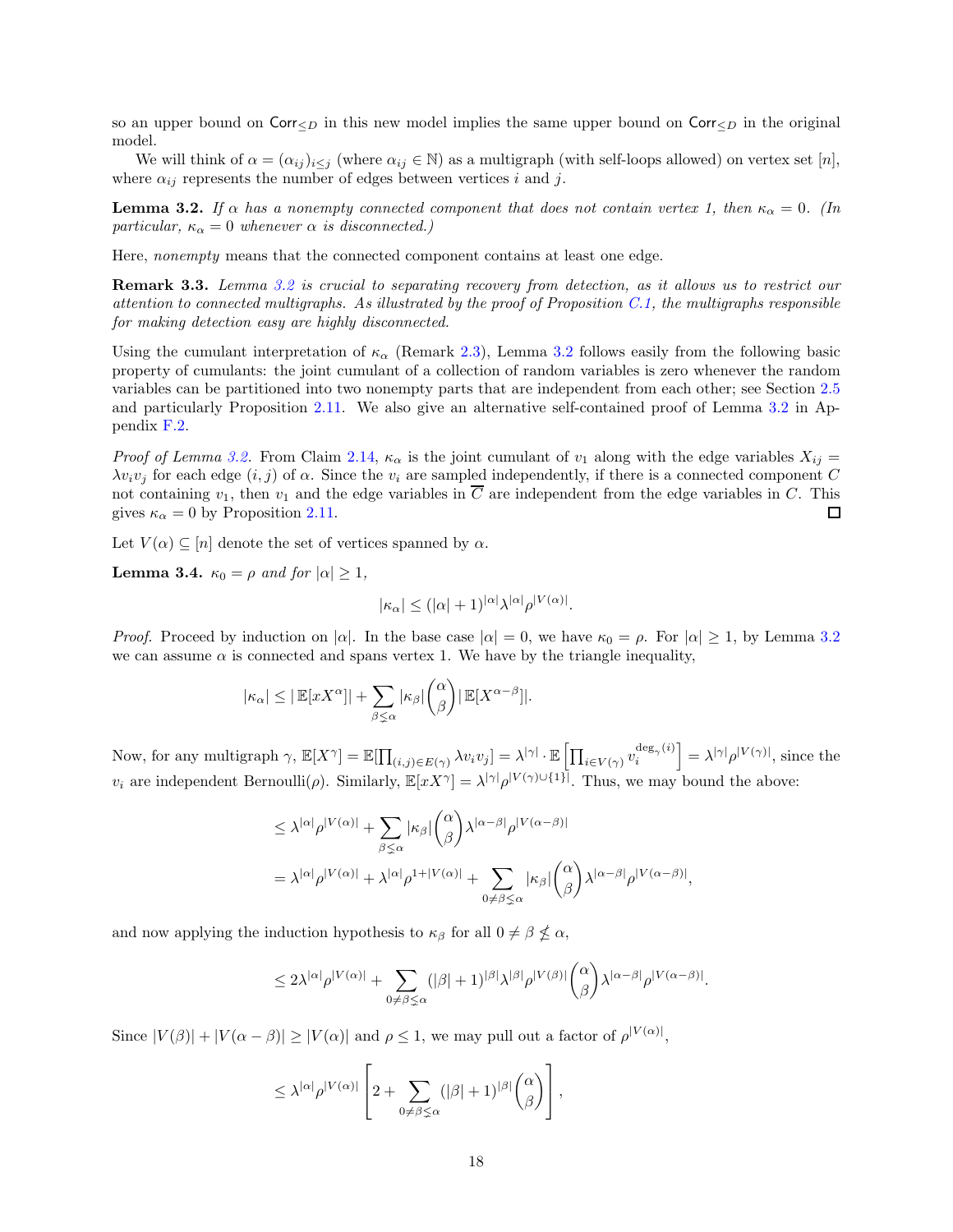and now, we bound the parenthesized quantity in a straightforward manner:

$$
= \lambda^{|\alpha|} \rho^{|V(\alpha)|} \left[ 2 + \sum_{\ell=1}^{|\alpha|-1} (\ell+1)^{\ell} {\binom{|\alpha|}{\ell}} \right]
$$
  

$$
\leq \lambda^{|\alpha|} \rho^{|V(\alpha)|} \left[ 2 + \sum_{\ell=1}^{|\alpha|-1} |\alpha|^{\ell} {\binom{|\alpha|}{\ell}} \right]
$$
  

$$
\leq \lambda^{|\alpha|} \rho^{|V(\alpha)|} \sum_{\ell=0}^{|\alpha|} |\alpha|^{\ell} {\binom{|\alpha|}{\ell}} = \lambda^{|\alpha|} \rho^{|V(\alpha)|} (|\alpha|+1)^{|\alpha|},
$$

where the last step used the binomial theorem. This completes the proof.

 $\Box$ 

 $\Box$ 

We will combine our bounds on  $\kappa_{\alpha}$  with a bound on the number of multigraphs  $\alpha$  that we must consider.

<span id="page-18-1"></span>**Lemma 3.5.** For integers  $d \ge 1$  and  $0 \le h \le d$ , the number of connected multigraphs  $\alpha$  on vertex set [n] such that (i)  $|\alpha| = d$ , (ii)  $1 \in V(\alpha)$ , and (iii)  $|V(\alpha)| = d + 1 - h$ , is at most  $(dn)^d \left(\frac{d}{n}\right)^h$ .

*Proof.* For any such  $\alpha$ , we can order the edges so that every prefix of edges is connected, the first edge spans vertex 1, each of the first  $d - h$  edges spans a new vertex (not including vertex 1), and the last h edges do not span any new vertices. For the first  $d - h$  steps there are  $\leq dn$  choices, and in the last h steps there are  $\leq d^2$  choices. In total this gives  $(dn)^{d-h}(d^2)^h = (dn)^d(d/n)^h$ . □  $\leq d^2$  choices. In total this gives  $(dn)^{d-h} (d^2)^h = (dn)^d (d/n)^h$ .

Proof of Theorem [2.5](#page-11-1)(i). Using Theorem [2.2](#page-9-3) and Lemma [3.2,](#page-17-0) we have

$$
\text{Corr}_{\leq D}^2 \quad \leq \quad \sum_{0 \leq |\alpha| \leq D} \frac{\kappa_\alpha^2}{\alpha!} \quad \leq \quad \rho^2 + \sum_{\substack{1 \leq |\alpha| \leq D \\ 1 \in V(\alpha), \, \alpha \text{ connected}}} \kappa_\alpha^2.
$$

Now, splitting the sum over  $\alpha$  according to the number of edges d and the number of vertices  $d+1-h$ (there are at most  $d+1$  vertices, as  $\alpha$  is connected), and applying our bounds on the magnitude of the corresponding  $\kappa_{\alpha}$  and on the number of such  $\alpha$  from Lemmas [3.4](#page-17-1) and [3.5,](#page-18-1)

$$
\leq \rho^2 + \sum_{d=1}^{D} \sum_{h=0}^{d} (dn)^d \left(\frac{d}{n}\right)^h \left[(d+1)^d \lambda^d \rho^{d+1-h}\right]^2
$$
  
\n
$$
= \rho^2 \cdot \sum_{d=0}^{D} \sum_{h=0}^{d} \left[d(d+1)^2 \lambda^2 \rho^2 n\right]^d \left(\frac{d}{\rho^2 n}\right)^h
$$
  
\n
$$
\leq \rho^2 \sum_{d=0}^{D} \sum_{h=0}^{d} \left[D(D+1)^2 \lambda^2 \rho^2 n\right]^d \left(\frac{D}{\rho^2 n}\right)^h
$$
  
\n
$$
= \rho^2 \sum_{h=0}^{D} \left[D^2 (D+1)^2 \lambda^2\right]^h \sum_{d=h}^{D} \left[D(D+1)^2 \lambda^2 \rho^2 n\right]^{d-h}
$$
  
\n
$$
\leq \rho^2 \sum_{h=0}^{D} r^{2h} \sum_{d=h}^{D} r^{2(d-h)} \leq \rho^2 \sum_{h=0}^{\infty} r^{2h} \sum_{d=h}^{\infty} r^{2(d-h)} = \frac{\rho^2}{(1-r^2)^2}.
$$

<span id="page-18-0"></span>The result now follows from Fact [1.1.](#page-3-2)

#### 3.3 Binary Observation Model

*Proof of Theorem [2.7.](#page-12-1)* For the proof, it is convenient to work with a linear change of variables: let  $T(y)$  =  $(\mu + 1/\mu)y - 1/\mu$  where  $\mu := \sqrt{(1 - \tau_1)/\tau_0}$ . Define  $\tilde{X}_i := T(X_i)$  and  $\tilde{Y}_i := T(Y_i)$ . We still have  $\mathbb{E}[\tilde{Y}_i | \tilde{X}] = \tilde{X}_i$ ,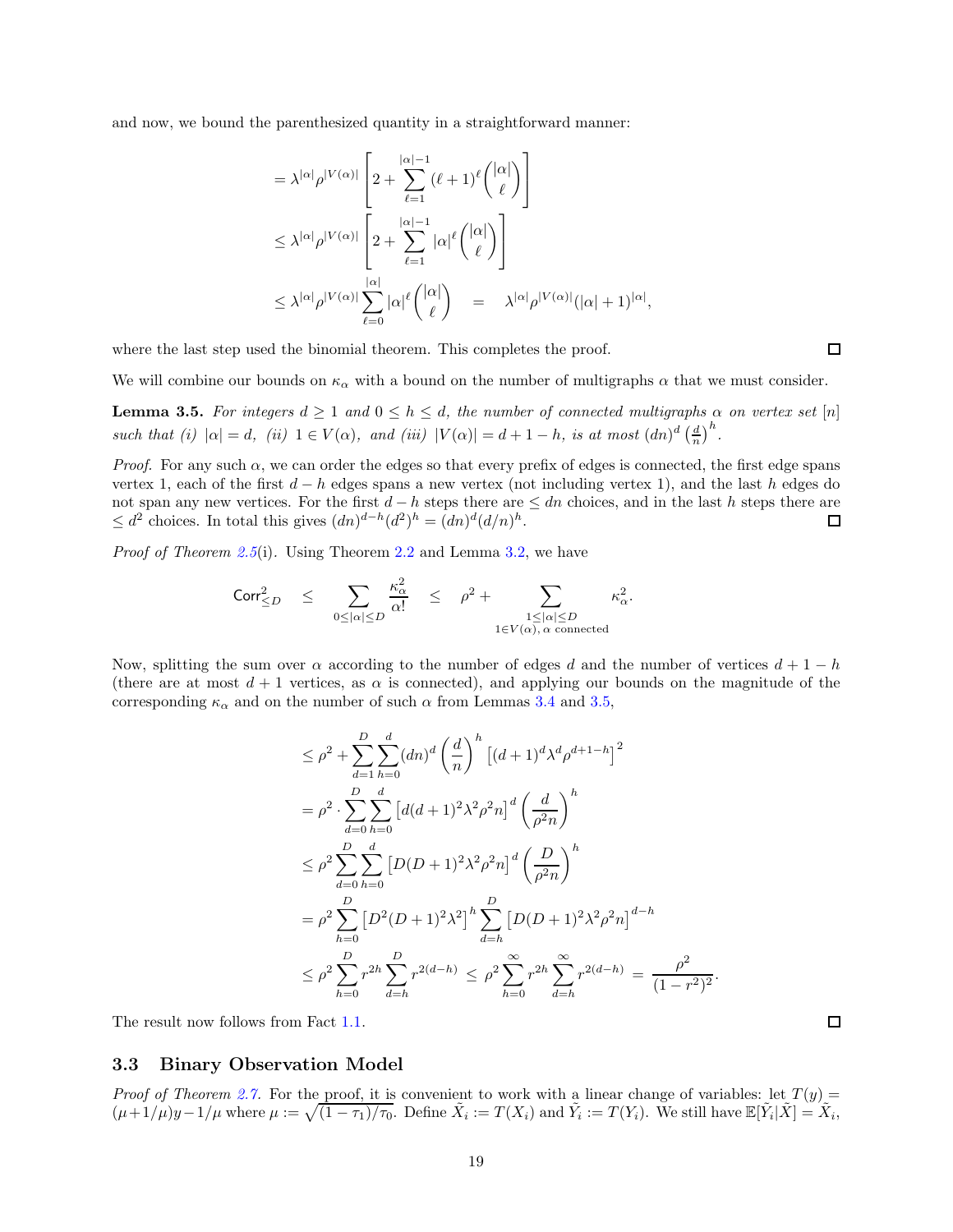but now  $\tilde{Y}_i \in \{-1/\mu, \mu\}$ . Also,  $\tilde{X}_i \in T([\tau_0, \tau_1])$ , and one can check that this simplifies to  $\tilde{X}_i \in \gamma[-1/\mu, \mu]$ where  $\gamma = \tau_1 - \tau_0$ . Introduce i.i.d. random variables  $Z_i \in \{-1/\mu, \mu\}$  such that  $\mathbb{E}[Z_i] = 0$ , namely  $\Pr\{Z_i = 0\}$  $\mu$ } = 1/(1 +  $\mu$ <sup>2</sup>), and note that  $\mathbb{E}[Z_i^2] = 1$ . We can now sample  $\tilde{Y}$  as follows: first sample  $\tilde{X}$  along with independent bits  $\sigma_i \sim \text{Bernoulli}(\gamma)$  for  $i \in [N]$ . For each i, if  $\sigma_i = 1$  then draw  $\tilde{Y}_i \in \{-1/\mu, \mu\}$  such that  $\mathbb{E}[\tilde{Y}_i|\tilde{X}] = \tilde{X}_i/\gamma$ , and if  $\sigma_i = 0$  then let  $\tilde{Y}_i = Z_i$ . One can check that this sampling scheme yields  $\mathbb{E}[\tilde{Y}_i|\tilde{X}] = \tilde{X}_i$  as desired. Any polynomial  $f \in \mathbb{R}[\tilde{Y}]_{\leq D}$  has a unique expansion in the multilinear monomial basis  $f(\tilde{Y}) = \sum_{|\alpha| \leq D} \hat{f}_{\alpha} \tilde{Y}^{\alpha}$  where  $\alpha \in \{0, 1\}^{N}$ . We have

$$
\mathbb{E}[f(\tilde{Y})x] = \sum_{|\alpha| \le D} \hat{f}_{\alpha} \mathbb{E}[\tilde{Y}^{\alpha}x] = \sum_{|\alpha| \le D} \hat{f}_{\alpha} \mathbb{E}[x\tilde{X}^{\alpha}] = \langle c, \hat{f} \rangle
$$

where  $c_{\alpha} := \mathbb{E}[x \tilde{X}^{\alpha}],$  and by Jensen's inequality,

$$
\mathbb{E}[f(\tilde{Y})^2] \geq \mathbb{E}\left(\mathop{\mathbb{E}}_{\tilde{X},\sigma}f(\tilde{Y})\right)^2 =: \mathop{\mathbb{E}}_{Z}g(Z)^2 = \|\hat{g}\|^2
$$

where

$$
g(Z) = \underset{\tilde{X}, \sigma}{\mathbb{E}} f(\tilde{Y})
$$
  
\n
$$
= \underset{\tilde{X}, \sigma}{\mathbb{E}} \sum_{\alpha} \hat{f}_{\alpha} \tilde{Y}^{\alpha}
$$
  
\n
$$
= \sum_{\alpha} \hat{f}_{\alpha} \sum_{\beta \leq \alpha} Z^{\beta} (1 - \gamma)^{|\beta|} \gamma^{|\alpha| - |\beta|} \mathbb{E}[(\tilde{X}/\gamma)^{\alpha - \beta}]
$$
  
\n
$$
= \sum_{\beta} Z^{\beta} \sum_{\alpha \geq \beta} (1 - \gamma)^{|\beta|} \hat{f}_{\alpha} \mathbb{E}[\tilde{X}^{\alpha - \beta}].
$$

In other words,  $\hat{g} = M \hat{f}$  where

$$
M_{\beta\alpha} := \mathbb{1}_{\beta \leq \alpha} (1 - \gamma)^{\beta} \, \mathbb{E}[\tilde{X}^{\alpha - \beta}].
$$

As in the proof of Theorem [2.2,](#page-9-3) we have  $\text{Corr}_{\leq D} \leq ||w||$  where w is the solution to  $w^{\top}M = c^{\top}$ . Solving for  $w,$ 

$$
w_{\alpha}(1-\gamma)^{|\alpha|} = \mathbb{E}[x\tilde{X}^{\alpha}] - \sum_{\beta \leq \alpha} w_{\beta}(1-\gamma)^{|\beta|} \mathbb{E}[\tilde{X}^{\alpha-\beta}],
$$

and so, letting  $\tilde{\kappa}_{\alpha} = w_{\alpha} (1 - \gamma)^{|\alpha|},$ 

$$
\tilde{\kappa}_{\alpha} = \mathbb{E}[x\tilde{X}^{\alpha}] - \sum_{\beta \leq \alpha} \tilde{\kappa}_{\beta} \mathbb{E}[\tilde{X}^{\alpha-\beta}].
$$

Thus, due to the cumulant interpretation (Claim [2.14\)](#page-14-1),  $\tilde{\kappa}_{\alpha}$  is the joint cumulant of x along with  $\alpha_i$  instances of  $\tilde{X}_i$  for each  $u \in [N]$ . Using the relation between  $\tilde{X}$  and X, and the behavior of cumulants under shifting and scaling (Proposition [2.13\)](#page-14-3), we have  $\tilde{\kappa}_{\alpha} = (\mu + 1/\mu)^{|\alpha|} \kappa_{\alpha}$ , and so we conclude

$$
\operatorname{Corr}_{\leq D}^2 \leq ||w||^2 = \sum_{|\alpha| \leq D} \frac{\tilde{\kappa}_{\alpha}^2}{(1-\gamma)^{2|\alpha|}} = \sum_{|\alpha| \leq D} \kappa_{\alpha}^2 \left(\frac{\mu+1/\mu}{1-\gamma}\right)^{2|\alpha|} = \sum_{|\alpha| \leq D} \frac{\kappa_{\alpha}^2}{(\tau_0(1-\tau_1))^{|\alpha|}}.
$$

 $\Box$ 

### <span id="page-19-0"></span>3.4 Planted Dense Subgraph

*Proof of Theorem [2.9](#page-12-3)*(i). Note that planted dense subgraph is an instance of the general binary observation model (Definition [2.6\)](#page-11-2) with  $N = \binom{n}{2}$ ,  $X_{ij} = q_0 + (q_1 - q_0)v_iv_j$ ,  $x = v_1$ ,  $\tau_0 = q_0$ , and  $\tau_1 = q_1$ . Write  $\kappa_{\alpha}(x, X)$  for the quantity from Theorems [2.2](#page-9-3) and [2.7](#page-12-1) with the dependence on x and X made explicit; recall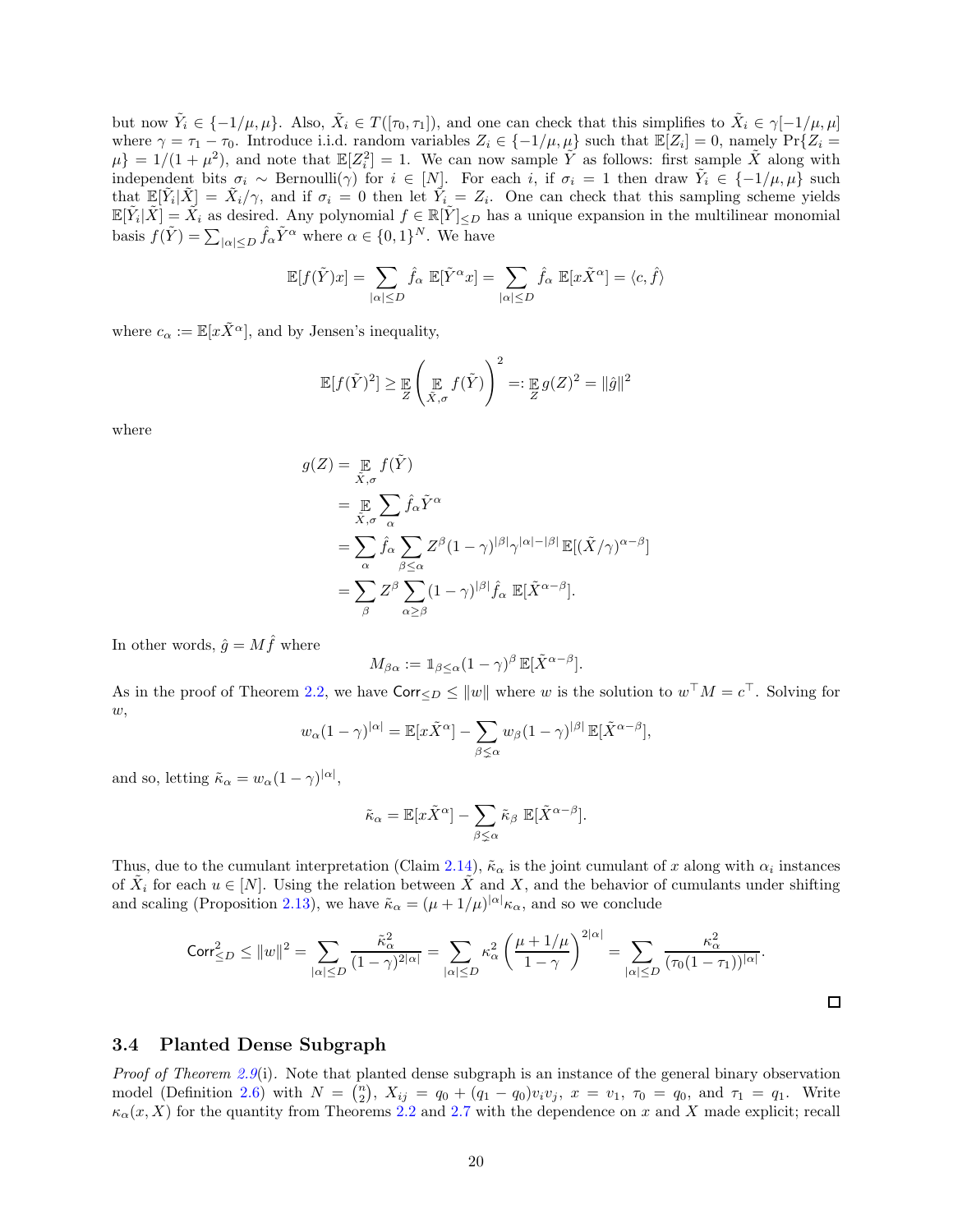the cumulant interpretation of this quantity (Claim [2.14\)](#page-14-1). Define  $\bar{X}_{ij} = \frac{q_1 - q_0}{\sqrt{\tau_0(1-\tau_1)}} v_i v_j$  and note that by the properties of cumulants under shifting and scaling (Proposition [2.13\)](#page-14-3),

$$
\frac{\kappa_{\alpha}(x, X)}{(\tau_0(1-\tau_1))^{|\alpha|/2}} = \kappa_{\alpha}(x, \bar{X}).
$$

By Theorem [2.7,](#page-12-1)

$$
\mathrm{Corr}_{\leq D}^2\leq \sum_{\substack{\alpha\in\{0,1\}^N\\0\leq|\alpha|\leq D}}\frac{\kappa_\alpha(x,X)^2}{(\tau_0(1-\tau_1))^{|\alpha|}}=\sum_{\substack{\alpha\in\{0,1\}^N\\0\leq|\alpha|\leq D}}\kappa_\alpha(x,\bar{X})^2\leq \sum_{\substack{\alpha\in\mathbb{N}^N\\0\leq|\alpha|\leq D}}\frac{\kappa_\alpha(x,\bar{X})^2}{\alpha!}.
$$

The right-hand side is precisely the quantity appearing in Theorem [2.2](#page-9-3) for the additive Gaussian noise model with signal X. We have already bounded this quantity in the proof of Theorem [2.5\(](#page-11-1)i) (see Section [3.2\)](#page-16-0) when considering the planted submatrix problem with SNR  $\lambda = \frac{q_1 - q_0}{\sqrt{\tau_0(1-\tau_1)}} = \frac{q_1 - q_0}{\sqrt{q_0(1-q_1)}}$ . As a result, the lower bound we obtain on  $MMSE_{\leq D}$  for the planted dense subgraph problem is the same as that in Theore[m2.5\(](#page-11-1)i) except with  $\frac{q_1 - q_0}{\sqrt{q_0(1 - q_1)}}$  in place of  $\lambda$ .

### <span id="page-20-0"></span>3.5 Planted Clique

The lower bounds for planted dense subgraph that we have presented in the main text do not give good results when  $q_1$  is equal to (or extremely close to) 1. Here we demonstrate that our techniques can be modified to handle this case, by considering the *planted clique problem*.

<span id="page-20-2"></span>Definition 3.6. The planted clique problem is the special case of planted dense subgraph (Definition [2.8\)](#page-12-2) where  $q_0 = 1/2$  and  $q_1 = 1$ . In other words, a clique (fully connected subgraph) on roughly  $k := \rho n$  vertices is planted in a  $G(n, 1/2)$  random graph. The goal is to estimate  $x = v_1$ , the indicator for the first vertex's membership in the clique.

The planted clique problem is well studied as a canonical model that exhibits an information-computation gap (see [\[BHK](#page-42-2)<sup>+</sup>19] and references therein). Information-theoretically,  $k \ge (2 + \epsilon) \log_2 n$  suffices for exact recovery, but polynomial-time algorithms are only known when  $k = \Omega(\sqrt{n})$ . Even the detection problem is presumed hard when  $k \ll \sqrt{n}$ . No detection-recovery gap is expected here, but giving a lower bound on  $MMSE<sub>CD</sub>$  in the hard regime is still a challenge (and does not seem to follow from the low-degree hardness of detection shown in  $[Hop18]$ ). We show that, as expected,  $O(\log n)$ -degree polynomials succeed at recovery when  $k \gg \sqrt{n}$  and fail when  $k \ll \sqrt{n}$ . For context, recall that the trivial estimator  $f(Y) = \mathbb{E}[x] = \rho$  achieves the mean squared error  $\mathbb{E}(f(Y) - x)^2 = \rho - \rho^2$ .

<span id="page-20-1"></span>**Theorem 3.7.** Consider the planted clique problem with  $n \to \infty$  and  $\rho := k/n$ .

(i) If 
$$
k = k_n
$$
 scales as  $k \le n^{1/2-\epsilon}$  for any fixed  $\epsilon > 0$ , and  $D = D_n$  scales as  $D = o\left(\left(\frac{\log n}{\log \log n}\right)^2\right)$ , then

$$
MMSE_{\leq D} \geq \rho - (1 + o(1))\rho^2.
$$

(*ii*) If  $k \geq \tilde{\Theta}(n^{1/2})$  then

$$
MMSE_{\leq \log n} \leq n^{-\log \log n}.
$$

The rest of this section is devoted to proving part (i). Part (ii) follows immediately from Theorem [4.8,](#page-28-1) which gives a more precise non-asymptotic result.

To prove (i), we will use a modification of the argument used to prove Theorem [2.7](#page-12-1) (see Section [3.3\)](#page-18-0) in which the input is broken down into "signal" and "noise" parts in a slightly different way. We view the input as  $Y = X \cup Z$  for  $X, Y, Z \in {\pm 1}^{\binom{n}{2}}$ , where  $+1$  indicates the presence of an edge. Here X (the "signal") is the indicator for the clique edges and Z (the "noise") is i.i.d. Rademacher. The "union" operation between X and Z is applied entrywise, that is,  $Y_i = 1$  whenever  $X_i = 1$  or  $Z_i = 1$  (or both). Any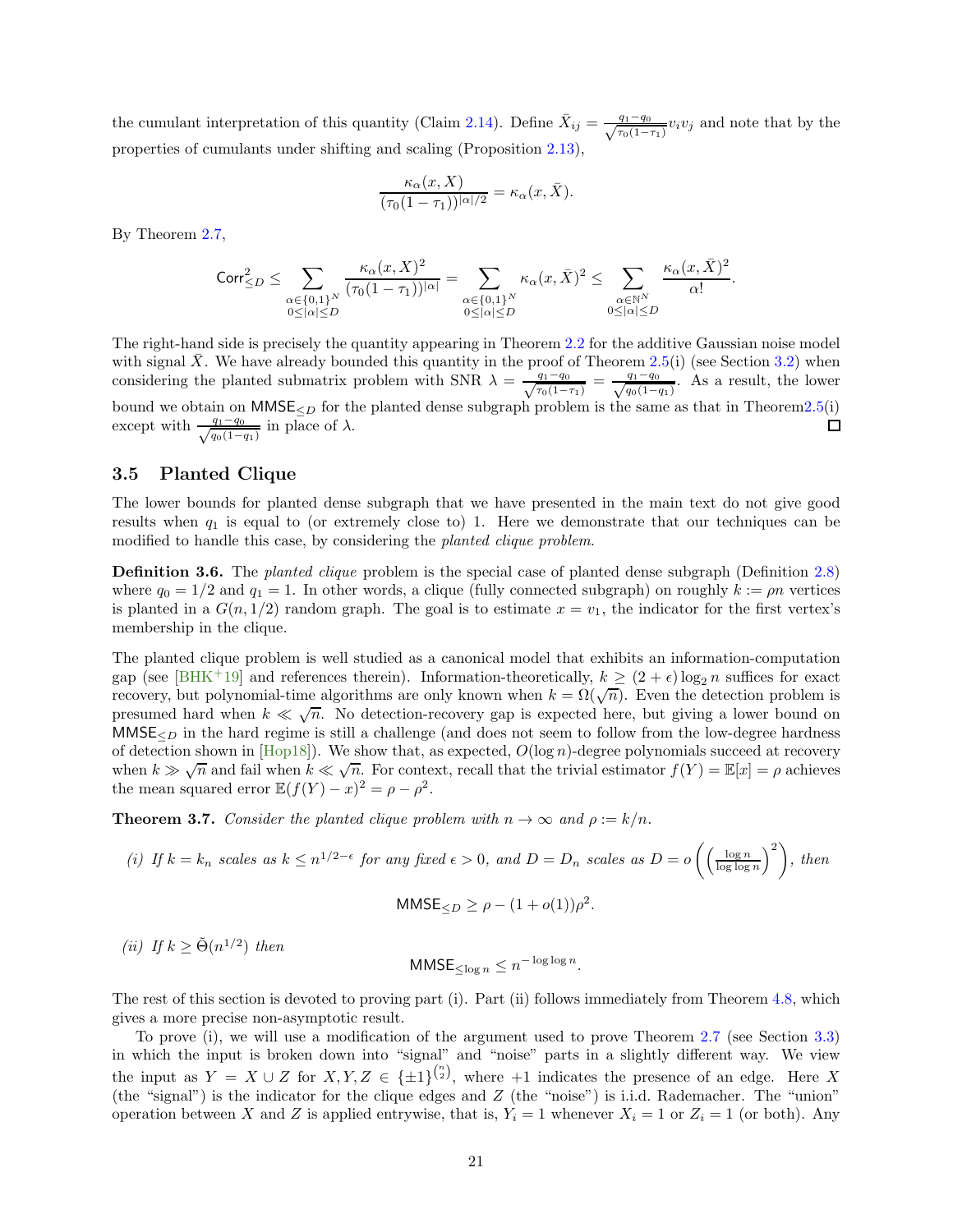polynomial  $f \in \mathbb{R}[Y] \leq D$  has a unique expansion in the multilinear monomial basis  $f(Y) = \sum_{|\alpha| \leq D} \hat{f}_{\alpha} Y^{\alpha}$ where  $\alpha \in \{0,1\}^{\binom{n}{2}}$ . Compute

$$
\mathbb{E}[f(Y)x] = \sum_{|\alpha \leq D|} \hat{f}_{\alpha} \mathbb{E}[Y^{\alpha}x] = \langle c, \hat{f} \rangle
$$

where

$$
c_\alpha:=\mathbb{E}[Y^\alpha x]=\rho^{|V(\alpha)\cup\{1\}|}
$$

and where  $V(\alpha)$  denotes the set of vertices spanned by  $\alpha$  (think of  $\alpha$  as a graph on vertex set [n]). By Jensen's inequality,

$$
\mathbb{E}[f(Y)^{2}] \geq \mathbb{E}\left(\mathbb{E}\left(f(X \cup Z)\right)^{2} =: \mathbb{E}\left(g(Z)^{2} = \|\hat{g}\|^{2}\right)
$$

where

$$
g(Z) = \mathbb{E} f(X \cup Z)
$$
  
= 
$$
\sum_{|\alpha| \le D} \hat{f}_{\alpha} \mathbb{E}(X \cup Z)^{\alpha}
$$
  
= 
$$
\sum_{|\alpha| \le D} \hat{f}_{\alpha} \sum_{0 \le \beta \le \alpha} Z^{\beta} \Pr_{X} {\alpha \setminus X} = \beta
$$

where  $\alpha \setminus X$  is the indicator for the non-clique edges in  $\alpha$ 

$$
= \sum_{\beta} Z^{\beta} \sum_{\alpha \ge \beta} \hat{f}_{\alpha} \Pr_{X} {\alpha \setminus X} = \beta,
$$

and so  $\hat{g} = M \hat{f}$  with

$$
M_{\beta\alpha} := \mathbb{1}_{\beta \leq \alpha} \Pr_{X} \{ \alpha \setminus X = \beta \}.
$$

As in the proof of Theorem [2.2,](#page-9-3) we have  $\text{Corr}_{\leq D} \leq ||w||$  where w is the solution to  $w^{\top}M = c^{\top}$ . Solving for w gives the recurrence  $\overline{ }$ 

<span id="page-21-1"></span>
$$
w_{\alpha} = \frac{1}{M_{\alpha\alpha}} \left( c_{\alpha} - \sum_{\beta \le \alpha} w_{\beta} M_{\beta\alpha} \right). \tag{19}
$$

<span id="page-21-0"></span>**Lemma 3.8.** If  $\alpha$  has a nonempty connected component that does not contain vertex 1, then  $w_{\alpha} = 0$ . (In particular,  $w_{\alpha} = 0$  whenever  $\alpha$  is disconnected.)

*Proof.* Proceed by induction on  $|\alpha|$ . The base case  $|\alpha| = 0$  is vacuously true. For the inductive step, let  $\gamma$  be the connected component of  $\alpha$  that contains vertex 1 (which may be empty, in which case  $\gamma = 0$ ). If  $\beta \leq \alpha$ with  $\beta \not\leq \gamma$  then  $w_{\beta} = 0$  by induction. We have

$$
w_{\gamma} = \frac{1}{M_{\gamma\gamma}} \left( c_{\gamma} - \sum_{\beta \leq \gamma} w_{\beta} M_{\beta\gamma} \right)
$$

and so

$$
w_{\alpha}M_{\alpha\alpha} = c_{\alpha} - \sum_{\beta \leq \gamma} w_{\beta}M_{\beta\alpha}
$$
  
=  $c_{\alpha} - w_{\gamma}M_{\gamma\alpha} - \sum_{\beta \leq \gamma} w_{\beta}M_{\beta\alpha}$   
=  $c_{\alpha} - \frac{M_{\gamma\alpha}}{M_{\gamma\gamma}} \left(c_{\gamma} - \sum_{\beta \leq \gamma} w_{\beta}M_{\beta\gamma}\right) - \sum_{\beta \leq \gamma} w_{\beta}M_{\beta\alpha}$   
=  $\left(c_{\alpha} - \frac{M_{\gamma\alpha}}{M_{\gamma\gamma}}c_{\gamma}\right) + \sum_{\beta \leq \gamma} w_{\beta} \left(\frac{M_{\gamma\alpha}M_{\beta\gamma}}{M_{\gamma\gamma}} - M_{\beta\alpha}\right)$   
= 0,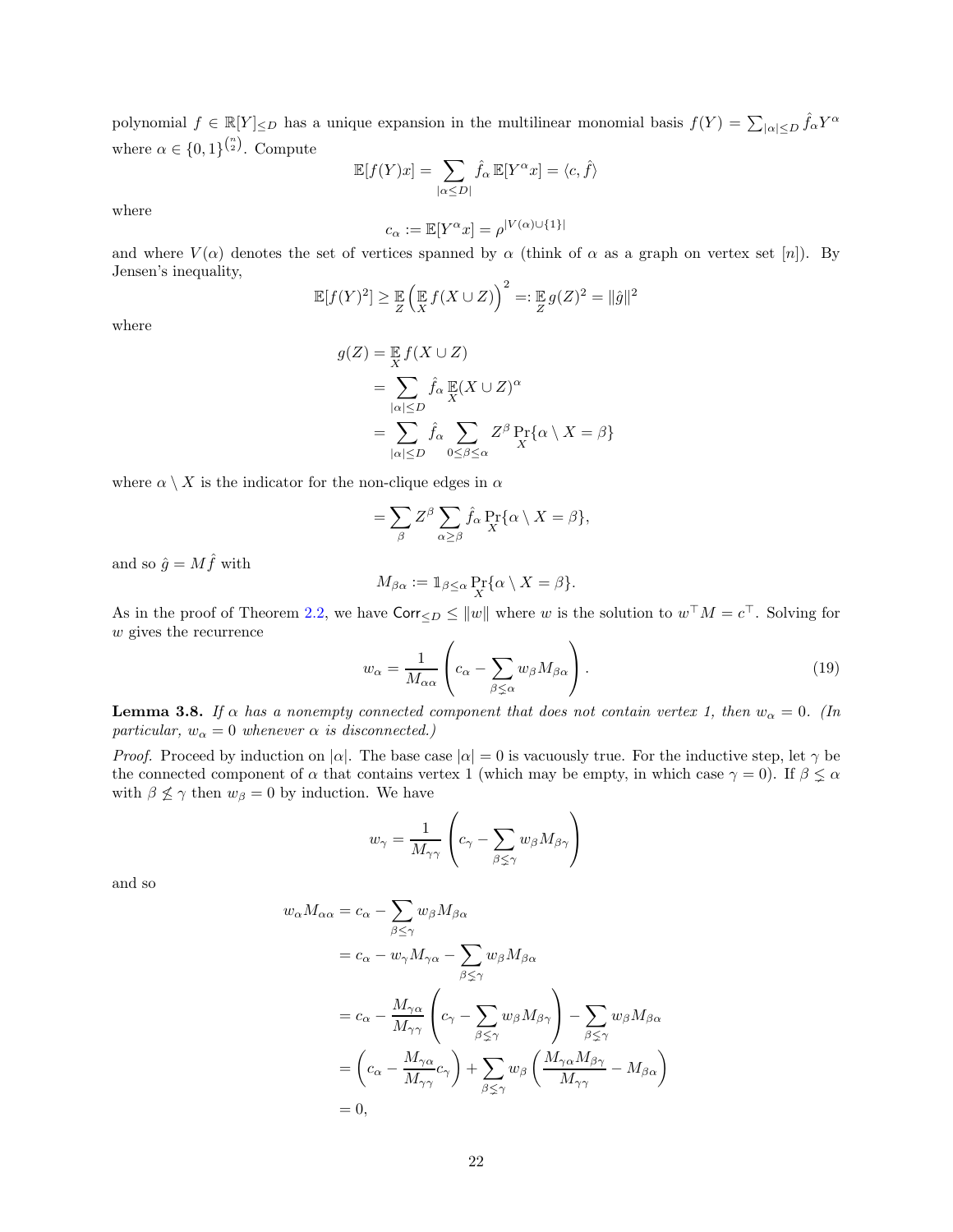implying  $w_{\alpha} = 0$  (since  $M_{\alpha\alpha} \neq 0$ ). In the last step we have deduced that both terms in parentheses are equal to zero using the following facts which can be verified from the definitions of  $c$  and  $M$ :

$$
c_{\alpha} = \rho^{|V(\alpha - \gamma)|} c_{\gamma},
$$
  

$$
M_{\gamma\alpha} = \rho^{|V(\alpha - \gamma)|} M_{\gamma\gamma},
$$
  

$$
M_{\beta\alpha} = \rho^{|V(\alpha - \gamma)|} M_{\beta\gamma}.
$$

This completes the proof.

<span id="page-22-0"></span>**Lemma 3.9.**  $w_0 = \rho$  and for  $|\alpha| \geq 1$ ,

$$
|w_{\alpha}| \leq (|\alpha| + 1)^{|\alpha|} (1 - \rho)^{-2|\alpha|^2} \rho^{|V(\alpha)|}.
$$

*Proof.* From the definition of  $M$  we have the bounds

$$
M_{\alpha\alpha} \ge (1 - \rho)^{|V(\alpha)|}
$$

and

$$
0 \le M_{\beta\alpha} \le \rho^{|V(\alpha-\beta)|}.
$$

Proceed by induction on  $|\alpha|$ . In the base case  $|\alpha| = 0$ , we have  $w_0 = \rho$ . For  $|\alpha| \ge 1$ , by Lemma [3.8](#page-21-0) we can assume  $\alpha$  is connected and spans vertex 1. From [\(19\)](#page-21-1) and the above bounds on  $M$ ,

$$
|w_{\alpha}| \le (1 - \rho)^{-|V(\alpha)|} \left( \rho^{|V(\alpha)|} + \sum_{\beta \le \alpha} |w_{\beta}| \rho^{|V(\alpha - \beta)|} \right)
$$
  

$$
\le (1 - \rho)^{-|V(\alpha)|} \left( 2\rho^{|V(\alpha)|} + \sum_{0 \ne \beta \le \alpha} |w_{\beta}| \rho^{|V(\alpha - \beta)|} \right)
$$

and now using the induction hypothesis,

$$
\leq (1 - \rho)^{-|V(\alpha)|} \left( 2\rho^{|V(\alpha)|} + \sum_{0 \neq \beta \leq \alpha} (|\beta| + 1)^{|\beta|} (1 - \rho)^{-2|\beta|^2} \rho^{|V(\beta)|} \rho^{|V(\alpha - \beta)|} \right)
$$
  
\n
$$
\leq (1 - \rho)^{-|V(\alpha)|} \left( 2\rho^{|V(\alpha)|} + \sum_{0 \neq \beta \leq \alpha} |\alpha|^{|\beta|} (1 - \rho)^{-2(|\alpha| - 1)|\beta|} \rho^{|V(\alpha)|} \right)
$$
  
\n
$$
= (1 - \rho)^{-|V(\alpha)|} \rho^{|V(\alpha)|} \left( 2 + \sum_{0 < \ell < |\alpha|} \binom{|\alpha|}{\ell} |\alpha|^{\ell} (1 - \rho)^{-2(|\alpha| - 1)\ell} \right)
$$
  
\n
$$
\leq (1 - \rho)^{-|V(\alpha)|} \rho^{|V(\alpha)|} \sum_{0 \leq \ell \leq |\alpha|} \binom{|\alpha|}{\ell} |\alpha|^{\ell} (1 - \rho)^{-2(|\alpha| - 1)\ell}
$$
  
\n
$$
= (1 - \rho)^{-|V(\alpha)|} \rho^{|V(\alpha)|} \left( 1 + |\alpha|(1 - \rho)^{-2(|\alpha| - 1)} \right)^{|\alpha|}
$$
  
\n
$$
\leq (1 - \rho)^{-2|\alpha|} \rho^{|V(\alpha)|} \left( (1 - \rho)^{-2(|\alpha| - 1)} + |\alpha|(1 - \rho)^{-2(|\alpha| - 1)} \right)^{|\alpha|}
$$
  
\n
$$
= (|\alpha| + 1)^{|\alpha|} (1 - \rho)^{-2|\alpha|^2} \rho^{|V(\alpha)|},
$$

completing the proof.

The rest of the proof is similar to the low-degree analysis for detection (see Section 2.4 of [\[Hop18\]](#page-44-3)).

 $\Box$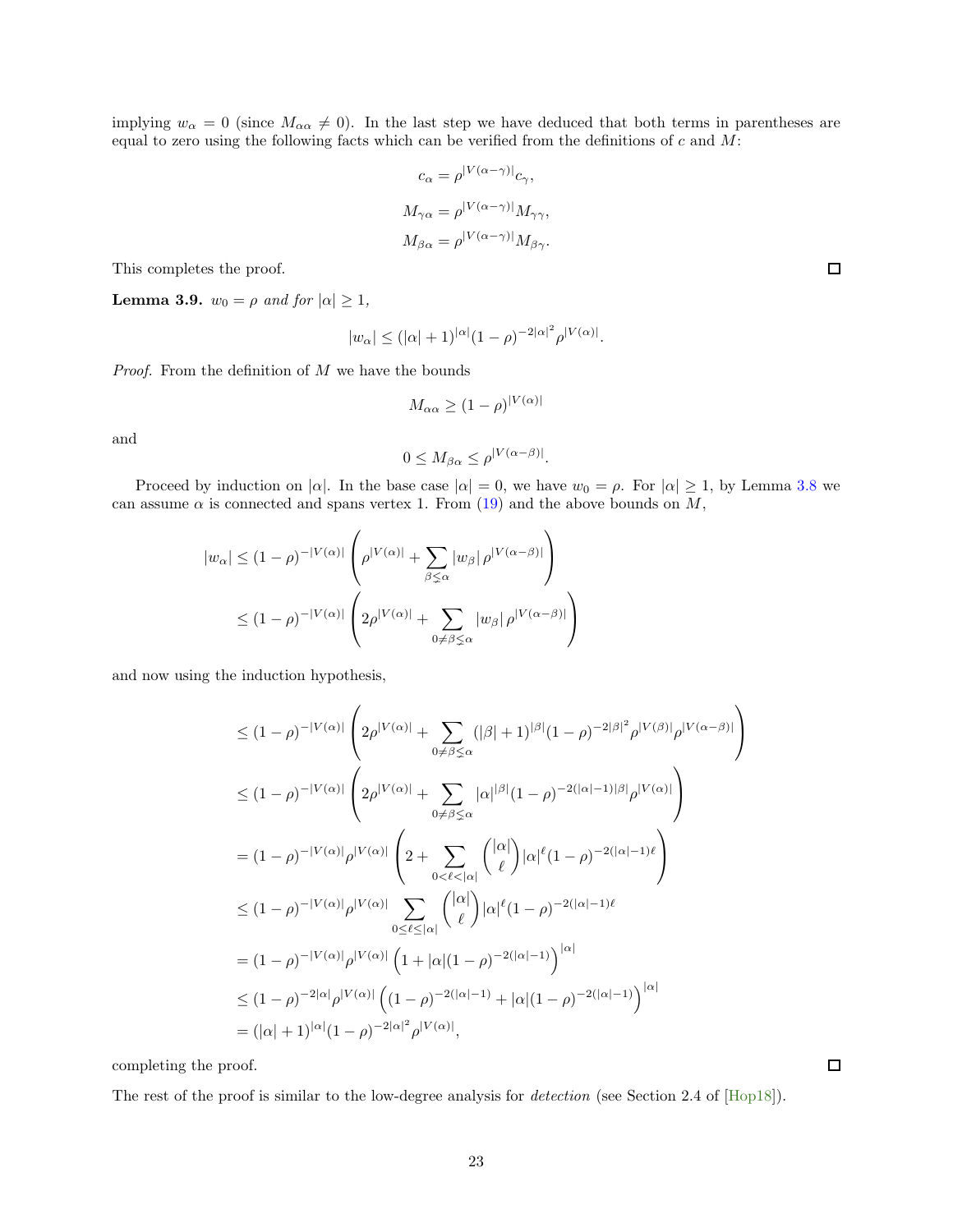<span id="page-23-2"></span>**Lemma 3.10.** For integers  $t \geq 2$  and  $D \geq 1$ , the number of graphs  $\alpha$  on vertex set [n] such that (i)  $|\alpha| \leq D$ , (ii)  $1 \in V(\alpha)$ , and (iii)  $|V(\alpha)| = t$ , is at most  $n^{t-1} \min\left\{2^{t^2}, t^{2D}\right\}$ .

Note that there are no graphs  $\alpha$  with  $|V(\alpha)| = 1$ , so the case  $t = 1$  is omitted.

*Proof.* The number of ways to choose  $t-1$  vertices (aside from vertex 1) is at most  $n^t$ . Once the vertices are chosen, we can upper-bound the total number of graphs with  $\leq D$  edges in two different ways:  $2^{t \choose 2} \leq 2^{t^2}$  or  $\left( \binom{t}{2} + 1 \right)^D \leq (t^2)^D.$ □

Proof of Theorem [3.7](#page-20-1)(i). We will need the relations  $|\alpha| \leq { |V(\alpha)| \choose 2} \leq |V(\alpha)|^2$  and  $|V(\alpha)| \leq 2|\alpha|$ . Also, for  $|\alpha| \leq D$ ,

$$
(1 - \rho)^{-2|\alpha|^2} \le (1 - \rho)^{-2D^2} = \exp[-2D^2 \log(1 - \rho)] \le \exp\left(2D^2 \frac{\rho}{1 - \rho}\right) \le e
$$

where the last step holds for sufficiently large n, under the assumptions on the asymptotics of  $\rho$ , D.

Combining Lemmas [3.9](#page-22-0) and [3.10,](#page-23-2)

$$
\begin{aligned} \text{Corr}_{\leq D}^2 &\leq \|w\|^2\\ &\leq \rho^2\ +\ e^2\!\!\!\!\!\!\!\!\!\sum_{2\leq t\leq \sqrt{D}}n^{t-1}2^{t^2}\cdot (t^2+1)^{2t^2}\rho^{2t}\ +\ e^2\!\!\!\!\!\!\!\sum_{\sqrt{D}\leq t\leq 2D}\!\!\!\!\!n^{t-1}t^{2D}\cdot (D+1)^{2D}\rho^{2t}. \end{aligned}
$$

Consider the first sum above. The initial term  $t = 2$  is  $O(\rho^4 n) = o(\rho^2)$ , and the ratio between successive terms is

$$
\rho^2 n \cdot 2^{2t+1} \cdot ((t+1)^2 + 1)^{4t+2} \left( \frac{(t+1)^2 + 1}{t^2 + 1} \right)^{2t^2} \le t^{O(t)} \rho^2 n \le \sqrt{D}^{O(\sqrt{D})} \rho^2 n \le \frac{1}{2}
$$

for sufficiently large n, using the asymptotics of  $\rho, D$ . Now consider the second sum. The initial term  $t = \left\lceil \sqrt{D} \right\rceil$  is at most

$$
\rho^2(\rho^2 n)^{\sqrt{D}}(\sqrt{D}+1)^{2D}(D+1)^{2D} \leq \rho^4 n(\rho^2 n)^{\sqrt{D}-1}(D+1)^{2D} = O(\rho^4 n) = o(\rho^2),
$$

and the ratio between successive terms is

$$
\rho^2 n \cdot \left(\frac{t+1}{t}\right)^{2D} \le \rho^2 n \left(1 + \frac{1}{\sqrt{D}}\right)^{2D} \le \rho^2 n \cdot e^{O(\sqrt{D})} \le \frac{1}{2}
$$

for sufficiently large *n*. We now have  $\text{Corr}_{\leq D}^2 \leq (1 + o(1))\rho^2$  and the result now follows from Fact [1.1.](#page-3-2)  $\Box$ 

# <span id="page-23-0"></span>4 Upper Bounds

In this section we present our upper bounds on  $MMSE<sub>2D</sub>$  for the planted submatrix problem, planted dense subgraph, and planted clique.

### <span id="page-23-1"></span>4.1 Planted Submatrix

In Theorems [4.4](#page-25-0) and [4.5](#page-25-1) below, we will show that two standard algorithms (diagonal thresholding and power iteration, respectively) can be implemented using low-degree polynomials. Combining these two theorems immediately yields the proof of Theorem [2.5\(](#page-11-1)ii). We remark that Theorems [4.4](#page-25-0) and [4.5](#page-25-1) are somewhat unsurprising, yet are important to establish in order to make our matching lower bounds meaningful.

We start with a useful subroutine: a polynomial approximation to the threshold function.

<span id="page-23-3"></span>**Proposition 4.1.** For any integer  $k \geq 0$ , there is a degree- $(2k + 1)$  polynomial  $\tau = \tau_k : \mathbb{R} \to \mathbb{R}$  such that for any  $\ell \in \{0,1\}$  and any  $0 \leq \Delta \leq 1/2$ ,

$$
|\tau(y) - \ell| \le (k + 1/2)(6\Delta)^k
$$

whenever  $|y - \ell| \leq \Delta$ .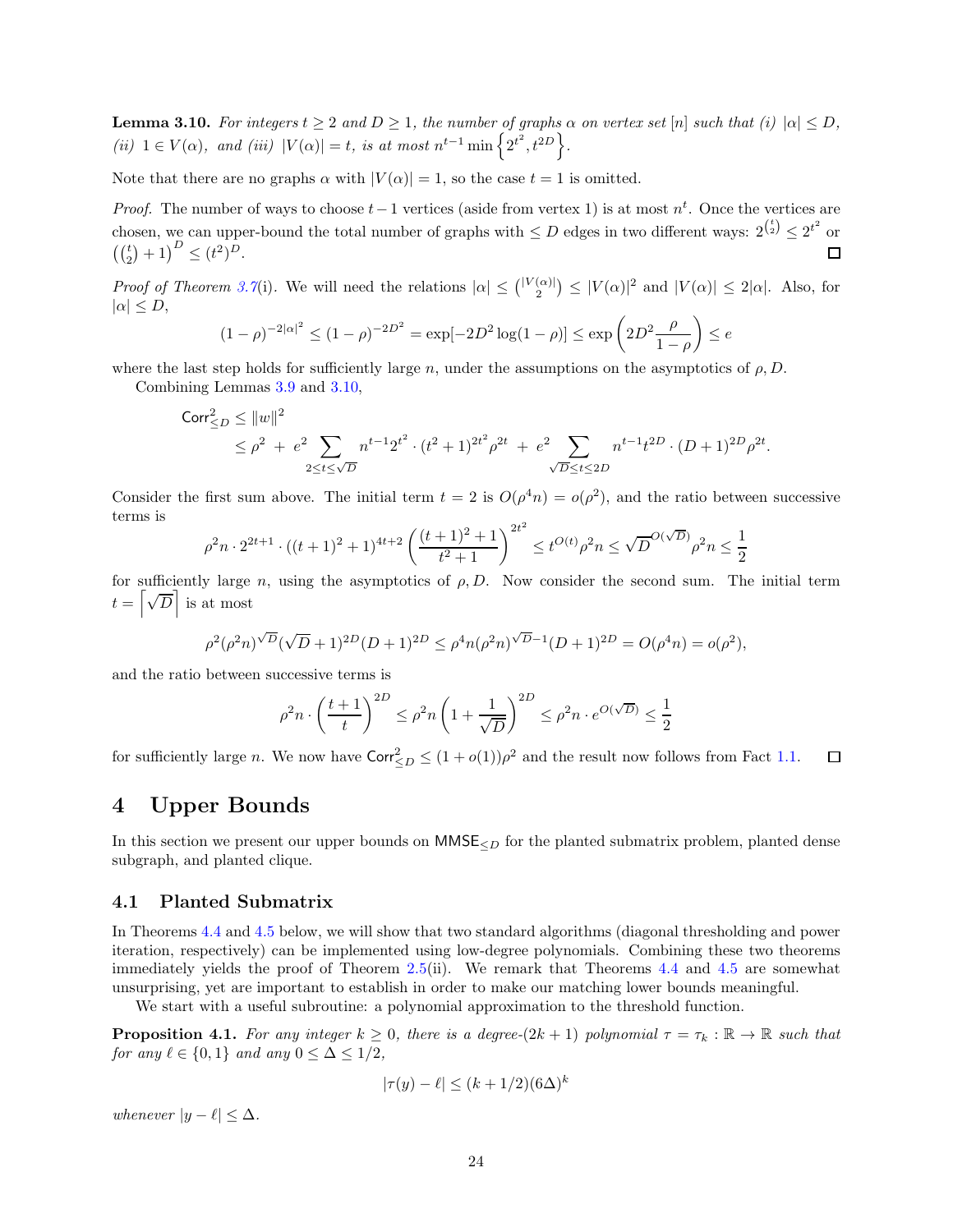Proof. Let  $\tau(y) = C \int_0^y t^k (1-t)^k dt$  for  $C > 0$  to be chosen later. This ensures  $\tau(0) = 0$ . Also, using the definition of the Euler Beta function  $B(\cdot, \cdot)$  and its connection to the Gamma function  $\Gamma(\cdot)$ , we have

$$
\tau(1) = C \int_0^1 t^k (1-t)^k dt = C \cdot B(k+1, k+1)
$$
  
=  $C \frac{\Gamma(k+1)^2}{\Gamma(2k+2)} = C \frac{(k!)^2}{(2k+1)!} = \frac{C}{2k+1} {2k \choose k}^{-1}$ 

Choose  $C = (2k+1)\binom{2k}{k}$  so that  $\tau(1) = 1$ . Due to the symmetry  $\tau(1-y) = 1 - \tau(y)$ , it suffices to prove the claim for  $\ell = 0$ . In this case, for  $|y| \leq \Delta$  we have

.

$$
|\tau(y)| = C \left| \int_0^y t^k (1-t)^k dt \right| \le C \cdot \Delta \cdot \Delta^k (1+\Delta)^k
$$
  
=  $(2k+1) {2k \choose k} \Delta^{k+1} (1+\Delta)^k$   

$$
\le (2k+1) 2^{2k} \Delta^{k+1} (1+\Delta)^k = (2k+1) \Delta [4\Delta(1+\Delta)]^k
$$
  

$$
\le (k+1/2)(6\Delta)^k
$$

where the last step used  $\Delta \leq 1/2$ .

We also record some consequences of the *hypercontractivity* phenomenon (see e.g. [\[O'D14\]](#page-46-14) for a standard reference), which roughly states that moments of low-degree polynomials are well-behaved. Corollary [4.3](#page-24-0) below will be needed later to translate a high-probability bound on a polynomial's mean squared error into a bound on its expected mean squared error.

<span id="page-24-1"></span>**Theorem 4.2** (e.g. [\[O'D14\]](#page-46-14)). Let  $\nu \in (0, 1/2]$  and let  $y = (y_1, \ldots, y_m)$  be independent (but not necessarily identically distributed), each distributed either as  $\mathcal{N}(0,1)$  or Bernoulli $(p_i)$  with  $\min\{p_i, 1 - p_i\} \geq \nu$ . If  $g: \mathbb{R}^m \to \mathbb{R}$  is a polynomial of degree at most k then

$$
\mathbb{E}[g(y)^4] \le (9/\nu)^k \mathbb{E}[g(y)^2]^2.
$$

For the proof, see Theorem 10.21 of [\[O'D14\]](#page-46-14) and note that a Gaussian can be approximated to arbitrary precision by the i.i.d. sum of many Rademacher  $\pm 1$  random variables.

<span id="page-24-0"></span>Corollary 4.3. In the planted submatrix problem (Definition [2.4\)](#page-10-1) with  $\rho \leq 1/2$ , if  $f(Y)$  has degree at most D and satisfies  $(f(Y) - x)^2 \le \epsilon$  with probability at least  $1 - \frac{1}{2}(\rho/9)^{2D}$ , then

$$
\mathbb{E}(f(Y) - x)^2 \le \epsilon (1 - 1/\sqrt{2})^{-1} \le 4\epsilon.
$$

*Proof.* Let  $g(v, W) = f(Y) - x = f(\lambda v v^{\top} + W) - v_1$  and note that g is a polynomial of degree at most 2D in the variables v and W, which are independent Gaussian and Bernoulli $(\rho)$  random variables. If  $\mathbb{E}[g^2] \leq \epsilon$ then we are done, so assume otherwise. Using the Paley–Zygmund inequality and Theorem [4.2,](#page-24-1)

$$
\delta := \Pr\{g^2 > \epsilon\} \ge \left(1 - \epsilon/\mathbb{E}[g^2]\right)^2 \frac{\mathbb{E}[g^2]^2}{\mathbb{E}[g^4]} \ge \left(1 - \epsilon/\mathbb{E}[g^2]\right)^2 \left(\frac{\rho}{9}\right)^{2D}
$$

This can be rearranged to give

$$
\mathbb{E}[g^2] \le \frac{\epsilon}{1 - \sqrt{\delta(9/\rho)^{2D}}}
$$

.

Since  $\delta \leq \frac{1}{2} (\rho/9)^{2D}$ , this gives  $\mathbb{E}[g^2] \leq \epsilon (1 - 1/\sqrt{2})^{-1}$ .

25

口

 $\Box$ 

.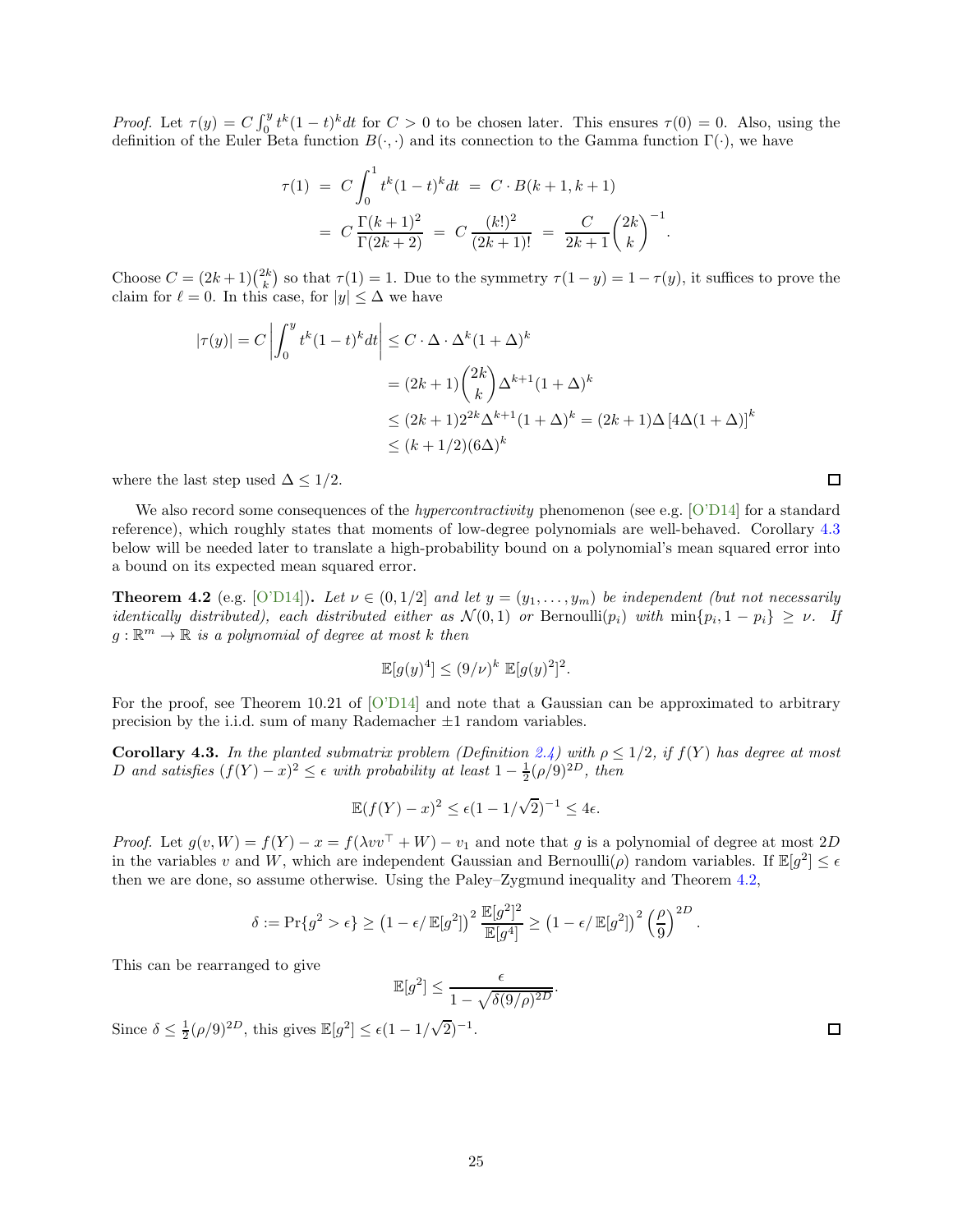#### 4.1.1 Diagonal Thresholding

The simple diagonal thresholding algorithm simply picks out the largest diagonal entries of the input matrix [\[JL09,](#page-45-16) [AW08,](#page-41-15) [KBRS11\]](#page-45-4). Here we show how to construct a low-degree polynomial based on this idea that achieves small mean squared error when  $\lambda \gg 1$ .

<span id="page-25-0"></span>**Theorem 4.4.** Consider the planted submatrix problem (Definition [2.4\)](#page-10-1) with  $\rho \leq 1/2$ , and let  $\tau_k$  be as in Proposition [4.1.](#page-23-3) Let  $k \geq 0$  and consider the polynomial  $f(Y) = \tau_k(Y_{11}/\lambda) = \tau_k(v_1 + W_{11}/\lambda)$  of degree  $D := 2k + 1$ . For any  $0 < r < 1$ , if

$$
\lambda \ge \frac{12}{r} \sqrt{\log 4 + 2D \log(9/\rho)}
$$

then

$$
\mathbb{E}(f(Y) - x)^2 \le D^2 r^{D-1}.
$$

Proof. Let  $\Delta = 2\lambda^{-1}\sqrt{\log 4 + 2D\log(9/\rho)} \le r/6$  by the assumption on  $\lambda$ . The Gaussian tail bound  $Pr{\{\mathcal{N}(0, 1) \ge t\}} \le \exp(-t^2/2)$  gives

$$
Pr{ |W_{11}/\lambda| \ge \Delta } \le 2 \exp(-\lambda^2 \Delta^2/4) = \frac{1}{2} (\rho/9)^{2D}
$$

by the choice of  $\Delta$ . In the event that  $|W_{11}/\lambda| \leq \Delta$ , we have by Proposition [4.1,](#page-23-3)

$$
(f(Y) - x)^2 \le (k + 1/2)^2 (6\Delta)^{2k} =: \epsilon.
$$

By Corollary [4.3,](#page-24-0)

$$
\mathbb{E}(f(Y) - x)^2 \le 4\epsilon
$$
  
= 4(k + 1/2)<sup>2</sup>(6\Delta)<sup>2k</sup>  
= 4(D/2)<sup>2</sup>(6\Delta)<sup>D-1</sup>  

$$
\le D^2r^{D-1}
$$

since  $6\Delta \leq r$ .

#### 4.1.2 Power Iteration

When  $\lambda \geq (1 + \Omega(1))(\rho\sqrt{n})^{-1}$ , it is well-known in random matrix theory that the leading eigenvector of Y is correlated with  $v$  [\[FP07,](#page-43-8) [CDF09,](#page-42-15) [BGN11\]](#page-42-9). Furthermore, the associated eigenvalue is larger than the other eigenvalues by a constant factor, and so the leading eigenvector can be well-approximated by  $O(\log n)$ rounds of power iteration.

To simplify our analysis, we will consider a single round of power iteration starting from the all-ones vector, followed by thresholding. While this does not capture the sharp threshold above, we show that this achieves small mean squared error provided  $\lambda \gg (\rho\sqrt{n})^{-1}$  and  $\rho \gg 1/n$ .

<span id="page-25-1"></span>**Theorem 4.5.** Consider the planted submatrix problem (Definition [2.4\)](#page-10-1) with  $\rho \leq 1/2$ , and let  $\tau_k$  be as in Proposition [4.1.](#page-23-3) Let  $k \geq 0$  and consider the polynomial

$$
f(Y) = \tau_k \left( \frac{1}{\lambda \rho n} \sum_{i=1}^n Y_{1i} \right) = \tau_k \left( \frac{1}{\lambda \rho n} \sum_{i=1}^n (\lambda v_1 v_i + W_{1i}) \right)
$$

of degree  $D := 2k + 1$ . For any  $0 < r < 1$ , if

<span id="page-25-2"></span>
$$
\lambda \ge \frac{24}{r\rho\sqrt{n}}\sqrt{\log 8 + 2D\log(9/\rho)}\tag{20}
$$

and

<span id="page-25-3"></span>
$$
\rho \ge \frac{324}{r^2 n} \left[ \log 8 + 2D \log(9/\rho) \right] \tag{21}
$$

then

$$
\mathbb{E}(f(Y) - x)^2 \le D^2 r^{D-1}.
$$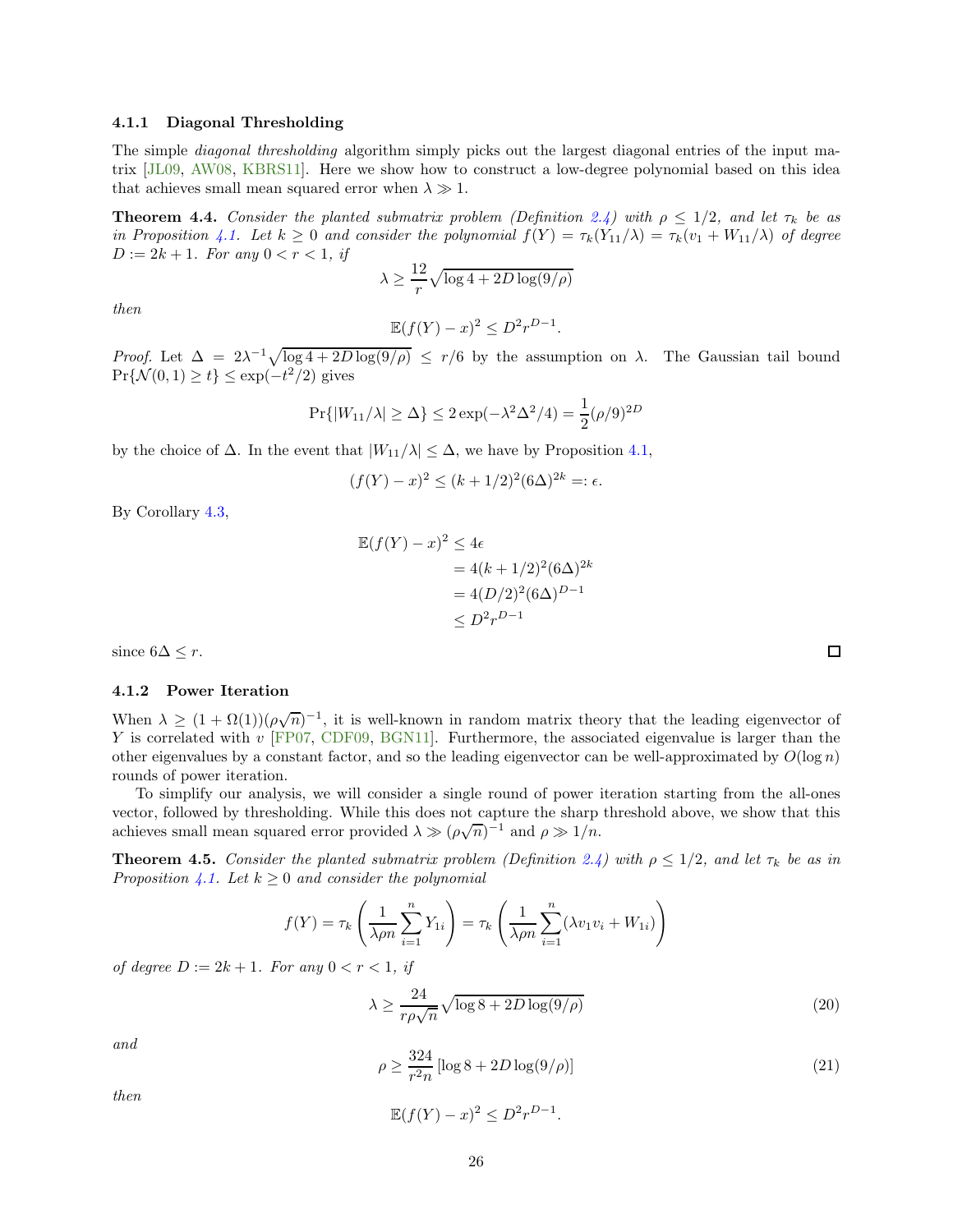Proof. Let

$$
\Delta = \sqrt{\max \left\{ \frac{16}{\lambda^2 \rho^2 n}, \frac{9}{\rho n} \right\} \left[ \log 8 + 2D \log \left( \frac{9}{\rho} \right) \right]} \le r/6
$$

using the assumptions [\(20\)](#page-25-2) and [\(21\)](#page-25-3). Since  $\sum_{i=1}^{n} W_{1i} \sim \mathcal{N}(0, \sigma^2)$  with  $\sigma^2 \leq 2n$ , the Gaussian tail bound  $Pr{\{\mathcal{N}(0, 1) \ge t\}} \le \exp(-t^2/2)$  gives

$$
\Pr\left\{ \left| \frac{1}{\lambda \rho n} \sum_{i=1}^{n} W_{1i} \right| \ge \Delta/2 \right\} \le 2 \exp\left( -\frac{1}{16} \Delta^2 \lambda^2 \rho^2 n \right) \le \frac{1}{4} (\rho/9)^{2D}
$$

using the choice of  $\Delta$  (specifically the first term in max{ $\cdots$ }). By Bernstein's inequality,

$$
\Pr\left\{ \left| \sum_{i=1}^{n} (v_i - \rho) \right| \ge t \right\} \le 2 \exp\left( -\frac{t^2/2}{\rho n + t/3} \right)
$$

and so

$$
\Pr\left\{ \left| \left( \frac{1}{\rho n} \sum_{i=1}^{n} v_i \right) - 1 \right| \ge \Delta/2 \right\} \le 2 \exp\left( -\frac{(\Delta \rho n)^2 / 8}{\rho n + \Delta \rho n / 6} \right) = \exp\left( -\frac{\Delta^2 \rho n / 8}{1 + \Delta/6} \right)
$$

$$
\le 2 \exp\left( -\frac{\Delta^2 \rho n}{9} \right) \le \frac{1}{4} (\rho/9)^{2D},
$$

again using the choice of  $\Delta$  (the second term in max{ $\cdots$ }). Combining the above, with probability at least  $1 - \frac{1}{2}(\rho/9)^{2D}$ , we have  $|((\lambda \rho n)^{-1} \sum_{i=1}^{n} Y_{1i}) - v_1| \leq \Delta$ . In this event, we have by Proposition [4.1,](#page-23-3)

$$
(f(Y) - x)^2 \le (k + 1/2)^2 (6\Delta)^{2k} =: \epsilon.
$$

By Corollary [4.3,](#page-24-0)

$$
\mathbb{E}(f(Y) - x)^2 \le 4\epsilon = 4(k + 1/2)^2 (6\Delta)^{2k} = 4(D/2)^2 (6\Delta)^{D-1} \le D^2 r^{D-1}
$$

since  $6\Delta \leq r$ .

#### <span id="page-26-0"></span>4.2 Planted Dense Subgraph

For planted dense subgraph, we use a single round of power iteration starting from the all-ones vector, followed by thresholding (as in Theorem [4.5](#page-25-1) for planted submatrix). We note, however, that diagonal thresholding does not work in the planted subgraph model, and so we do not have an analogue of Theorem [4.4.](#page-25-0)

<span id="page-26-1"></span>**Theorem 4.6.** Consider the planted dense subgraph problem (Definition [2.8\)](#page-12-2) with  $\rho \leq 1/2$  and  $q_0 \leq q_1$ . Define v as in [\(24\)](#page-27-0) and define  $\tau_k$  as in Proposition [4.1.](#page-23-3) Let  $k \geq 0$  and consider the polynomial

$$
f(Y) = \tau_k \left( \frac{1}{(q_1 - q_0)\rho} \left( \frac{1}{n-1} \sum_{i=2}^n Y_{1i} - q_0 \right) \right)
$$

of degree  $D := 2k + 1$ . For any  $0 < r < 1$ , if

<span id="page-26-2"></span>
$$
\frac{(q_1 - q_0)^2}{q_0} \ge \frac{216}{r^2 \rho^2 (n-1)} \left[ \log 4 + 3D \log \left( \frac{9}{\nu} \right) \right] \tag{22}
$$

and

<span id="page-26-3"></span>
$$
q_1 \rho \ge \frac{864}{r^2(n-1)} \left[ \log 4 + 3D \log \left( 9/\nu \right) \right] \tag{23}
$$

then

$$
\mathbb{E}(f(Y) - x)^2 \le D^2 r^{D-1}.
$$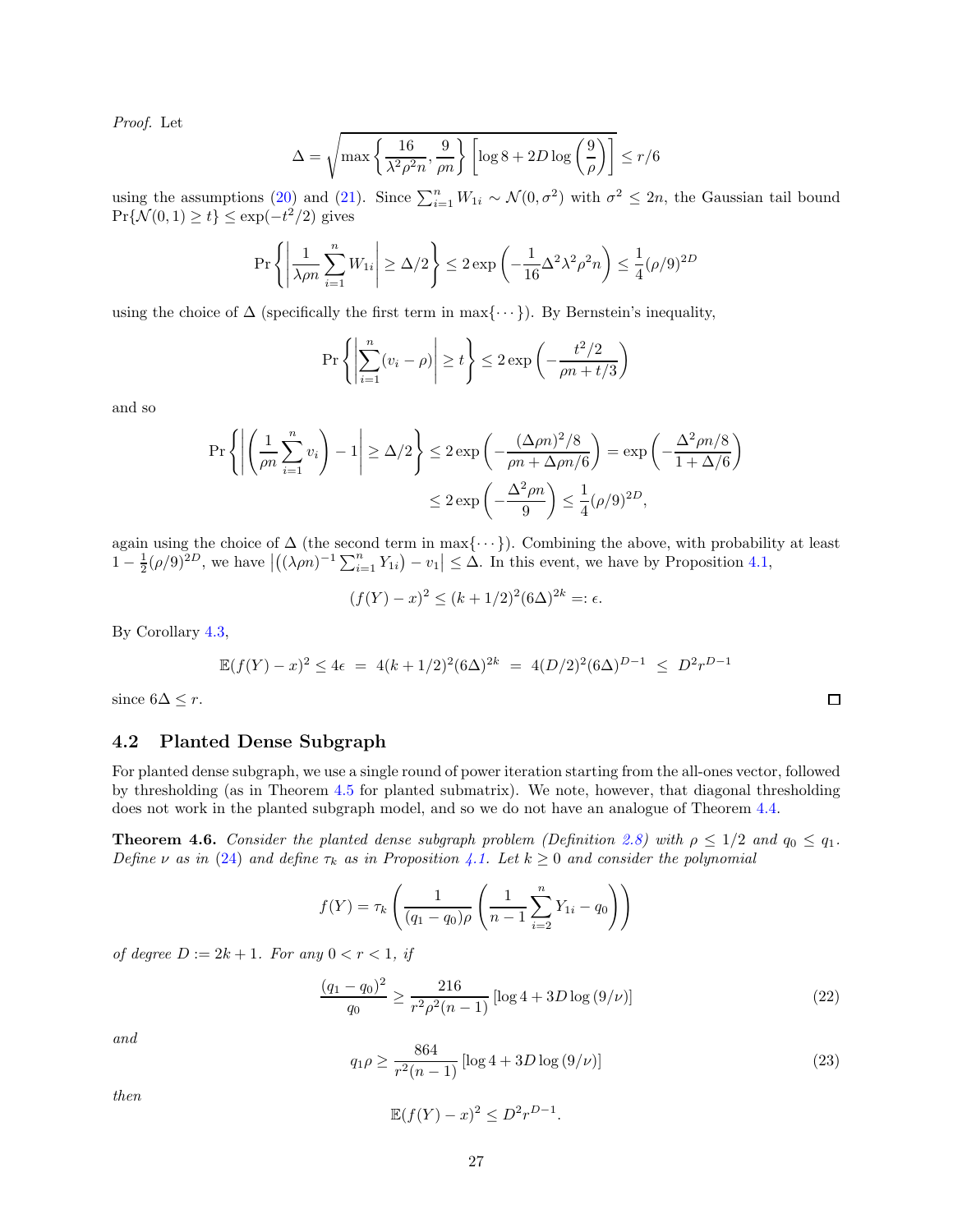We begin by establishing a concentration inequalities for low-degree polynomials in this model (based on hypercontractivity, Theorem [4.2\)](#page-24-1).

<span id="page-27-2"></span>**Corollary 4.7.** Consider the planted dense subgraph problem (Definition [2.8\)](#page-12-2) with  $\rho \leq 1/2$  and  $q_0 \leq q_1$ . Let

<span id="page-27-0"></span>
$$
\nu = \min\{\rho, q_0, 1 - q_1\}.\tag{24}
$$

If  $f(Y)$  has degree at most D and satisfies  $(f(Y) - x)^2 \leq \epsilon$  with probability at least  $1 - \frac{1}{2}(\nu/9)^{3D}$ , then

$$
\mathbb{E}(f(Y) - x)^2 \le \epsilon (1 - 1/\sqrt{2})^{-1} \le 4\epsilon.
$$

*Proof.* Let  $(A_{ij})_{i\leq j}$  be i.i.d. Bernoulli $(q_0)$  and let  $(B_{ij})_{i\leq j}$  be i.i.d. Bernoulli $(q_1)$ . Note that the observation Y is distributed as  $Y_{ij} = (1 - v_i v_j) A_{ij} + v_i v_j B_{ij}$ , which is a degree-3 polynomial in the variables  $v, A, B$ . Let  $g(v, A, B) = f(Y) - x = f(Y) - v_1$  and note that g is a polynomial of degree at most 3D in v, A, B. If  $\mathbb{E}[g^2] \leq \epsilon$  then we are done, so assume otherwise. Using the Paley–Zygmund inequality and Theorem [4.2,](#page-24-1)

$$
\delta := \Pr\{g^2 > \epsilon\} \ge \left(1 - \epsilon/\mathbb{E}[g^2]\right)^2 \frac{\mathbb{E}[g^2]^2}{\mathbb{E}[g^4]} \ge \left(1 - \epsilon/\mathbb{E}[g^2]\right)^2 \left(\frac{\nu}{9}\right)^{3D}.
$$

This can be rearranged to give

$$
\mathbb{E}[g^2] \le \frac{\epsilon}{1 - \sqrt{\delta(9/\nu)^{3D}}}.
$$

Since  $\delta \leq \frac{1}{2} (\nu/9)^{3D}$ , this gives  $\mathbb{E}[g^2] \leq \epsilon (1 - 1/\sqrt{2})^{-1}$ .

Proof. Let

<span id="page-27-1"></span>
$$
\Delta = \sqrt{\frac{3(\rho q_1 + q_0)}{(q_1 - q_0)^2 \rho^2 (n - 1)}} \left[ \log 4 + 3D \log \left( \frac{9}{\nu} \right) \right].
$$
\n(25)

We will verify that  $\Delta \leq r/6$ . First consider the case  $q_0 \geq \rho q_1$ . In this case we have  $\rho q_1 + q_0 \leq 2q_0$  and so [\(22\)](#page-26-2) can be combined with [\(25\)](#page-27-1) to yield  $\Delta \leq r/6$ . Now consider the case  $\rho q_1 \geq q_0$ . In this case we have  $\rho q_1 + q_0 \leq 2\rho q_1$  and  $q_1 - q_0 \geq q_1 - \rho q_1 \geq q_1/2$  (since  $\rho \leq 1/2$ ), and so [\(23\)](#page-26-3) can be combined with [\(25\)](#page-27-1) to yield  $\Delta \leq r/6$ . This completes the proof that  $\Delta \leq r/6$ .

Define  $g(Y)$  so that  $f(Y) = \tau_k(g(Y))$ , that is,

$$
g(Y) = \frac{1}{(q_1 - q_0)\rho} \left( \frac{1}{n-1} \sum_{i=2}^{n} Y_{1i} - q_0 \right).
$$

First condition on  $v_1 = 0$ . In this case,  $\sum_{i=2}^{n} Y_{1i} \sim \text{Binomial}(n-1, q_0)$ . By Bernstein's inequality,

$$
\Pr\left\{ \left| \sum_{i=2}^{n} Y_{1i} - q_0(n-1) \right| \ge t \right\} \le 2 \exp\left( -\frac{t^2/2}{q_0(n-1) + t/3} \right).
$$

Now condition instead on  $v_1 = 1$ . In this case,  $\sum_{i=2}^{n} Y_{1i} \sim \text{Binomial}(n-1, \rho q_1 + (1-\rho)q_0)$ . By Bernstein's inequality,

$$
\Pr\left\{ \left| \sum_{i=2}^{n} Y_{1i} - (\rho q_1 + (1 - \rho)q_0)(n - 1) \right| \ge t \right\} \le 2 \exp\left( - \frac{t^2/2}{(\rho q_1 + q_0)(n - 1) + t/3} \right).
$$

Combining both cases,

$$
\Pr\left\{|g(Y) - v_1| \ge \frac{t}{(q_1 - q_0)\rho(n-1)}\right\} \le 2 \exp\left(-\frac{t^2/2}{(\rho q_1 + q_0)(n-1) + t/3}\right).
$$

In particular, choosing  $t = \Delta(q_1 - q_0)\rho(n-1)$ ,

$$
\Pr\{|g(Y) - v_1| \ge \Delta\} \le 2 \exp\left(-\frac{t^2/2}{(\rho q_1 + q_0)(n-1) + t/3}\right) \le 2 \exp\left(-\frac{t^2}{3(\rho q_1 + q_0)(n-1)}\right),
$$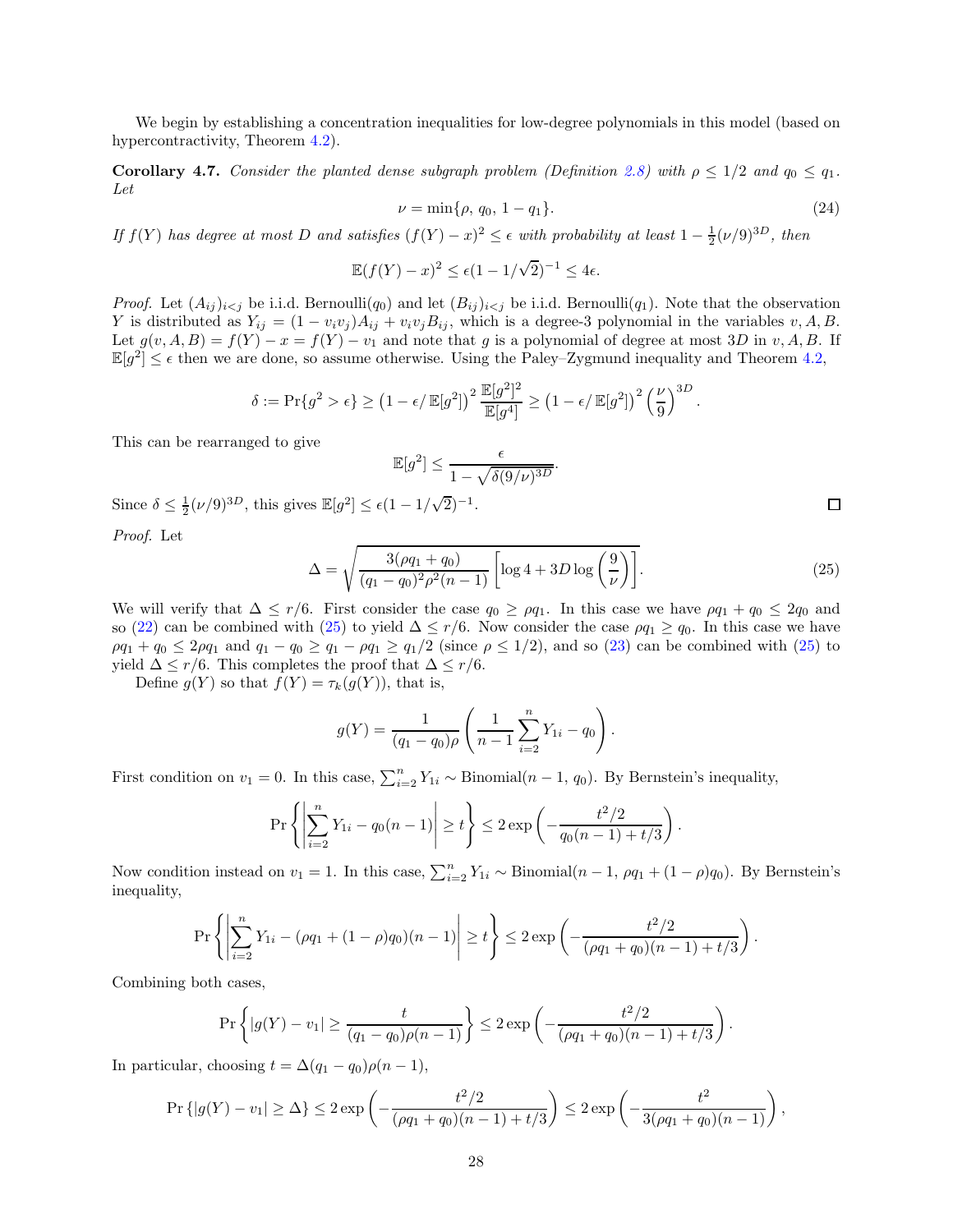where in the last step we have used  $\Delta \le r/6 \le 1/6$  along with the choice of t to deduce  $(\rho q_1 + q_0)(n-1) \ge 6t$ . Using [\(25\)](#page-27-1) and the choice of t, we now have with probability at least  $1 - \frac{1}{2}(\nu/9)^{3D}$  that  $|g(Y) - v_1| \leq \Delta$ . In this event, we have by Proposition [4.1,](#page-23-3)

$$
(f(Y) - x)^2 \le (k + 1/2)^2 (6\Delta)^{2k} =: \epsilon.
$$

By Corollary [4.7,](#page-27-2)

$$
\mathbb{E}(f(Y) - x)^2 \le 4\epsilon = 4(k + 1/2)^2 (6\Delta)^{2k} = 4(D/2)^2 (6\Delta)^{D-1} \le D^2 r^{D-1}
$$

<span id="page-28-0"></span>since  $6\Delta \leq r$ .

### 4.3 Planted Clique

The following result for planted clique is very similar to Theorem [4.6](#page-26-1) above, again using one round of power iteration followed by thresholding.

<span id="page-28-1"></span>**Theorem 4.8.** Consider the planted clique problem (Definition [3.6\)](#page-20-2) with  $\rho \leq 1/2$ . Define  $\tau_{\ell}$  as in Proposi-tion [4.1.](#page-23-3) Let  $\ell \geq 0$  and consider the polynomial

$$
f(Y) = \tau_{\ell} \left( \frac{2}{\rho} \left( \frac{1}{n-1} \sum_{i=2}^{n} Y_{1i} - \frac{1}{2} \right) \right)
$$

of degree  $D := 2\ell + 1$ . For any  $0 < r < 1$ , if

<span id="page-28-3"></span>
$$
\rho^2 \ge \frac{432}{r^2(n-1)} \left[ \log 4 + 3D \log \left( 9/\rho \right) \right] \tag{26}
$$

then

$$
\mathbb{E}(f(Y) - x)^2 \le D^2 r^{D-1}.
$$

We begin by establishing a concentration inequalities for low-degree polynomials in this model (based on hypercontractivity, Theorem [4.2\)](#page-24-1).

<span id="page-28-2"></span>**Corollary 4.9.** Consider the planted clique problem (Definition [3.6\)](#page-20-2) with  $\rho \leq 1/2$ . If  $f(Y)$  has degree at most D and satisfies  $(f(Y) - x)^2 \le \epsilon$  with probability at least  $1 - \frac{1}{2}(\rho/9)^{3D}$ , then

$$
\mathbb{E}(f(Y) - x)^2 \le \epsilon (1 - 1/\sqrt{2})^{-1} \le 4\epsilon.
$$

*Proof.* Let  $(A_{ij})_{i\leq j}$  be i.i.d. Bernoulli(1/2). Note that the observation Y is distributed as  $Y_{ij} = (1$  $v_i v_j$ ) $A_{ij} + v_i v_j$ , which is a degree-3 polynomial in the variables  $v, A$ . Let  $g(v, A) = f(Y) - x = f(Y) - v_1$ and note that g is a polynomial of degree at most  $3D$  in v, A. The rest of the proof is identical to that of Corollary [4.7](#page-27-2) (with  $\rho$  in place of  $\nu$ ).  $\Box$ 

*Proof of Theorem [4.8.](#page-28-1)* The proof is identical to that of Theorem [4.6,](#page-26-1) setting  $q_0 = 1/2$  and  $q_1 = 1$ , using  $\rho$  in place of  $\nu$ , and using Corollary [4.9](#page-28-2) in place of Corollary [4.7.](#page-27-2) Instead of [\(22\)](#page-26-2) and [\(23\)](#page-26-3), this gives the conditions

$$
\frac{1}{2} \ge \frac{216}{r^2 \rho^2 (n-1)} \left[ \log 4 + 3D \log \left( 9/\rho \right) \right]
$$

and

$$
\rho \ge \frac{864}{r^2(n-1)} \left[ \log 4 + 3D \log (9/\rho) \right],
$$

which are implied by [\(26\)](#page-28-3) since  $\rho \geq 2\rho^2$ .

 $\Box$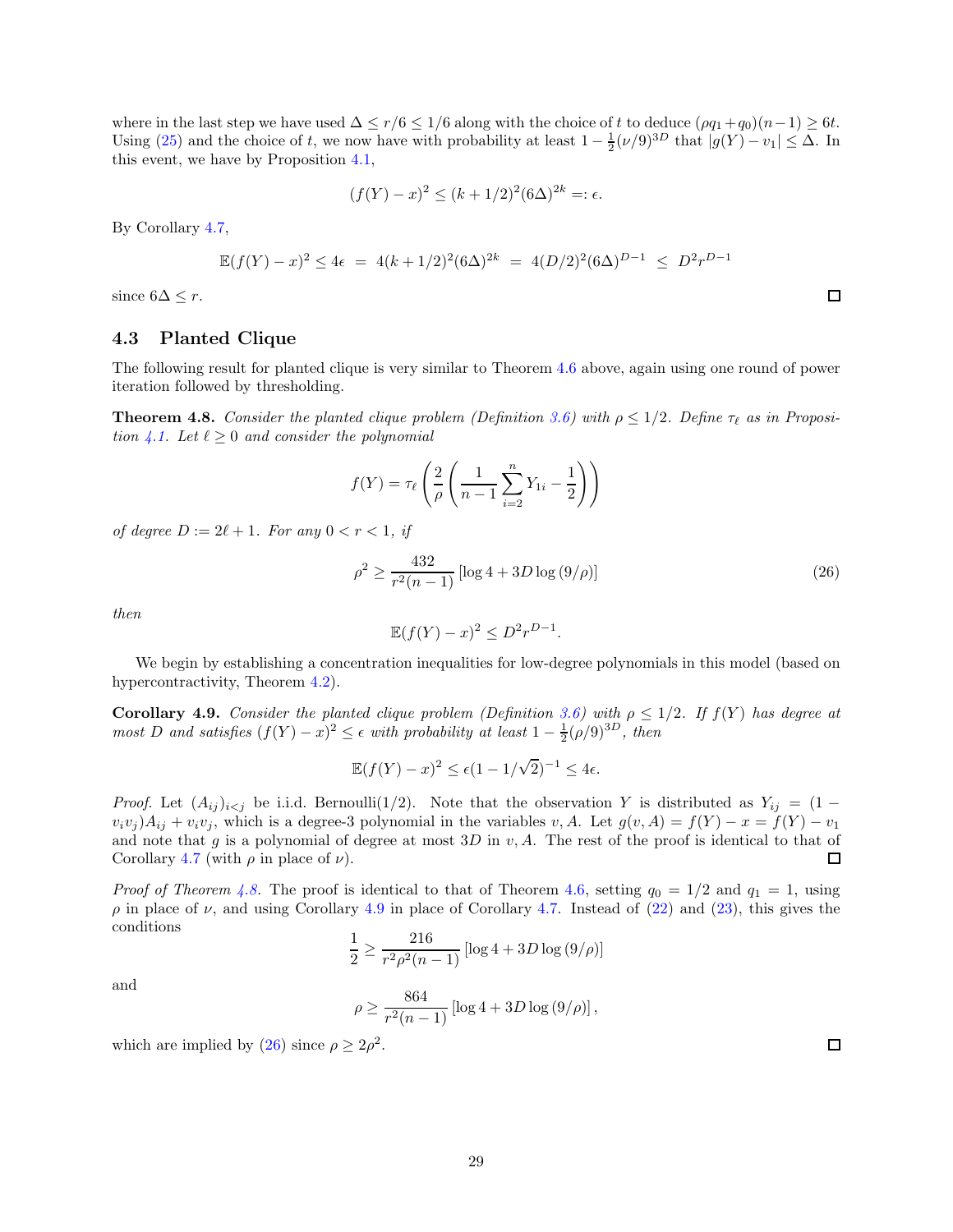### <span id="page-29-0"></span>A Basic Properties of the Low-Degree MMSE

In this section, we record some basic facts regarding the definition of  $MMSE<sub>CD</sub>$  and some simple equivalences between variants of the planted submatrix problem.

<span id="page-29-3"></span>**Claim A.1** (Random coefficients do not help). Our first claim is that the value  $MMSE<sub>CD</sub>$  remains unchanged if we modify the definition [\(1\)](#page-3-3) to allow not just deterministic polynomials  $f \in \mathbb{R}[Y]_{\leq D}$  but also random polynomials, i.e., polynomials with random coefficients (that are independent from  $x$  and  $Y$ ). To see this, suppose we have a random polynomial  $f_{\omega}$  whose coefficients depend (deterministically) on some random variable  $\omega \in \Omega$ . (Any random polynomial can be represented in this form for some choice of  $\omega$ .) Then there exists a deterministic choice of  $\omega^* \in \Omega$  such that

$$
\mathop{\mathbb{E}}_{x,Y}(f_{\omega^*}(Y)-x)^2 \leq \mathop{\mathbb{E}}_{\omega} \mathop{\mathbb{E}}_{x,Y}(f_{\omega}(Y)-x)^2.
$$

In other words,  $f_{\omega^*}$  is a deterministic polynomial that performs at least as well as the random one.

<span id="page-29-2"></span>Claim A.2 (Adding noise can only hurt). A corollary of the first claim is the following fact (which is used at the start of Section [3.2\)](#page-16-0). Write  $MMSE_{\leq D}(x; Y) = MMSE_{\leq D}$  to make explicit the observation Y and quantity x to be estimated. If Z is independent from x and Y, then  $MMSE_{\le D}(x; Y + Z) \ge MMSE_{\le D}(x; Y)$ . To see this, note that any degree-D polynomial for the input  $Y + Z$  can be turned into a *random* degree-D polynomial for the input Y that achieves the same mean squared error, simply by simulating the additional noise Z.

<span id="page-29-4"></span>Claim A.3 (Equivalence of symmetric and asymmetric noise). In Definition [2.4,](#page-10-1) we define the planted submatrix model as  $Y = \lambda vv^{\dagger} + W$  where  $W_{ij}$  is symmetric Gaussian noise:  $W_{ij} = W_{ji} \sim \mathcal{N}(0, 1)$  and  $W_{ii} \sim \mathcal{N}(0, 2)$ . We claim that this model is equivalent to the asymmetric noise model  $Y = \frac{\lambda}{\sqrt{2\pi}}$  $\frac{1}{2}vv^{\top} + Z$  where Z is (non-symmetric) i.i.d.  $\mathcal{N}(0, 1)$ . To see this, first note that the second model can be transformed into the first by symmetrizing:  $Y \to \frac{1}{\sqrt{2}}$  $\frac{1}{2}(Y+Y^{\perp})$ . Also, the first model can be transformed into the second via  $Y \rightarrow \frac{1}{\sqrt{2}}$  $\frac{1}{2}(Y+A)$  where A is anti-symmetric noise  $A_{ij} = -A_{ji} \sim \mathcal{N}(0,1)$  and  $A_{ii} = 0$ , independent of Y. Note that both of these transformations can be implemented by random polynomials (without increasing the degree), and so the value of  $MMSE_{\leq D}$  is equal in the symmetric and asymmetric noise models (using Claim [A.1\)](#page-29-3).

# <span id="page-29-1"></span>B Detection with a Modified Null Distribution

In the main text, we have cited the presence of a detection-recovery gap as a source of difficulty for obtaining tight computational lower bounds for recovery. One might wonder whether this can be remedied simply by choosing a better null distribution  $\mathbb{Q}_n$  that is harder to distinguish from the planted distribution  $\mathbb{P}_n$ . In this section, we will argue that this approach does not work for planted submatrix.

Recall that in the planted submatrix problem (Definition [2.4\)](#page-10-1) with  $\rho \gg 1/\sqrt{n}$ , detection (with the "standard" i.i.d.  $\mathcal{N}(0,1)$  null distribution) is easy when  $\lambda \gg (\rho\sqrt{n})^{-2}$ , but recovery seems to be hard when  $\lambda \ll (\rho\sqrt{n})^{-1}$ . One might hope to construct a different null distribution such that detection is hard when  $\lambda \ll (\rho \sqrt{n})^{-1}$ , and use this to prove a tight recovery lower bound. (This would also require a reduction from detection to recovery in this model, but this can be shown so long as the null distribution does not have a submatrix whose size and average value is comparable to the planted one; see e.g. Section 5.1 of [\[MW15\]](#page-45-0).)

For planted submatrix, the first natural attempt at constructing a better null distribution is to match the mean of the planted distribution so that the simple "sum test" (sum all entries of  $Y$ ) no longer succeeds at detection. We will show that this new null distribution partially closes the detection-recovery gap: detection is now low-degree hard when  $\lambda \ll (\rho \sqrt{n})^{-3/2}$  (Proposition [B.2\)](#page-30-1). However, there is still a degree-2 polynomial that achieves detection when  $\lambda \gg (\rho \sqrt{n})^{-3/2}$  (Proposition [B.4\)](#page-31-0).

The next natural attempt to improve the null distribution further is to match both the mean and covariance of the planted distribution. We will show that here, there is still a degree-3 polynomial that achieves detection when  $\lambda \gg (\rho \sqrt{n})^{-4/3}$  (Proposition [B.6\)](#page-33-1). Beyond this, it is not clear how to construct an even better null distribution: in order to match more moments, it would need to be non-Gaussian. Even if such a thing could be constructed, the low-degree analysis would likely be difficult.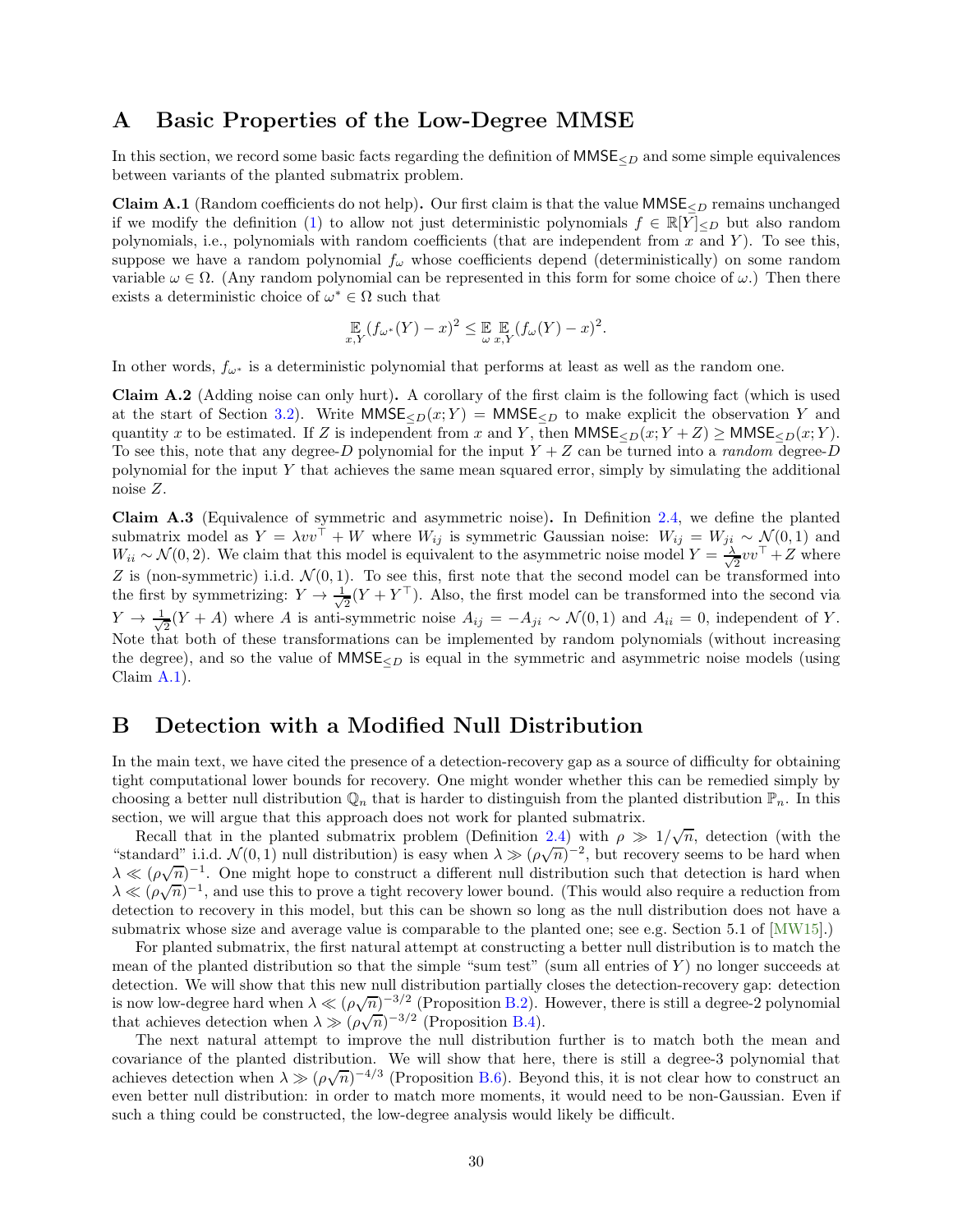#### <span id="page-30-0"></span>B.1 The mean-corrected null distribution

We now begin by defining a modified null distribution that matches the mean of the planted distribution. More accurately, we take the equivalent approach of subtracting a constant from the planted distribution so that its mean is zero. We use i.i.d. noise here, which is equivalent to the symmetric noise used in the main text, up to a factor of  $\sqrt{2}$  in  $\lambda$ ; see Claim [A.3](#page-29-4) in Appendix [A.](#page-29-0)

<span id="page-30-2"></span>**Definition B.1.** The *mean-corrected submatrix detection problem* is the hypothesis testing problem between the following two distributions over  $n \times n$  matrices.

- Under  $\mathbb{P}_n$ , observe  $Y = \lambda (vv^\top \mathbb{E}[vv^\top]) + Z$  where v is i.i.d. Bernoulli $(\rho)$  and Z is i.i.d.  $\mathcal{N}(0, 1)$ .
- Under  $\mathbb{Q}_n$ , observe  $Y = Z$  where Z is i.i.d.  $\mathcal{N}(0, 1)$ .

We first show that in the regime  $\rho \gg 1/\sqrt{n}$ , detection is low-degree hard when  $\lambda \ll (\rho \sqrt{n})^{-3/2}$ . Specifically, we bound the low-degree likelihood ratio as defined in [\(3\)](#page-5-1).

<span id="page-30-1"></span>Proposition B.2. Consider the mean-corrected submatrix detection problem (Definition [B.1\)](#page-30-2). Let

$$
r = CD^2 \lambda^2 \max \left\{ 1, \, \rho^3 n^{3/2} \right\}
$$

where  $C > 0$  is a universal constant. If  $r < 1$  then

$$
||L^{\leq D}||^2 - 1 \leq \frac{r}{1 - r}.
$$

Proof. Let  $u, v \in \{0,1\}^n$  be independent vectors with i.i.d. Bernoulli $(\rho)$  entries. Note that  $M := \mathbb{E}[uu^\top] =$  $\mathbb{E}[vv^{\top}] = \rho^2 J + \rho (1 - \rho)I$  where J is the all-ones matrix and I is the identity matrix. Let 1 denote the all-ones vector. Using the formula in Theorem 2.6 of [\[KWB19\]](#page-45-2) for  $||L^{\leq D}||$  in the additive Gaussian noise model, we have

$$
||L^{\leq D}||^{2} - 1 = \sum_{d=1}^{D} \frac{\lambda^{2d}}{d!} \mathbb{E} \left\langle uu^{\top} - \mathbb{E}[uu^{\top}], vv^{\top} - \mathbb{E}[vv^{\top}]\right\rangle^{d}
$$
  
\n
$$
= \sum_{d=1}^{D} \frac{\lambda^{2d}}{d!} \mathbb{E} \left( \langle u, v \rangle^{2} - u^{\top} M u - v^{\top} M v + ||M||_{F}^{2} \right)^{d}
$$
  
\n
$$
= \sum_{d=1}^{D} \frac{\lambda^{2d}}{d!} \mathbb{E} \left( \langle u, v \rangle^{2} - \rho^{2} \langle u, 1 \rangle^{2} - \rho (1 - \rho) ||u||^{2} - \rho^{2} \langle v, 1 \rangle^{2} - \rho (1 - \rho) ||v||^{2} + ||M||_{F}^{2} \right)^{d}
$$
  
\n
$$
= \sum_{d=1}^{D} \frac{\lambda^{2d}}{d!} \mathbb{E} \left( \langle u, v \rangle^{2} - \rho^{2} \langle u, 1 \rangle^{2} - \rho (1 - \rho) \langle u, 1 \rangle - \rho^{2} \langle v, 1 \rangle^{2} - \rho (1 - \rho) \langle v, 1 \rangle + ||M||_{F}^{2} \right)^{d}.
$$

We have  $||M||_F^2 = n(n-1)\rho^4 + n\rho^2$ . Introduce the mean-zero random variables  $X_{uv} = \langle u, v \rangle - \rho^2 n$ ,  $X_u = \langle u, 1 \rangle - \rho n$ , and  $X_v = \langle v, 1 \rangle - \rho n$ . The above becomes

$$
= \sum_{d=1}^{D} \frac{\lambda^{2d}}{d!} \mathbb{E} \left( X_{uv}^2 + 2\rho^2 n X_{uv} - \rho^2 X_u^2 - 2\rho^3 n X_u - \rho^2 X_v^2 - 2\rho^3 n X_v - \rho^2 (1 - 2\rho + \rho^2) n \right)^d
$$
  

$$
\leq \sum_{d=1}^{D} \frac{7^d \lambda^{2d}}{d!} \left( \mathbb{E} [X_{uv}^{2d}] + (2\rho^2 n)^d \mathbb{E} |X_{uv}|^d + 2\rho^{2d} \mathbb{E} [X_u^{2d}] + 2(2\rho^3 n)^d \mathbb{E} |X_u|^d + (\rho^2 n)^d \right)
$$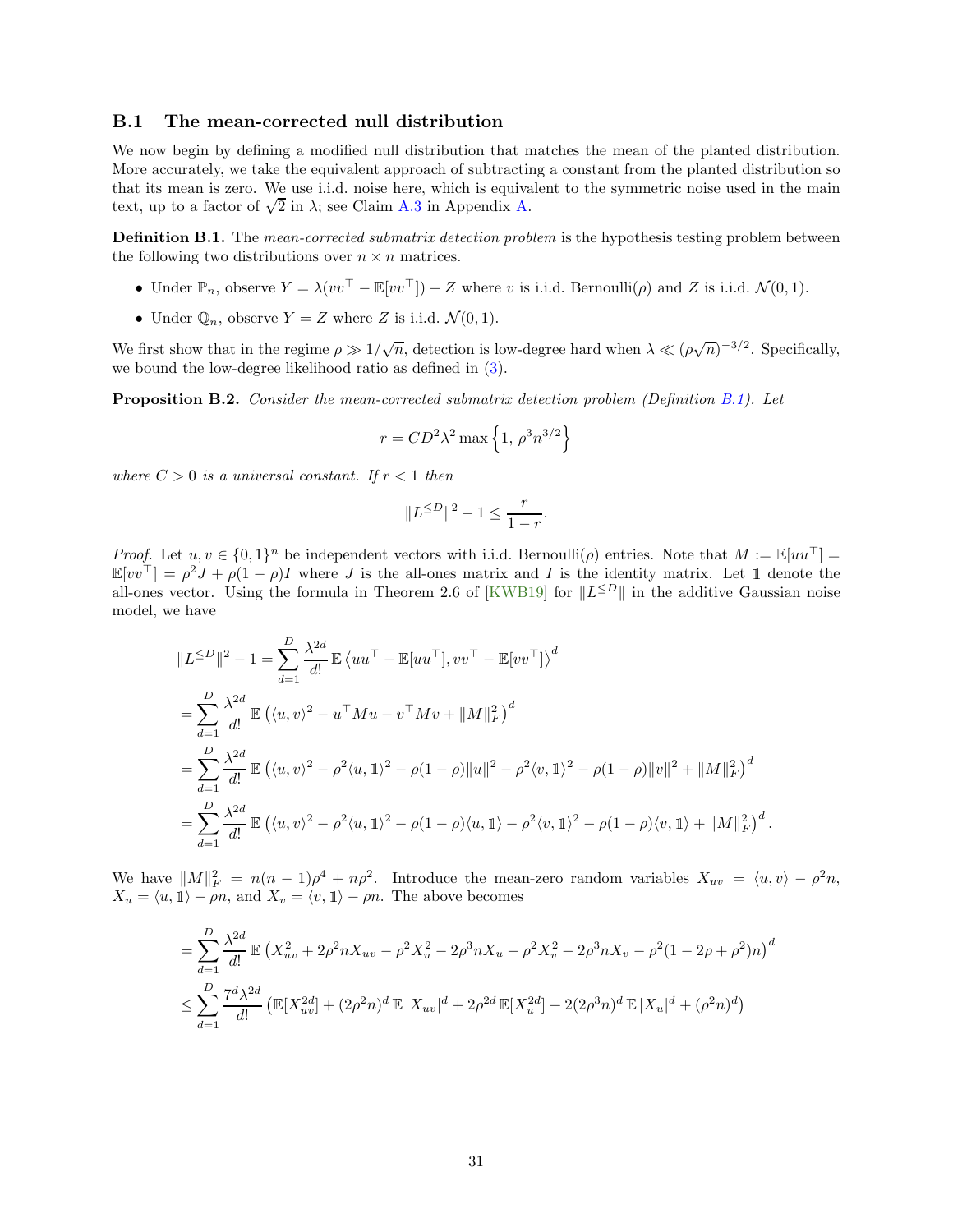where we have used the fact  $\left(\sum_{i=1}^k a_i\right)^d \le (k \max_i |a_i|)^d = k^d \max_i |a_i|^d \le k^d \sum_i |a_i|^d$ . Using Lemma [B.3](#page-31-1) (below), the above becomes

$$
\leq \sqrt{2\pi} \sum_{d=1}^{D} \frac{7^d \lambda^{2d}}{d!} \Big[ (4d\rho^2 n)^d + (8d/3)^{2d} + (2\rho^2 n)^d (2d\rho^2 n)^{d/2} + (2\rho^2 n)^d (4d/3)^d
$$
  
+  $2\rho^{2d} (4d\rho n)^d + 2\rho^{2d} (8d/3)^{2d} + 2(2\rho^3 n)^d (2d\rho n)^{d/2} + 2(2\rho^3 n)^d (4d/3)^d + (\rho^2 n)^d \Big]$   

$$
\leq \sum_{d=1}^{D} C^d d^{2d} \lambda^{2d} \max \Big\{ 1, \rho^2 n, \rho^3 n^{3/2} \Big\}^d
$$
  
= 
$$
\sum_{d=1}^{D} C^d d^{2d} \lambda^{2d} \max \Big\{ 1, \rho^3 n^{3/2} \Big\}^d
$$
  

$$
\leq \sum_{d=1}^{D} r^d \leq \frac{r}{1-r},
$$

completing the proof.

Above, we have used the following lemma, which uses an argument similar to [\[LWB20\]](#page-45-13).

<span id="page-31-1"></span>**Lemma B.3.** If  $X$  ∼ Binomial $(n, p)$  – pn and  $d \in [1, \infty)$ , then

$$
\mathbb{E}|X|^d \le \sqrt{2\pi} \left[ (2dpn)^{d/2} + (4d/3)^d \right].
$$

Proof. Bernstein's inequality gives

$$
\Pr\{|X| \ge t\} \le 2\exp\left(-\frac{t^2/2}{pn + t/3}\right) \le 2\exp\left(-\frac{t^2}{4pn}\right) + 2\exp\left(-\frac{3t}{4}\right)
$$

and so

$$
\mathbb{E}|X|^d = \int_0^\infty \Pr\{|X|^d \ge x\} dx
$$
  
= 
$$
\int_0^\infty \Pr\{|X| \ge x^{1/d}\} dx
$$
  

$$
\le 2 \int_0^\infty \exp\left(-\frac{x^{2/d}}{4pn}\right) dx + 2 \int_0^\infty \exp\left(-\frac{3x^{1/d}}{4}\right) dx.
$$

Using substitution and the definition of the Gamma function,

$$
\int_0^\infty \exp(-ax^{1/b})dx = \frac{b\Gamma(b)}{a^b} = \frac{\Gamma(b+1)}{a^b} \le \sqrt{\frac{\pi}{2}} \left(\frac{b}{a}\right)^b
$$

for all  $a > 0$  and  $b \ge 1/2$ . In the last step, we used  $\Gamma(b+1) \le \sqrt{\pi/2} b^b$  for all  $b \ge 1/2$ . This yields the result.

Next we show the converse result: there is a degree-2 polynomial  $f(Y)$  such that thresholding f succeeds at detection (with both type I and type II errors tending to zero) when  $\lambda \gg (\rho\sqrt{n})^{-3/2}$ .

<span id="page-31-0"></span>Proposition B.4. Consider the mean-corrected submatrix detection problem (Definition [B.1\)](#page-30-2). Suppose  $1/n \leq \rho < 1/8$ . Let

$$
f(Y) = \sum_{i=1}^{n} \left( \sum_{j=1}^{n} Y_{ij} \right)^2.
$$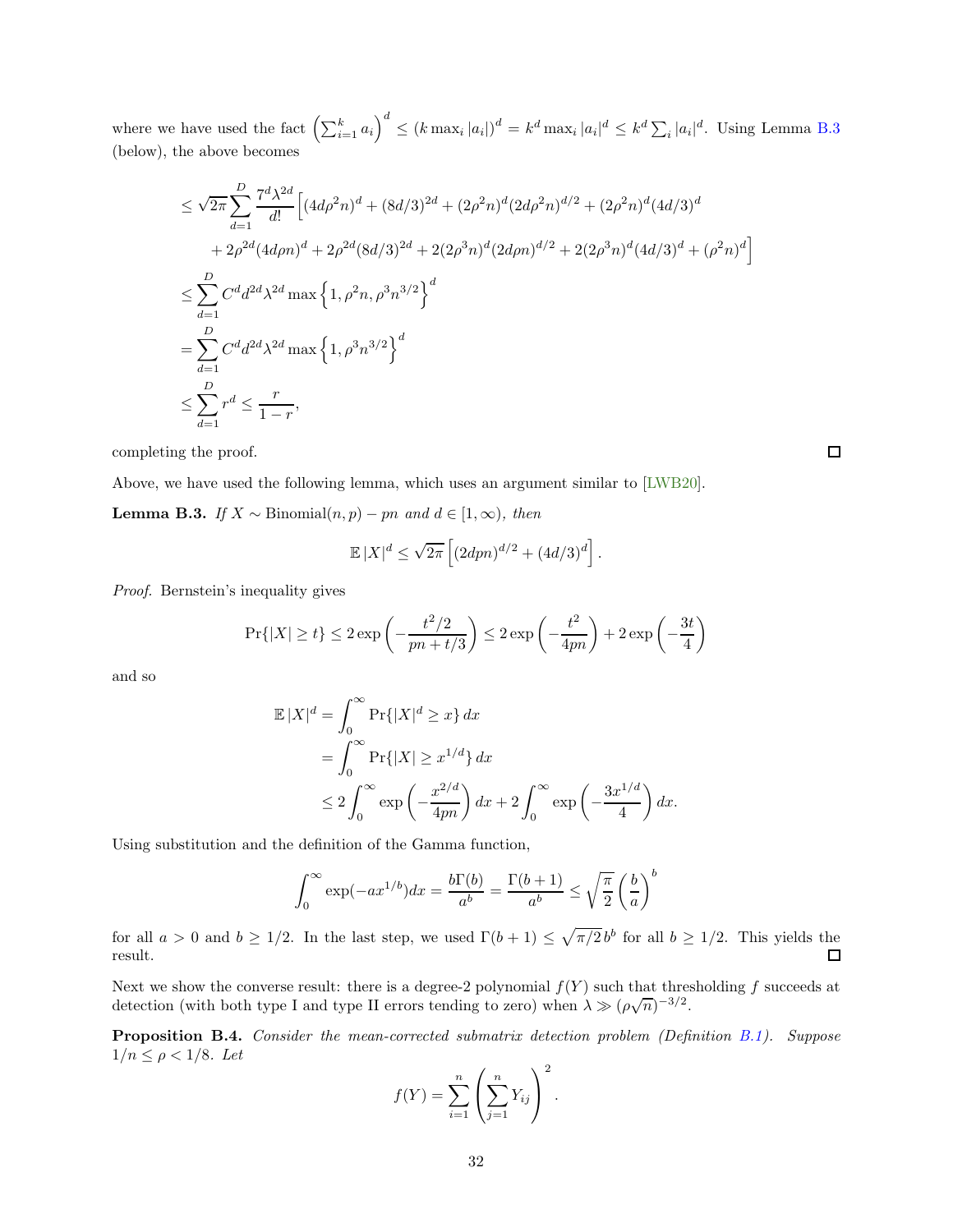For any

<span id="page-32-2"></span>
$$
0 < t \le \min\left\{\frac{1}{2}\sqrt{\rho n}, \frac{\sqrt{2}}{18}\left(\frac{1}{8} - \rho\right)\sqrt{n}\right\},\tag{27}
$$

define the threshold

$$
\tau = n^2 + t\sqrt{2}n^{3/2}.
$$

If

<span id="page-32-1"></span>
$$
\lambda \ge \sqrt{\frac{4\sqrt{2}t}{1/8 - \rho}} \left(\rho \sqrt{n}\right)^{-3/2} \tag{28}
$$

then

<span id="page-32-0"></span>
$$
\Pr_{Y \sim \mathbb{Q}_n} \{ f(Y) < \tau \} \ge 1 - \frac{1}{t^2} \tag{29}
$$

and

$$
\Pr_{Y \sim \mathbb{P}_n} \{ f(Y) > \tau \} \ge 1 - \frac{2}{t^2}.
$$
\n(30)

Here we should imagine choosing  $t = t_n$  to be a slowly-growing function of n, e.g.,  $t = \log n$ .

*Proof.* Under  $\mathbb{Q}_n$ ,  $f(Y) \sim n \chi_n^2$ . We have  $\mathbb{E}[f(Y)] = n^2$  and  $\text{Var}[f(Y)] = 2n^3$ . By Chebyshev's inequality,  $\Pr\{|f(Y) - n^2| \ge t\sqrt{2n^3}\}\le 1/t^2$ , which proves [\(29\)](#page-32-0).

Under  $\mathbb{P}_n$ , let  $s = \sum_i v_i$ . We have  $\mathbb{E}[s] = \rho n$  and  $\text{Var}[s] = \rho(1-\rho)n \leq \rho n$ . Chebyshev's inequality gives  $Pr\{|s - \rho n| \ge t\sqrt{\rho n}\}\le 1/t^2$ . Since  $t \le \sqrt{\rho n}/2$ , we have with probability at least  $1 - 1/t^2$  that  $\rho n/2 \leq s \leq 3\rho n/2$ . In the following, fix v satisfying these bounds on s and consider only the randomness of Z. Write 2

$$
f(Y) = \sum_{i} \left[ \lambda (s v_i - \mu) + \sqrt{n} z_i \right]^2
$$

where  $\{z_i\}$  are i.i.d.  $\mathcal{N}(0,1)$  and  $\mu = \rho + (n-1)\rho^2 = \rho^2 n + \rho(1-\rho) \leq \rho^2 n + \rho$ . Since  $\rho \geq 1/n$ , we have  $\mu \leq 2\rho^2 n$ . Compute

$$
\mathbb{E}[f(Y)] = s[\lambda^{2}(s-\mu)^{2} + n] + (n - s)(\lambda^{2}\mu^{2} + n)
$$
  
=  $s\lambda^{2}(s-\mu)^{2} + (n - s)\lambda^{2}\mu^{2} + n^{2}$   
=  $\lambda^{2}s^{2}(s - 2\mu) + \lambda^{2}\mu^{2}n + n^{2}$   
 $\geq \lambda^{2}s^{2}(s - 2\mu) + n^{2}$   
 $\geq \frac{1}{4}\lambda^{2}\rho^{2}n^{2}(\rho n/2 - 4\rho^{2}n) + n^{2}$   
=  $\lambda^{2}\rho^{3}n^{3}(1/8 - \rho) + n^{2}$ .

If  $z \sim \mathcal{N}(0, 1)$ , one can compute  $\text{Var}[(a + bz)^2] = 4a^2b^2 + 2b^4$ . This gives

$$
\begin{split} \text{Var}[f(Y)] &= \sum_{i} \text{Var}\left[\left(\lambda (sv_i - \mu) + \sqrt{n}z_i\right)^2\right] \\ &= s[4\lambda^2(s - \mu)^2 n + 2n^2] + (n - s)[4\lambda^2 \mu^2 n + 2n^2] \\ &= 4s\lambda^2(s - \mu)^2 n + (n - s)4\lambda^2 \mu^2 n + 2n^3 \\ &= 4\lambda^2 s^2(s - 2\mu)n + 4\lambda^2 \mu^2 n^2 + 2n^3 \\ &\le 4\lambda^2 s^3 n + 4\lambda^2 \mu^2 n^2 + 2n^3 \\ &\le \frac{27}{2}\lambda^2 \rho^3 n^4 + 16\lambda^2 \rho^4 n^4 + 2n^3 \\ &\le 16\lambda^2 \rho^3 (1 + \rho)n^4 + 2n^3 \\ &\le 18\lambda^2 \rho^3 n^4 + 2n^3. \end{split}
$$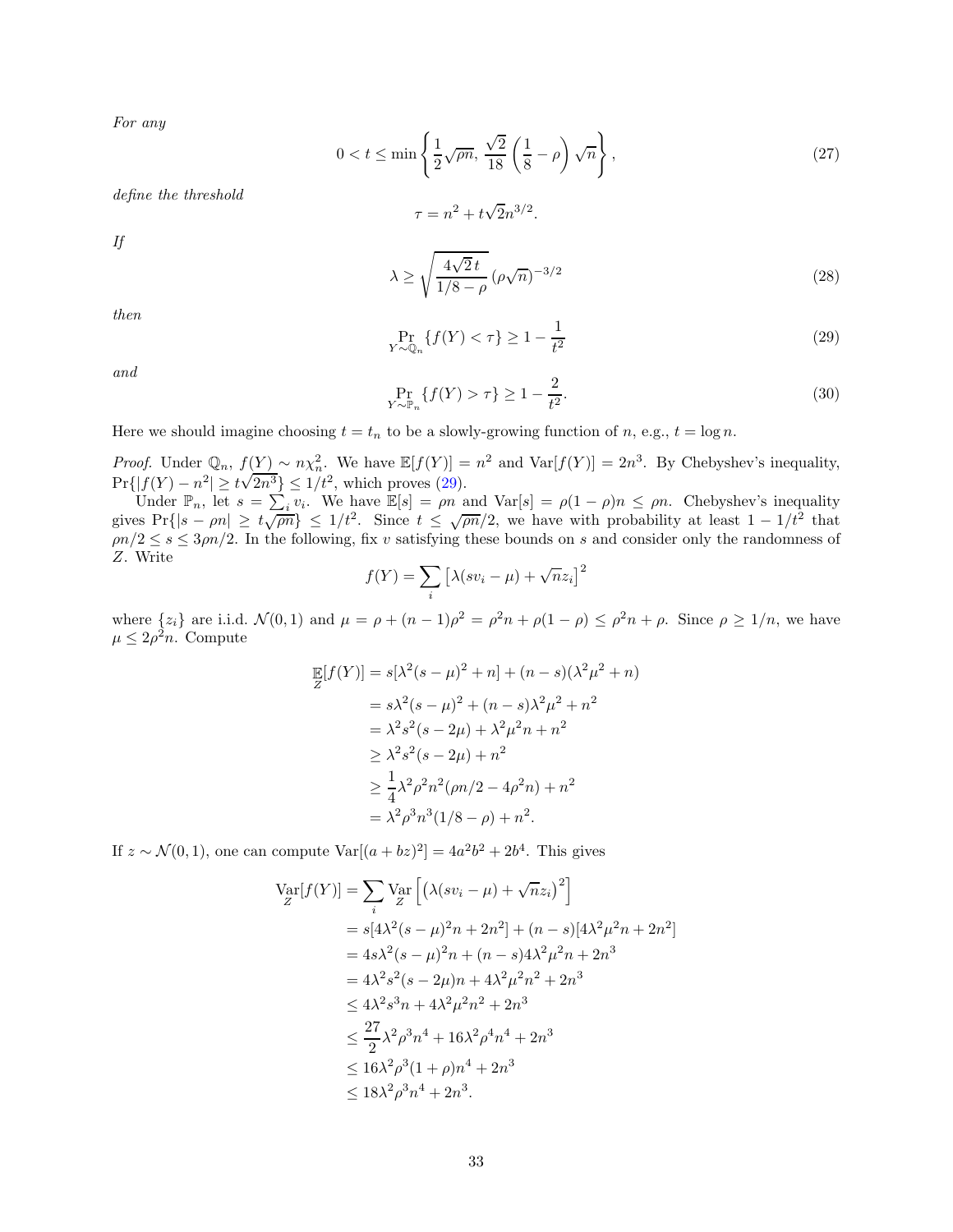By Chebyshev's inequality, with probability (over  $Z$ ) at least  $1 - 1/t^2$ ,

$$
f(Y) > n^2 + (1/8 - \rho)\lambda^2 \rho^3 n^3 - t\sqrt{18\lambda^2 \rho^3 n^4 + 2n^3}
$$
  
 
$$
\ge n^2 + (1/8 - \rho)\lambda^2 \rho^3 n^3 - t\sqrt{18\lambda \rho^{3/2} n^2} - t\sqrt{2}n^{3/2}
$$

since  $\sqrt{a+b} \leq \sqrt{a} + \sqrt{b}$ . To compute the proof, we need this to exceed the threshold  $\tau = n^2 + t\sqrt{2}n^{3/2}$ , i.e., we need

$$
(1/8 - \rho)\lambda^2 \rho^3 n^3 \ge t\sqrt{18}\lambda \rho^{3/2} n^2 + t \cdot 2\sqrt{2}n^{3/2}.
$$

It is sufficient for each term on the right-hand side to be at most half as large as the left-hand side, i.e.,

$$
t\sqrt{18}\lambda\rho^{3/2}n^2 \le \frac{1}{2}(1/8-\rho)\lambda^2\rho^3n^3\tag{31}
$$

and

<span id="page-33-2"></span>
$$
t \cdot 2\sqrt{2}n^{3/2} \le \frac{1}{2}(1/8 - \rho)\lambda^2\rho^3 n^3. \tag{32}
$$

Now [\(32\)](#page-33-2) is equivalent to the assumption [\(28\)](#page-32-1) on  $\lambda$ . Also, (32) is equivalent to

$$
\lambda \geq \frac{2\sqrt{18}\,t}{1/8-\rho}\,\rho^{-3/2}n^{-1},
$$

which is subsumed by  $(28)$  given the second upper bound on t in  $(27)$ .

#### <span id="page-33-0"></span>B.2 The covariance-corrected null distribution

We now consider a more refined null distribution that matches the first two moments of the planted distribution. Here we take the liberty of switching to an asymmetric variant of the problem; this variant has essentially the same statistical and (conjectured) computational thresholds as the original problem, but is more convenient here.

<span id="page-33-3"></span>**Definition B.5.** The *covariance-corrected submatrix detection problem* is the hypothesis testing problem between the following two distributions over  $n \times n$  matrices.

- Under  $\mathbb{P}_n$ , observe  $Y = \lambda (uv^\top \rho^2 J) + Z$  where  $u, v$  are i.i.d. Bernoulli $(\rho)$  and Z is i.i.d.  $\mathcal{N}(0, 1)$ . (Here  $J$  is the all-ones matrix.)
- Under  $\mathbb{Q}_n$ , observe  $Y = (Y_{ij})$  defined as  $Y_{ij} = \alpha(r_i + c_j) + \beta Z_{ij}$  where  $\{r_i\}$ ,  $\{c_j\}$ ,  $\{Z_{ij}\}$  are i.i.d.  $\mathcal{N}(0, 1)$ and where  $\alpha, \beta \geq 0$  are defined by

$$
\alpha^{2} = \lambda^{2} \rho^{3} (1 - \rho), \n\beta^{2} = 1 + \lambda^{2} \rho^{2} (1 - \rho)^{2}.
$$

One can check that  $\mathbb{P}_n$  and  $\mathbb{Q}_n$  have exactly the same mean and covariance: for  $i \neq k$  and  $j \neq \ell$ , both have  $\mathbb{E}[Y_{ij}] = \mathbb{E}[Y_{ij}Y_{k\ell}] = 0$ ,  $\mathbb{E}[Y_{ij}^2] = 1 + \lambda \rho^2 (1 - \rho^2)$ , and  $\mathbb{E}[Y_{ij}Y_{i\ell}] = \mathbb{E}[Y_{ij}Y_{kj}] = \lambda \rho^3 (1 - \rho)$ . This precludes detection via any degree-2 polynomial. However, we will show that a degree-3 polynomial succeeds at detection when  $(\rho\sqrt{n})^{-4/3} \ll \lambda \leq (\rho\sqrt{n})^{-1}$ . Here we measure success in terms of the low-degree likelihood ratio [\(3\)](#page-5-1), i.e., we show  $||L^{\leq 3}|| \to \infty$ .

<span id="page-33-1"></span>Proposition B.6. Consider the covariance-corrected submatrix detection problem (Definition [B.5\)](#page-33-3). Suppose  $1/n \leq \rho \leq 1/8$  and  $\lambda \leq (\rho\sqrt{n})^{-1}$ . Let

$$
f(Y) = \sum_{i=1}^{n} \left( \sum_{j=1}^{n} Y_{ij} \right)^3
$$
.

Then

$$
\frac{\mathbb{E}_{Y \sim \mathbb{P}_n}[f(Y)]}{\sqrt{\mathbb{E}_{Y \sim \mathbb{Q}_n}[f(Y)^2]}} \ge c\lambda^3 \rho^4 n^2
$$

for a universal constant  $c > 0$ .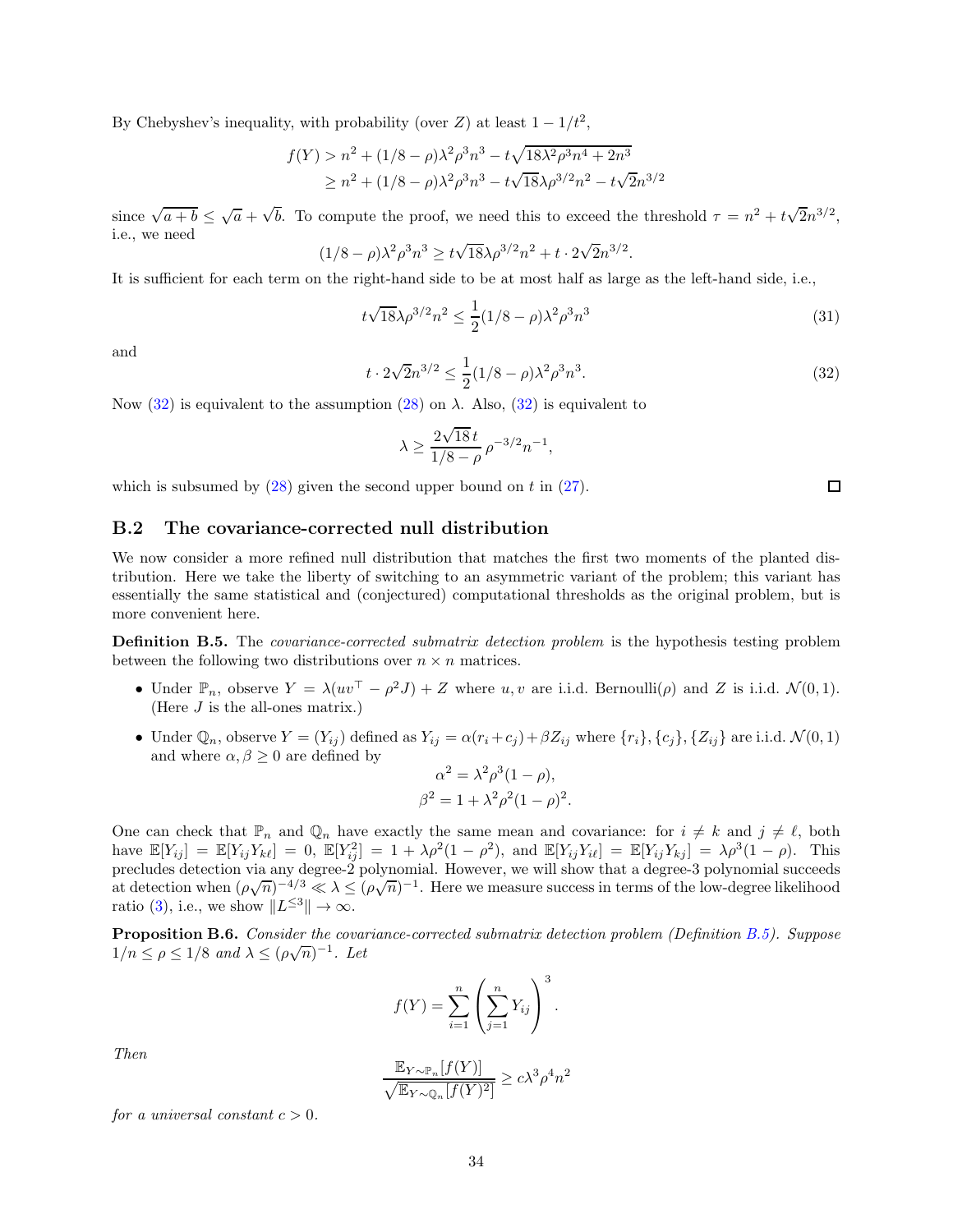*Proof.* First bound the numerator: under  $\mathbb{P}_n$ , we have for any i,

$$
\sum_{j} Y_{ij} = \lambda \sum_{j} (u_i v_j - \rho^2) + \sqrt{n} g_i
$$

where  $g_i \sim \mathcal{N}(0, 1)$ , and so

$$
\mathbb{E}\left(\sum_{j} Y_{ij}\right)^{3} = \lambda^{3} \mathbb{E}\left(\sum_{j} (u_{i}v_{j} - \rho^{2})\right)^{3} = \lambda^{3} \mathbb{E}\left(u_{i} \sum_{j} v_{j} - \rho^{2}n\right)^{3}.
$$
  
Using  $\mathbb{E}\left(\sum_{j} v_{j}\right)^{3} \ge \rho^{3}n^{3}$  and  $\mathbb{E}\left(\sum_{j} v_{j}\right)^{2} \le \rho n + \rho^{2}n^{2}$ ,  

$$
\sum_{Y \sim \mathbb{P}_{n}} [f(Y)] = \sum_{i} \mathbb{E}\left(\sum_{j} Y_{ij}\right)^{3} = \lambda^{3} \sum_{i} \mathbb{E}\left(u_{i} \sum_{j} v_{j} - \rho^{2}n\right)^{3}
$$

$$
\ge \lambda^{3} \sum_{i} \mathbb{E}\left[u_{i} \left(\sum_{j} v_{j}\right)^{3} - 3\rho^{2}n u_{i} \left(\sum_{j} v_{j}\right)^{2} - \rho^{6}n^{3}\right]
$$

$$
\ge \lambda^{3}n (\rho^{4}n^{3} - 3\rho^{3}n(\rho n + \rho^{2}n^{2}) - \rho^{6}n^{3})
$$

$$
= \lambda^{3}\rho^{4}n^{4}(1 - 3/n - 3\rho - \rho^{2})
$$

$$
\ge \lambda^{3}\rho^{4}n^{4}(1 - 7\rho)
$$

$$
\ge \frac{1}{8}\lambda^{3}\rho^{4}n^{4}
$$

where we have used  $1/n \leq \rho \leq 1/8$  in the last two steps. Now bound the denominator:

$$
\mathop{\mathbb{E}}_{Y \sim \mathbb{Q}_n} [f(Y)^2] = \sum_i \sum_{j_1, j_2, j_3} \sum_k \sum_{\ell_1, \ell_2, \ell_3} Y_{ij_1} Y_{ij_2} Y_{ij_3} Y_{k\ell_1} Y_{k\ell_2} Y_{k\ell_3},
$$

which, after some case analysis, can be bounded by (for a universal constant  $C$ )

$$
\leq C \max\{\beta^6 n^4, \beta^4 \alpha^2 n^5, \beta^2 \alpha^4 n^6, \alpha^6 n^7\}
$$
  
=  $C\beta^6 n^4$ 

provided  $\lambda \leq \rho^{-3/2} n^{-1/2}$ , which is implied by  $\lambda \leq (\rho \sqrt{n})^{-1}$ . Finally,  $\lambda \leq (\rho \sqrt{n})^{-1}$  also implies  $\lambda \leq 1/\rho$ , which implies  $\beta^2 \leq 2$ . Putting it all together yields the result.

Remark B.7. It may be possible to prove a matching low-degree hardness result for this model. Although  $\mathbb{Q}_n$  is not i.i.d., one could apply a linear transformation (to the entire  $n^2$ -dimensional input space) in order to transform  $\mathbb{Q}_n$  into  $\mathcal{N}(0, I_{n^2})$ . We have not attempted to pursue this because it is tangential to the main point of this appendix: we are arguing that simply changing the null model is not a viable strategy for proving sharp lower bounds on recovery, so for us it is the positive results on detection that are most relevant here.

# <span id="page-34-0"></span>C Null-Normalized Correlation

In this section we investigate the null-normalized correlation discussed in Section [1.2.2.](#page-6-1) This was proposed as a heuristic for low-degree recovery in [\[HS17\]](#page-44-1) (which differs from the quantity studied for detection: note the difference between [\(3\)](#page-5-1) and [\(5\)](#page-6-0)). However, we show that in the planted submatrix problem, the null-normalized correlation diverges to infinity in the regime where detection is easy, thus capturing the detection (rather than recovery) threshold. We will show that this happens even with the mean-corrected null distribution (from Appendix [B\)](#page-29-1) and when estimating the mean-zero quantity  $x = v_1 - \rho$ . Recall that here, detection is easy when  $\lambda \gg (\rho \sqrt{n})^{-3/2}$ ; see Appendix [B.](#page-29-1) This result illustrates the importance of taking expectation with respect to the true planted distribution (instead of the null) in the denominator of  $\text{Corr}_{\leq D}$  $(see (2)).$  $(see (2)).$  $(see (2)).$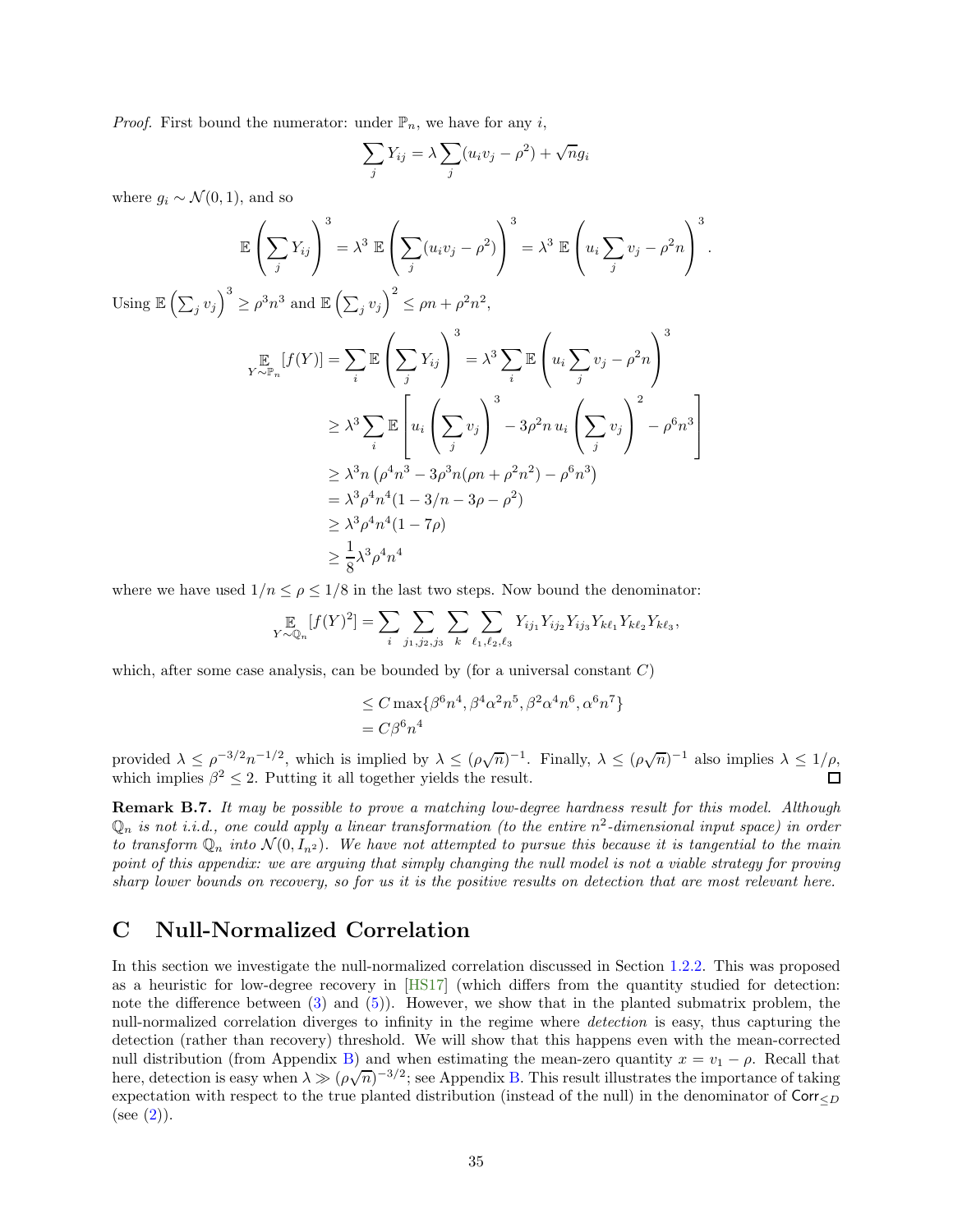<span id="page-35-1"></span>**Proposition C.1.** Consider the mean-corrected submatrix detection problem (Definition [B.1\)](#page-30-2) and let  $x =$  $v_1 - \rho$  be the quantity to estimate. For any even  $2 \le D \le n/4$ , there exists a degree-D polynomial  $f(Y)$  such that

$$
\frac{\mathbb{E}_{Y \sim \mathbb{P}_n}[f(Y)x]}{\sqrt{\mathbb{E}_{Y \sim \mathbb{Q}_n}[f(Y)^2]}} \ge (1-\rho)\sqrt{\frac{2}{n}} \left(\frac{\lambda \rho^{3/2} n^{3/4}}{(8D)^{1/4}}\right)^D.
$$

Note that for instance, this tends to infinity as  $n \to \infty$  if  $\lambda = n^{\Omega(1)} (\rho \sqrt{n})^{-3/2}$  and D is a sufficiently large constant.

*Proof.* Let M be the set of graphs on vertex set  $[n]$  with  $k = D/2$  connected components, each of which is a (simple) path of length 2, and one of which has vertex 1 as an endpoint. Let  $f(Y) = \sum_{M \in \mathcal{M}} Y^M$  where  $Y^M := \prod_{(i,j)\in E(M)} Y_{ij}$  and where  $E(M)$  is the edge set of M, represented as pairs  $(i, j)$  with  $i < j$ . We have

$$
|\mathcal{M}| \geq \frac{(n-2D)^{3k-1}}{(k-1)! \, 2^{k-1}} \geq \frac{(n/2)^{3k-1}}{(2k)^k} = \frac{2}{n} \left(\frac{n^3}{16k}\right)^k = \frac{2}{n} \left(\frac{n^{3/2}}{\sqrt{8D}}\right)^D.
$$

Now

$$
\mathop{\mathbb{E}}_{Y \sim \mathbb{P}_n} [f(Y)x] = |\mathcal{M}| \lambda^D \rho^{3D/2} (1 - \rho)
$$

and

$$
\mathop{\mathbb{E}}_{Y \sim \mathbb{Q}_n} [f(Y)^2] = |\mathcal{M}|,
$$

and so

$$
\frac{\mathbb{E}_{\mathbb{P}_n}[f(Y)x]}{\sqrt{\mathbb{E}_{\mathbb{Q}_n}[f(Y)^2]}} = (1-\rho)\lambda^D \rho^{3D/2} \sqrt{|\mathcal{M}|} \ge (1-\rho)\sqrt{\frac{2}{n}} \left(\frac{\lambda \rho^{3/2} n^{3/4}}{(8D)^{1/4}}\right)^D.
$$

# <span id="page-35-0"></span>D Cumulants

Here we give proofs for all the claims in Section [2.5.](#page-14-0)

*Proof of Proposition [2.11.](#page-14-2)* By independence, the cumulant generating function splits:

$$
\log \mathbb{E}\left[\exp\left(\sum_{i=1}^a s_i X_i + \sum_{j=1}^b t_j Y_j\right)\right] = \log \mathbb{E}\left[\exp\left(\sum_{i=1}^a s_i X_i\right)\right] + \log \mathbb{E}\left[\exp\left(\sum_{j=1}^t t_j Y_j\right)\right].
$$

Now we apply linearity of the derivative operator  $\prod_{i=1}^{a} \frac{\partial}{\partial t_i} \prod_{j=1}^{b} \frac{\partial}{\partial t_j}$ : the operator  $\frac{\partial}{\partial t_1}$  sets the first term on the right-hand side to 0, and the operator  $\frac{\partial}{\partial s_1}$  sets the second term to 0.  $\Box$ 

Proof of Proposition [2.12.](#page-14-4) We use independence to split the cumulant generating function:

$$
\log \mathbb{E}\left[\exp\left(\sum_{i=1}^n t_i X_i + t_i Y_i\right)\right] = \log \mathbb{E}\left[\exp\left(\sum_{i=1}^n t_i X_i\right)\right] + \log \mathbb{E}\left[\exp\left(\sum_{i=1}^n t_i Y_i\right)\right].
$$

The conclusion now follows by linearity of the derivative operator.

Proof of Proposition [2.13.](#page-14-3) The first claim can be obtained as a consequence of Propositions [2.11](#page-14-2) and [2.12.](#page-14-4) The second claim can be obtained by noting that the same scaling property holds for moments, and using the second expression for the cumulant in Definition [2.10.](#page-14-5) □

*Proof of Claim [2.14.](#page-14-1)* In both [\(9\)](#page-9-5) and [\(11\)](#page-12-4), the  $\kappa_{\alpha}$  quantity is defined as

$$
\kappa_{\alpha} = \mathbb{E}[xX^{\alpha}] - \sum_{0 \leq \beta \leq \alpha} \kappa_{\beta} {\alpha \choose \beta} \mathbb{E}[X^{\alpha-\beta}],
$$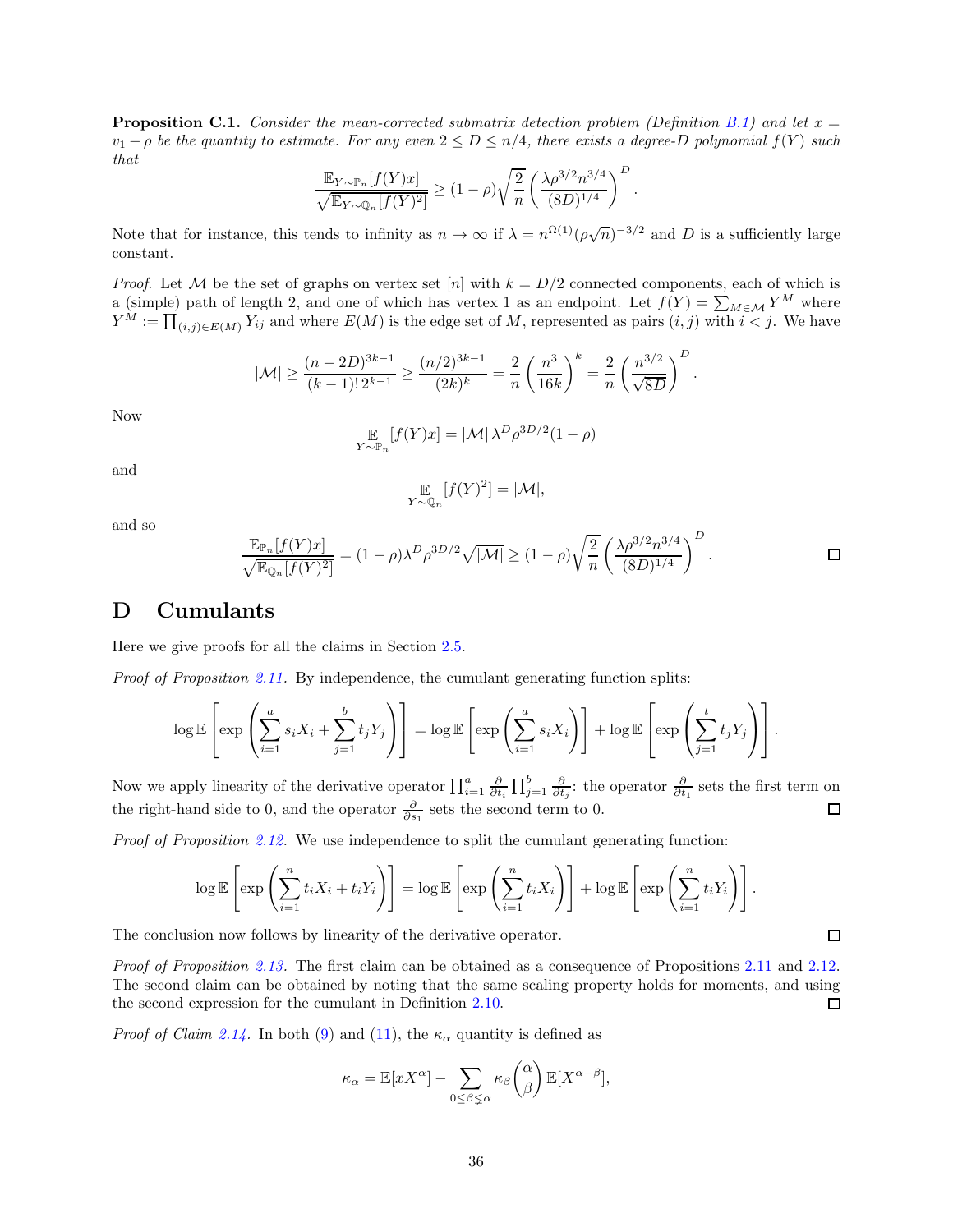where in the case of [\(11\)](#page-12-4) we have that  $\alpha$  is a set rather than a multiset so  $\binom{\alpha}{\beta} = 1$  always. We will prove by induction that for random variables  $Y_1, \ldots, Y_n$ ,

<span id="page-36-1"></span>
$$
\kappa(Y_1, \dots, Y_n) = \mathbb{E}\left[\prod_{i=1}^n Y_i\right] - \sum_{S \subseteq [n] \setminus \{1\}} \kappa(Y_i : i \notin S) \cdot \mathbb{E}\left[\prod_{i \in S} Y_i\right],\tag{33}
$$

where by  $\kappa(Y_i : i \notin S)$  we mean the joint cumulant of those variables not in S. From this our conclusion will follow, by taking  $Y_1 := x$  and the remaining  $Y_2, \ldots, Y_n$  to be the variables  $X_{a_i}$  for  $a_i \in \alpha$ , as the  $\binom{\alpha}{\beta}$ takes care to count each subset with the proper multiplicity.

We will prove [\(33\)](#page-36-1) by induction on the number of variables n. For  $n = 1$ ,  $\kappa(Y_1) = \mathbb{E}[Y_1]$  and we are done. Now, supposing the conclusion holds for up to n variables, consider the cumulant of  $n + 1$  variables. Define Ps to be the set of all partitions of a set S, and for a partition  $\pi$  let  $|\pi|$  be the number of parts of  $\pi$  and  $b(\pi)$  be the set of parts in  $\pi$ . We have that

$$
\kappa(Y_1, ..., Y_{n+1}) = \sum_{\pi \in \mathcal{P}_{[n+1]}} (|\pi| - 1)! (-1)^{|\pi|-1} \prod_{B \in b(\pi)} \mathbb{E}[Y^B]
$$
  
\n
$$
= \mathbb{E} \left[ \prod_{i \in [n+1]} Y_i \right] - \sum_{\substack{S \subseteq [n+1] \\ S \neq 1, |S| \ge 1}} \mathbb{E}[Y^S] \left( \sum_{\substack{\pi \in \mathcal{P}_{[n+1]} \\ S \in b(\pi)}} (|\pi| - 2)! (-1)^{|\pi|-2} \prod_{B \in b(\pi) \setminus \{S\}} \mathbb{E}[Y^B] \right)
$$
  
\n
$$
= \mathbb{E} \left[ \prod_{i \in [n+1]} Y_i \right] - \sum_{\substack{S \subseteq [n+1] \\ S \neq 1, |S| \ge 1}} \mathbb{E}[Y^S] \left( \sum_{\pi_S \in \mathcal{P}_{[n+1] \setminus S}} (|\pi_S| - 1)! (-1)^{|\pi_S|-1} \prod_{B \in b(\pi_S)} \mathbb{E}[Y^B] \right)
$$
  
\n
$$
= \mathbb{E} \left[ \prod_{i \in [n+1]} Y_i \right] - \sum_{\substack{S \subseteq [n+1] \\ S \neq 1, |S| \ge 1}} \mathbb{E}[Y^S] \cdot \kappa(Y_j : j \notin S),
$$

where in the second line, we have separated the partition which puts all elements in the same block, and summed over the remaining partitions as follows: since each of the partitions must have at least two parts, one of the parts does not contain the element 1. We sum over non-empty subsets  $S$  which do not contain the element 1, and then sum over all partitions  $\pi$  containing S as a part. We divide by a factor of  $(|\pi| - 1)$ since each partition  $\pi$  is counted  $|\pi| - 1$  times, once for each of its parts which do not contain element 1. In the third line, we replace the sum over partitions  $\pi$  containing S with the sum over partitions of  $[n+1] \setminus S$ , and in the final line we use that  $[n+1] \setminus S$  is nonempty to apply the induction hypothesis. This completes the proof. the proof.

# <span id="page-36-0"></span>E Sharp Threshold

In this section we give a refined analysis of the planted submatrix problem that suggests a sharp computational phase transition at  $\lambda = (\rho \sqrt{en})^{-1}$  when  $1/\sqrt{n} \ll \rho \ll 1$ . This threshold differs from the spectral transition  $\lambda = (\rho \sqrt{n})^{-1}$  [\[FP07,](#page-43-8) [CDF09,](#page-42-15) [BGN11\]](#page-42-9) (at which point the leading eigenvector of Y achieves non-trivial recovery) by a factor of  $\sqrt{e}$ . The threshold we predict here matches the one discoverd by [\[DM15,](#page-43-11) [HWX17\]](#page-44-5), and in fact an AMP-style algorithm is known to succeed at recovery when  $\lambda > (1 + \Omega(1))(\rho \sqrt{en})^{-1}$  [\[HWX17\]](#page-44-5).

Our results in this section are unfortunately limited to fairly low degree:  $D \leq \log_2(1/\rho) - 1$ , falling short of the degree  $D = \omega(\log n)$  which would provide strong evidence for recovery hardness. As such, these results do not constitute a comprehensive low-degree analysis but rather serve to highlight a potentially interesting phenomenon that may be worthy of additional study.

Recall that  $\rho^2$  is the "trivial" value for  $\text{Corr}_{\leq D}^2$ , achievable by a constant function. The following result shows that when  $\rho \gg 1/\sqrt{n}$ , we have (i) if  $\lambda \leq (1 - \epsilon)(\rho \sqrt{en})^{-1}$  then  $\text{Corr}_{\leq D}^2$  can only exceed  $\rho^2$  by a constant factor (which depends on  $\epsilon$ ), and (ii) if  $\lambda \geq (1+\epsilon)(\rho\sqrt{en})^{-1}$  then our cumulant-based upper bound on  $\text{Corr}^2_{\leq D}$  (from Theorem [2.2\)](#page-9-3) exceeds  $\rho^2$  by an arbitrarily large factor as D grows.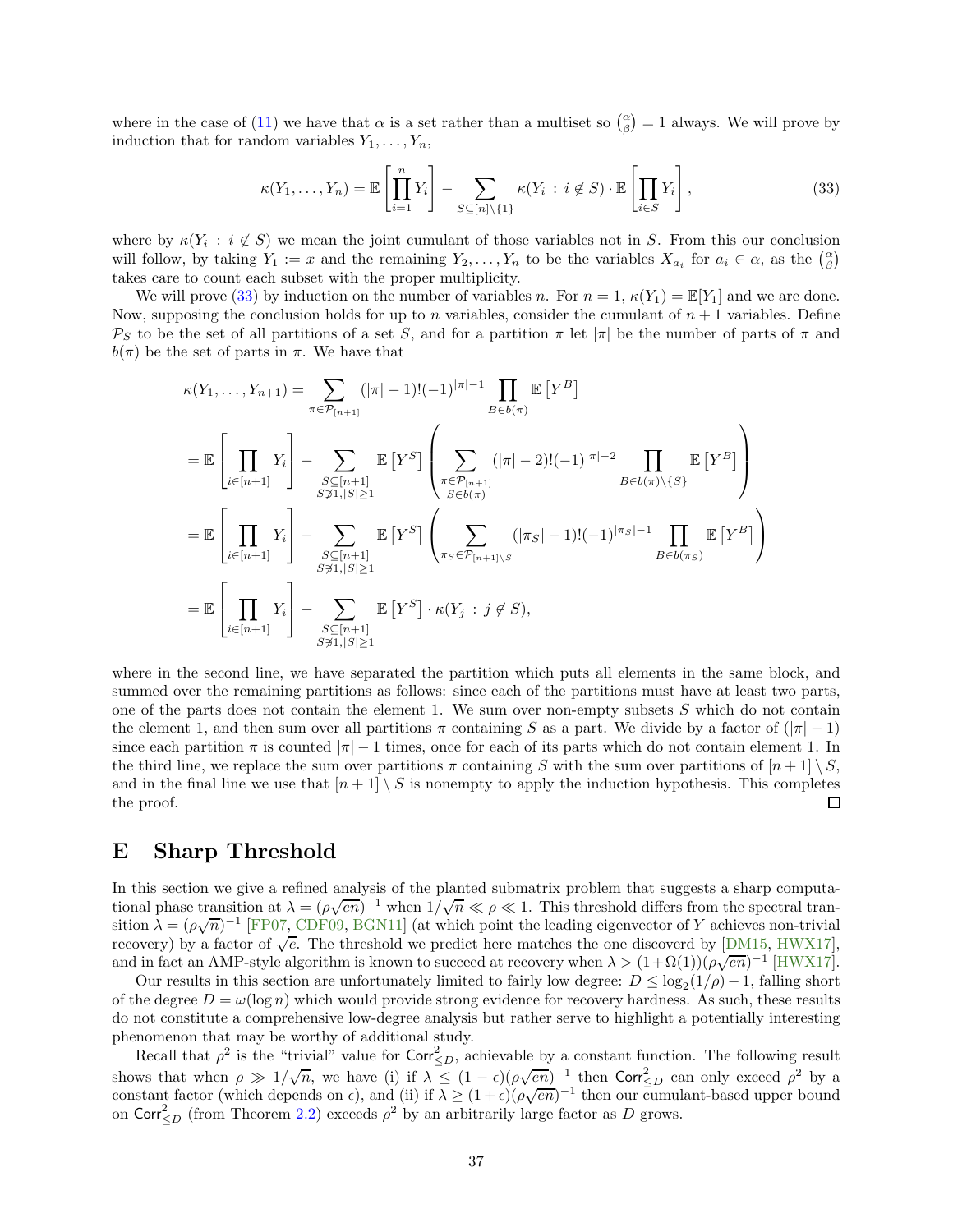<span id="page-37-0"></span>**Theorem E.1.** Consider the planted submatrix problem (Definition  $2.4$ ).

(i) If for some  $0 < r < 1$ ,

$$
\lambda \leq \sqrt{\frac{r}{e \rho^2 n}}
$$

and

$$
D \le \min\left\{\log_2(1/\rho) - 1, \sqrt{\frac{e}{3}r\rho^2 n}\right\},\,
$$

*then*  $\text{Corr}_{\leq D}^2 \leq 2\rho^2/(1-r)^2$ .

(ii) If  $1 \le D \le \min\{\log_2(1/\rho)-1, n-1\}$  then our cumulant-based upper bound on Corr $\le_D$  (see Theorem [2.2\)](#page-9-3) satisfies

$$
\sum_{0 \leq |\alpha| \leq D} \frac{\kappa_{\alpha}^2}{\alpha!} \geq \frac{\rho^2}{4e^{2\beta}} [e \lambda^2 \rho^2 (n - D)]^D.
$$

The rest of this section is dedicated to the proof of Theorem [E.1.](#page-37-0) We first give a bound on the values  $\kappa_{\alpha}$  (from Theorem [2.2\)](#page-9-3) for small  $|\alpha|$  that is sharper than Lemma [3.4.](#page-17-1) Following the setup at the start of Section [3.2,](#page-16-0) we view  $\alpha = (\alpha_{ij})_{i \leq j}$  as a multigraph on vertex set [n] and let  $V(\alpha)$  denote the set of vertices spanned by  $\alpha$ .

<span id="page-37-2"></span>**Lemma E.2.** If  $\alpha$  is connected and spans vertex 1, and if  $1 \leq |\alpha| \leq \log_2(1/\rho) - 1$ , then

$$
\frac{1}{2}\lambda^{|\alpha|}\rho^{|V(\alpha)|} \leq \kappa_{\alpha} \leq \lambda^{|\alpha|}\rho^{|V(\alpha)|}.
$$

*Proof.* Proceed by induction on  $|\alpha|$ . Recall  $\kappa_0 = \rho$ . Suppose  $\alpha$  is connected and spans vertex 1, and  $|\alpha| \geq 1$ . For any  $0 \le \beta \le \alpha$  we have  $|V(\beta)| + |V(\alpha - \beta)| \ge |V(\alpha)| + 1$ . We have

<span id="page-37-1"></span>
$$
\kappa_{\alpha} = \mathbb{E}[xX^{\alpha}] - \sum_{0 \le \beta \le \alpha} \kappa_{\beta} {\alpha \choose \beta} \mathbb{E}[X^{\alpha-\beta}] = \lambda^{|\alpha|} \rho^{|V(\alpha)|} - \sum_{0 \le \beta \le \alpha} \kappa_{\beta} {\alpha \choose \beta} \lambda^{|\alpha-\beta|} \rho^{|V(\alpha-\beta)|}.
$$
 (34)

Since  $\kappa_{\beta} \ge 0$  by induction, this gives the upper bound  $\kappa_{\alpha} \le \lambda^{|\alpha|} \rho^{|V(\alpha)|}$ . To prove the lower bound,

$$
\sum_{0 \leq \beta \leq \alpha} \kappa_{\beta} {\alpha \choose \beta} \lambda^{|\alpha-\beta|} \rho^{|V(\alpha-\beta)|} = \kappa_{0} \lambda^{|\alpha|} \rho^{|V(\alpha)|} + \sum_{0 \leq \beta \leq \alpha} \kappa_{\beta} {\alpha \choose \beta} \lambda^{|\alpha-\beta|} \rho^{|V(\alpha-\beta)|}
$$
  

$$
\leq \lambda^{|\alpha|} \rho^{|V(\alpha)|+1} + \sum_{0 \leq \beta \leq \alpha} \lambda^{|\beta|} \rho^{|V(\beta)|} {\alpha \choose \beta} \lambda^{|\alpha-\beta|} \rho^{|V(\alpha-\beta)|}
$$
  

$$
\leq \lambda^{|\alpha|} \rho^{|V(\alpha)|+1} + \sum_{0 \leq \beta \leq \alpha} {\alpha \choose \beta} \lambda^{|\alpha|} \rho^{|V(\alpha)|+1}
$$
  

$$
\leq \frac{2^{|\alpha|} \lambda^{|\alpha|} \rho^{|V(\alpha)|+1}}{\alpha^{|\alpha|} \beta^{|\alpha|} \beta^{|\alpha|}},
$$

 $\Box$ where we have used  $|\alpha| \leq \log_2(1/\rho) - 1$  in the last step. Combining this with [\(34\)](#page-37-1) gives the result.

Next, we give a more refined version of Lemma [3.5.](#page-18-1)

<span id="page-37-3"></span>**Lemma E.3.** For integers  $d \geq 1$  and  $1 \leq u \leq d+1$ , the number of connected multigraphs  $\alpha$  on vertex set  $[n] \text{ such that } (i) \ |\alpha| = d, \ (ii) \ 1 \in V(\alpha), \text{ and } (iii) \ |V(\alpha)| = u, \text{ is at most } 2(en)^{u-1}(3d^2)^{d-u+1}.$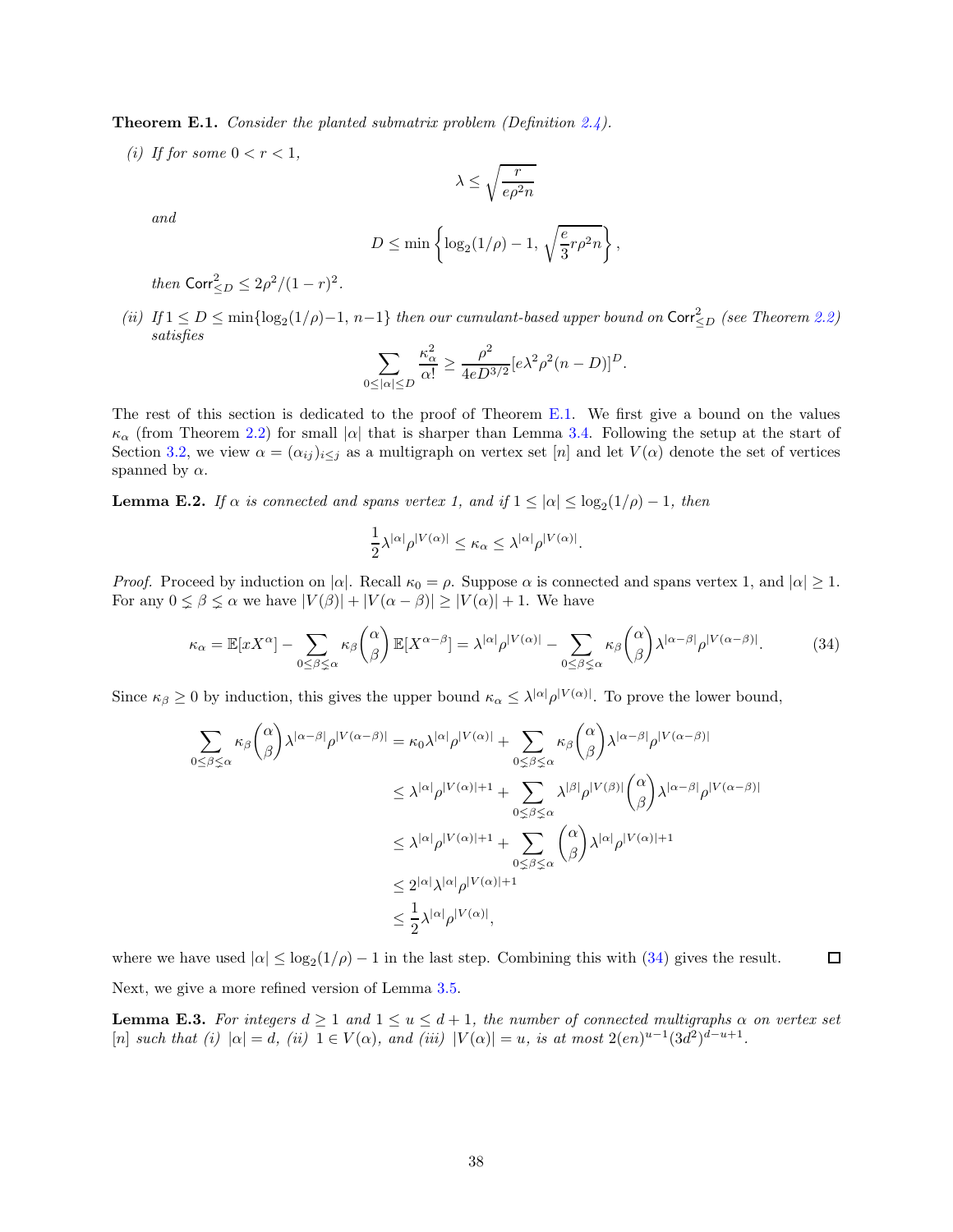*Proof.* There are  $\binom{n-1}{u-1}$  ways to choose  $V(\alpha)$ . By Cayley's tree formula, there are then  $u^{u-2}$  ways to choose a spanning tree on  $V(\alpha)$ . To complete  $\alpha$ , we need to choose  $d - u + 1$  additional edges (not necessarily distinct) from  $u(u + 1)/2$  possibilities; using "stars and bars", the number of ways to do this is

$$
\binom{u(u+1)/2+d-u}{d-u+1} \le \binom{(d+1)(d+2)/2+d-1}{d-u+1} \le [(d+1)(d+2)/2+d-1]^{d-u+1}
$$

$$
= [d(d+5)/2]^{d-u+1} \le (3d^2)^{d-u+1}.
$$

To complete the proof, we will show  $\binom{n-1}{u-1}u^{u-2} \leq 2(en)^{u-1}$  for all  $u \geq 1$ . The case  $u = 1$  is true, so assume  $u \geq 2$ . Using the bounds  $\binom{n}{k} \leq \left(\frac{en}{k}\right)^k$  for  $1 \leq k \leq n$ , and  $\left(\frac{u}{u-1}\right)^{u-1} \leq e$  for  $u \geq 2$ , we have

$$
\binom{n-1}{u-1}u^{u-2} \le \left(\frac{e(n-1)}{u-1}\right)^{u-1}u^{u-2} = (e(n-1))^{u-1}\left(\frac{u}{u-1}\right)^{u-1}\frac{1}{u} \le 2(en)^{u-1}.
$$

*Proof of Theorem [E.1](#page-37-0)*(i). Using Theorem [2.2,](#page-9-3) Lemmas [3.2,](#page-17-0) [E.2](#page-37-2) and [E.3,](#page-37-3) and the bound  $\binom{n}{k} \leq \left(\frac{en}{k}\right)^k$  for  $1 \leq k \leq n$ , we have

$$
\mathrm{Corr}_{\leq D}^2 \leq \sum_{0 \leq |\alpha| \leq D} \frac{\kappa_\alpha^2}{\alpha!} \leq \rho^2 + \sum_{1 \leq |\alpha| \leq D} \kappa_\alpha^2
$$

and since  $\kappa_{\alpha} = 0$  unless  $1 \in V(\alpha)$  and  $\alpha$  is connected,

$$
\leq \rho^2 + \sum_{d=1}^{D} \sum_{u=1}^{d+1} 2(en)^{u-1} (3d^2)^{d-u+1} \lambda^{2d} \rho^{2u},
$$
  
\n
$$
= \rho^2 + \sum_{d=1}^{D} \sum_{u=1}^{d+1} 2\rho^2 (e\lambda^2 \rho^2 n)^d \left(\frac{3d^2}{e\rho^2 n}\right)^{d-u+1}
$$
  
\n
$$
\leq 2\rho^2 \sum_{d=0}^{D} \sum_{u=1}^{d+1} (e\lambda^2 \rho^2 n)^d \left(\frac{3d^2}{e\rho^2 n}\right)^{d-u+1}
$$
  
\n
$$
\leq 2\rho^2 \sum_{d=0}^{D} r^d \sum_{u=1}^{d+1} r^{d-u+1}
$$
  
\n
$$
\leq 2\rho^2 / (1-r)^2,
$$

completing the proof.

Proof of Theorem [E.1](#page-37-0)(ii). Let  $\mathcal{T}_D$  denote the set of  $\alpha$  that correspond to trees with exactly D edges (without self-loops or multiple edges) that span vertex 1. Using Cayley's tree formula and the Stirling bound  $n! \leq$  $en^{n+1/2}e^{-n}$  (valid for all  $n \ge 1$ ), we have

$$
|\mathcal{T}_D| = {n-1 \choose D} (D+1)^{D-1}
$$
  
= 
$$
\frac{(n-1)!}{D!(n-1-D)!} (D+1)^{D-1}
$$
  

$$
\geq \frac{(n-D)^D}{D!} (D+1)^{D-1}
$$
  

$$
\geq \frac{(n-D)^D e^{D-1} (D+1)^{D-1}}{D^{D+1/2}}
$$
  
= 
$$
(n-D)^D e^{D-1} \left(\frac{D+1}{D}\right)^{D-1} D^{-3/2}
$$
  

$$
\geq (n-D)^D e^{D-1} D^{-3/2}.
$$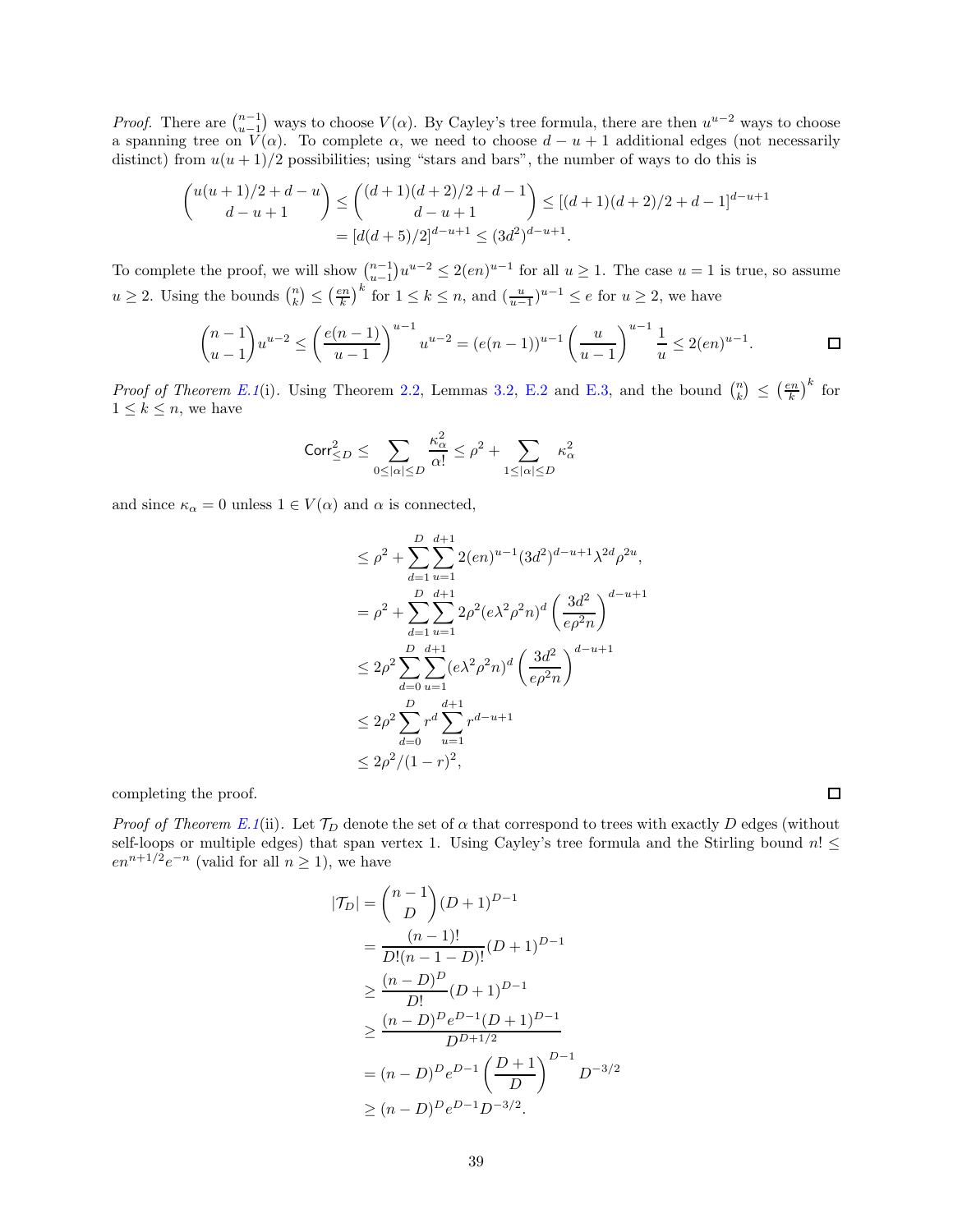We now have

$$
\sum_{0 \leq |\alpha| \leq D} \frac{\kappa_{\alpha}^2}{\alpha!} \geq \sum_{\alpha \in \mathcal{T}_D} \frac{\kappa_{\alpha}^2}{\alpha!} = \sum_{\alpha \in \mathcal{T}_D} \kappa_{\alpha}^2
$$
  
 
$$
\geq \frac{1}{4} \sum_{\alpha \in \mathcal{T}_D} \lambda^{2D} \rho^{2(D+1)} \geq \frac{1}{4} \lambda^{2D} \rho^{2(D+1)} (n-D)^D e^{D-1} D^{-3/2},
$$

 $\Box$ 

<span id="page-39-0"></span>completing the proof.

# <span id="page-39-1"></span>F Additional Proofs

### F.1 Shifted Hermite Formula

*Proof of Proposition [3.1.](#page-15-3)* Proceed by induction on k. The base cases  $k = 0$  and  $k = 1$  can be verified directly. For  $k \ge 2$ , using the recurrence [\(15\)](#page-15-4) and the induction hypothesis, and defining  $H_{\ell}(z) = 0$  for  $\ell < 0$ , we have

$$
H_k(z+\mu) = (z+\mu)H_{k-1}(z+\mu) - (k-1)H_{k-2}(z+\mu)
$$
  
\n
$$
= (z+\mu)\sum_{\ell=0}^{k-1} {k-1 \choose \ell} \mu^{k-1-\ell} H_\ell(z) - (k-1)\sum_{\ell=0}^{k-2} {k-2 \choose \ell} \mu^{k-2-\ell} H_\ell(z)
$$
  
\n
$$
= \sum_{\ell=0}^{k-1} {k-1 \choose \ell} \mu^{k-1-\ell} z H_\ell(z) + \sum_{\ell=0}^{k-1} {k-1 \choose \ell} \mu^{k-\ell} H_\ell(z)
$$
  
\n
$$
- (k-1)\sum_{\ell=0}^{k-2} {k-2 \choose \ell} \mu^{k-2-\ell} H_\ell(z)
$$
  
\n
$$
= \sum_{\ell=0}^{k-1} {k-1 \choose \ell} \mu^{k-1-\ell} (H_{\ell+1}(z) + \ell H_{\ell-1}(z)) + \sum_{\ell=0}^{k-1} {k-1 \choose \ell} \mu^{k-\ell} H_\ell(z)
$$
  
\n
$$
- (k-1)\sum_{\ell=0}^{k-2} {k-2 \choose \ell} \mu^{k-2-\ell} H_\ell(z)
$$
  
\n
$$
= H_k(z) + \sum_{\ell=0}^{k-1} H_\ell(z) \left[ \mu^{k-\ell} \left( {k-1 \choose \ell-1} + {k-1 \choose \ell} \right) + \mu^{k-\ell-2} \left( (\ell+1) {k-1 \choose \ell+1} - (k-1) {k-2 \choose \ell} \right) \right]
$$
  
\n
$$
= H_k(z) + \sum_{\ell=0}^{k-1} H_\ell(z) \mu^{k-\ell} {k \choose \ell} = \sum_{\ell=0}^{k} H_\ell(z) \mu^{k-\ell} {k \choose \ell}.
$$

This completes the proof of [\(16\)](#page-15-5). Now [\(17\)](#page-15-6) follows immediately from the definition of  $h_k$ . Finally, [\(18\)](#page-15-2) follows from [\(17\)](#page-15-6) because  $\mathbb{E}_{z \sim \mathcal{N}(0,1)}[h_k(z)] = 0$  for all  $k \ge 1$ ; this in turn follows from the orthonormality of  $\{h_k\}$  along with the fact  $h_0(z) = 1$ .  ${h_k}$  along with the fact  $h_0(z) = 1$ .

### <span id="page-39-2"></span>F.2 Cumulants of Disconnected Multigraphs

As discussed in the main text, Lemma [3.2](#page-17-0) follows easily from basic properties of cumulants (namely Proposition [2.11\)](#page-14-2). We also give a self-contained proof here that does not require knowledge of cumulants.

*Proof of Lemma [3.2.](#page-17-0)* Proceed by induction on  $|\alpha|$ . The base case  $|\alpha| = 0$  is vacuously true. For the inductive step, let  $\gamma$  be the connected component of  $\alpha$  that contains vertex 1 (which may be empty, in which case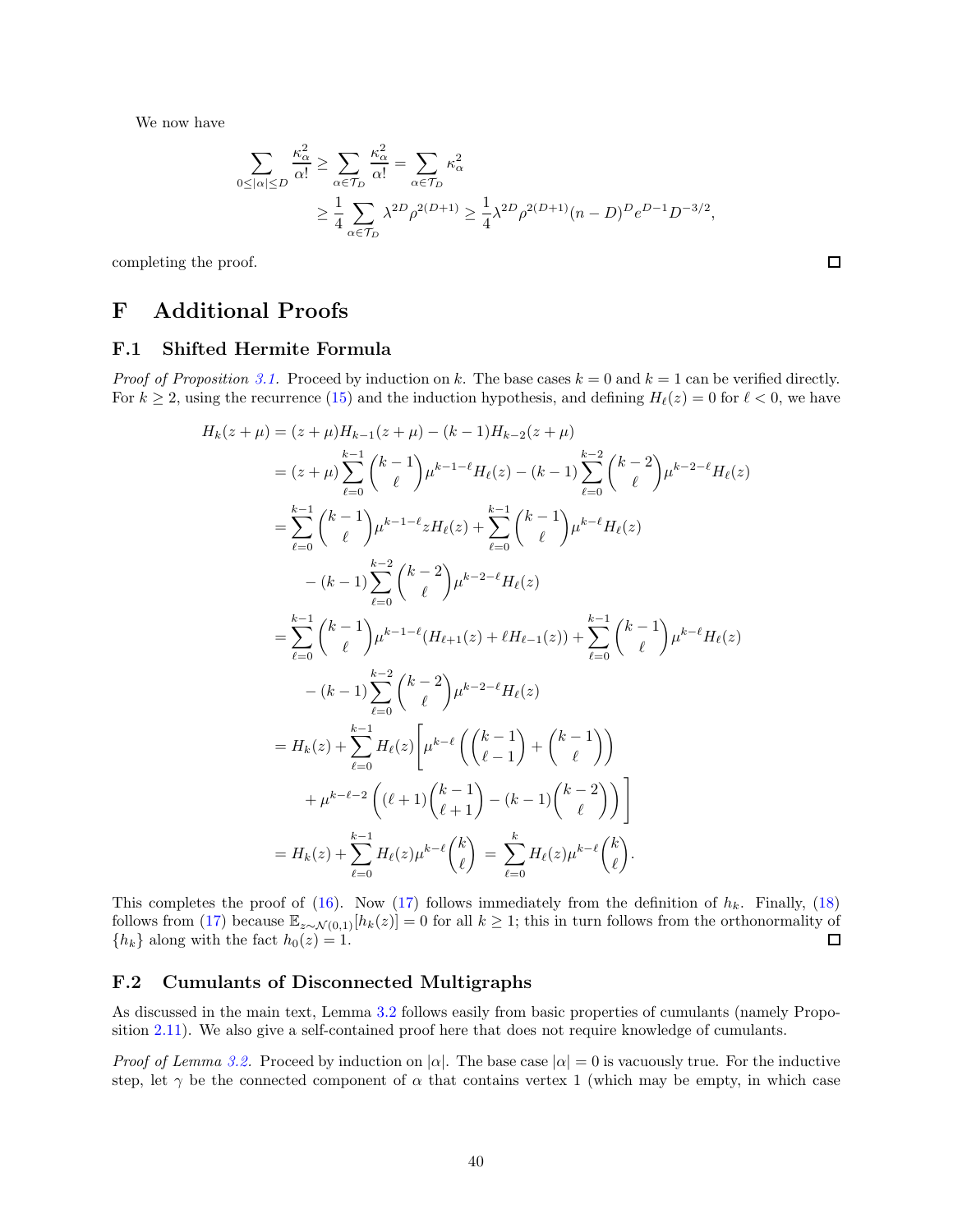$\gamma = 0$ ). If  $\beta \leq \alpha$  with  $\beta \leq \gamma$  then  $\kappa_{\beta} = 0$  by induction. We have

$$
\kappa_{\gamma} = \mathbb{E}[xX^{\gamma}] - \sum_{\beta \leq \gamma} \kappa_{\beta} \binom{\gamma}{\beta} \mathbb{E}[X^{\gamma - \beta}]
$$

and so

$$
\kappa_{\alpha} = \mathbb{E}[xX^{\alpha}] - \sum_{\beta \leq \gamma} \kappa_{\beta} {\alpha \choose \beta} \mathbb{E}[X^{\alpha-\beta}]
$$
  
\n
$$
= \mathbb{E}[xX^{\alpha}] - \kappa_{\gamma} {\alpha \choose \gamma} \mathbb{E}[X^{\alpha-\gamma}] - \sum_{\beta \leq \gamma} \kappa_{\beta} {\alpha \choose \beta} \mathbb{E}[X^{\alpha-\beta}]
$$
  
\n
$$
= \mathbb{E}[xX^{\alpha}] - \left( \mathbb{E}[xX^{\gamma}] - \sum_{\beta \leq \gamma} \kappa_{\beta} {\gamma \choose \beta} \mathbb{E}[X^{\gamma-\beta}] \right) {\alpha \choose \gamma} \mathbb{E}[X^{\alpha-\gamma}] - \sum_{\beta \leq \gamma} \kappa_{\beta} {\alpha \choose \beta} \mathbb{E}[X^{\alpha-\beta}]
$$
  
\n
$$
= \left( \mathbb{E}[xX^{\alpha}] - {\alpha \choose \gamma} \mathbb{E}[xX^{\gamma}] \mathbb{E}[X^{\alpha-\gamma}] \right)
$$
  
\n
$$
+ \sum_{\beta \leq \gamma} \kappa_{\beta} \left( {\gamma \choose \beta} {\alpha \choose \gamma} \mathbb{E}[X^{\gamma-\beta}] \mathbb{E}[X^{\alpha-\gamma}] - {\alpha \choose \beta} \mathbb{E}[X^{\alpha-\beta}] \right)
$$
  
\n
$$
= 0.
$$

In the last step we have used the following facts:  $\begin{pmatrix} \alpha \\ \gamma \end{pmatrix} = 1$ ,  $\begin{pmatrix} \gamma \\ \beta \end{pmatrix} = \begin{pmatrix} \alpha \\ \beta \end{pmatrix}$ ,  $\mathbb{E}[xX^{\gamma}] \mathbb{E}[X^{\alpha-\gamma}] = \mathbb{E}[xX^{\alpha}]$ , and  $\mathbb{E}[X^{\gamma-\beta}] \mathbb{E}[X^{\alpha-\gamma}] = \mathbb{E}[X^{\alpha-\beta}].$  $\Box$ 

## <span id="page-40-0"></span>G Reduction from Estimation to Support Recovery

The following lemma implies that for the planted submatrix problem or planted dense subgraph problem, polynomial-time estimation with bounded Euclidean error implies polynomial-time support recovery with bounded error in Hamming distance, and vice versa.

**Lemma G.1.** Let  $v \in \{0,1\}^n$  be any Boolean vector.

- 1. If  $\hat{u} \in \{0, 1\}^n$ , then  $\|\hat{u} v\|_0 = \|\hat{u} v\|^2$ .
- 2. If  $\hat{v} \in \mathbb{R}^n$  is a vector satisfying  $\|\hat{v}-v\|^2 \leq \epsilon n$ , then applying a simple linear-time thresholding algorithm to  $\hat{v}$  yields a vector  $\hat{u} \in \{0,1\}^n$  which satisfies  $\|\hat{u} - v\|_0 \leq 9\epsilon n$ .

*Proof.* The first point follows because  $v, \hat{u}$  are both supported on  $\{0, 1\}^n$ , hence the difference  $\hat{u} - v$  has every entry of magnitude 0 or 1. To prove the second point, let  $\hat{v} = v + w$ , and let W be a random variable given by sampling  $i \sim [n]$  uniformly at random and setting  $W = w_i$ . Our assumptions imply that  $\mathbb{E}[W^2] = \frac{1}{n} ||w||^2 \leq \epsilon$ ; from Markov's inequality,  $\Pr[|W| > t] = \Pr[W^2 > t^2] \leq \frac{\epsilon}{t^2}$ . Hence, taking  $t = \frac{1}{3}$ ,

$$
\left| \left\{ i \in [n] : |w_i| = |\hat{v}_i - v_i| > \frac{1}{3} \right\} \right| \leq 9\epsilon n.
$$

So if we set  $\hat{u}_i = \mathbb{1} \left[ \hat{v}_i \ge \frac{2}{3} \right]$ , we conclude  $\|\hat{u} - v\|_0 \le 9\epsilon n$ , as desired.

# Acknowledgements

For helpful discussions, we are grateful to Afonso Bandeira, Matthew Brennan, Jingqiu Ding, David Gamarnik, Sam Hopkins, Frederic Koehler, Tim Kunisky, Jerry Li, Jonathan Niles-Weed, and Ilias Zadik. We thank the anonymous reviewers for their helpful comments.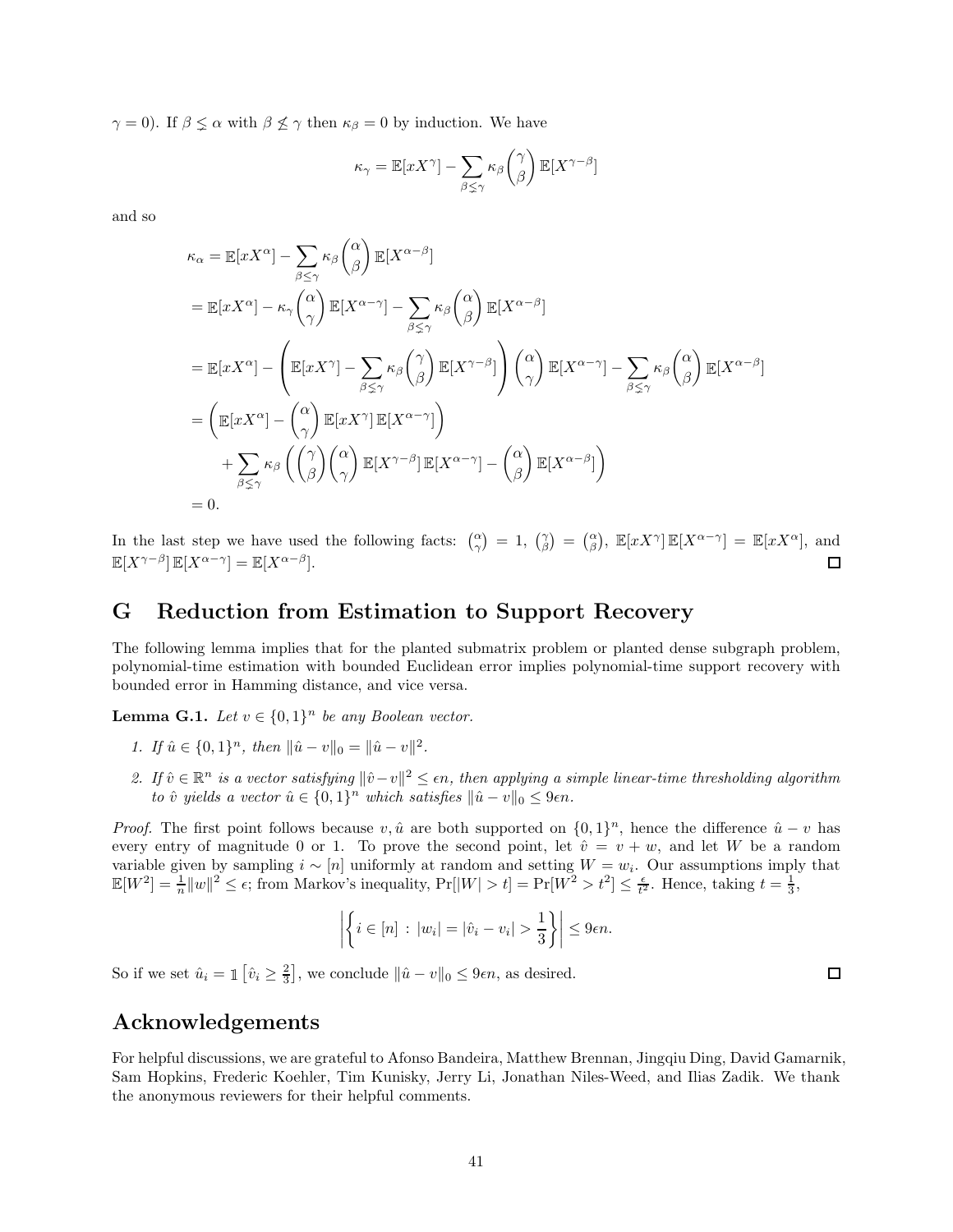# References

- <span id="page-41-7"></span>[AC08] Dimitris Achlioptas and Amin Coja-Oghlan. Algorithmic barriers from phase transitions. In 2008 49th Annual IEEE Symposium on Foundations of Computer Science, pages 793–802. IEEE, 2008.
- <span id="page-41-11"></span>[ACD11] Ery Arias-Castro, Emmanuel J Candes, and Arnaud Durand. Detection of an anomalous cluster in a network. The Annals of Statistics, pages 278–304, 2011.
- <span id="page-41-0"></span>[AGGM06] Adi Akavia, Oded Goldreich, Shafi Goldwasser, and Dana Moshkovitz. On basing one-way functions on NP-hardness. In *Proceedings of the thirty-eighth annual ACM symposium on Theory* of computing, pages 701–710, 2006.
- <span id="page-41-14"></span>[Ame13] Brendan PW Ames. Robust convex relaxation for the planted clique and densest k-subgraph problems. arXiv preprint arXiv:1305.4891, 2(3):7, 2013.
- <span id="page-41-13"></span>[AV13] Ery Arias-Castro and Nicolas Verzelen. Community detection in random networks. arXiv preprint arXiv:1302.7099, 2013.
- <span id="page-41-15"></span>[AW08] Arash A Amini and Martin J Wainwright. High-dimensional analysis of semidefinite relaxations for sparse principal components. In 2008 IEEE international symposium on information theory, pages 2454–2458. IEEE, 2008.
- <span id="page-41-9"></span>[BB19] Matthew Brennan and Guy Bresler. Optimal average-case reductions to sparse PCA: From weak assumptions to strong hardness. In Conference on Learning Theory, pages 469–470, 2019.
- <span id="page-41-10"></span>[BB20] Matthew Brennan and Guy Bresler. Reducibility and statistical-computational gaps from secret leakage. arXiv preprint arXiv:2005.08099, 2020.
- <span id="page-41-1"></span>[BBH18] Matthew Brennan, Guy Bresler, and Wasim Huleihel. Reducibility and computational lower bounds for problems with planted sparse structure. In Conference On Learning Theory, pages 48–166, 2018.
- <span id="page-41-6"></span>[BBH<sup>+</sup>21] Matthew Brennan, Guy Bresler, Samuel B. Hopkins, Jerry Li, and Tselil Schramm. Statistical query algorithms and low-degree tests are almost equivalent. In Conference on Learning Theory, 2021.
- <span id="page-41-5"></span>[BBK<sup>+</sup>21] Afonso S Bandeira, Jess Banks, Dmitriy Kunisky, Christopher Moore, and Alex Wein. Spectral planting and the hardness of refuting cuts, colorability, and communities in random graphs. In Conference on Learning Theory, pages 410–473. PMLR, 2021.
- <span id="page-41-3"></span>[BBP05] Jinho Baik, Gérard Ben Arous, and Sandrine Péché. Phase transition of the largest eigenvalue for nonnull complex sample covariance matrices. The Annals of Probability, 33(5):1643–1697, 2005.
- <span id="page-41-12"></span>[BCC+10] Aditya Bhaskara, Moses Charikar, Eden Chlamtac, Uriel Feige, and Aravindan Vijayaraghavan. Detecting high log-densities: an  $O(n^{1/4})$  approximation for densest k-subgraph. In *Proceedings* of the forty-second ACM symposium on Theory of computing, pages 201–210, 2010.
- <span id="page-41-4"></span>[BCL+19] Boaz Barak, Chi-Ning Chou, Zhixian Lei, Tselil Schramm, and Yueqi Sheng. (Nearly) efficient algorithms for the graph matching problem on correlated random graphs. In Advances in Neural Information Processing Systems, pages 9190–9198, 2019.
- <span id="page-41-8"></span>[BCRT19] Giulio Biroli, Chiara Cammarota, and Federico Ricci-Tersenghi. How to iron out rough landscapes and get optimal performances: Replicated gradient descent and its application to tensor PCA. arXiv preprint arXiv:1905.12294, 2019.
- <span id="page-41-2"></span>[BGJ18] Gérard Ben Arous, Reza Gheissari, and Aukosh Jagannath. Algorithmic thresholds for tensor PCA. arXiv preprint arXiv:1808.00921, 2018.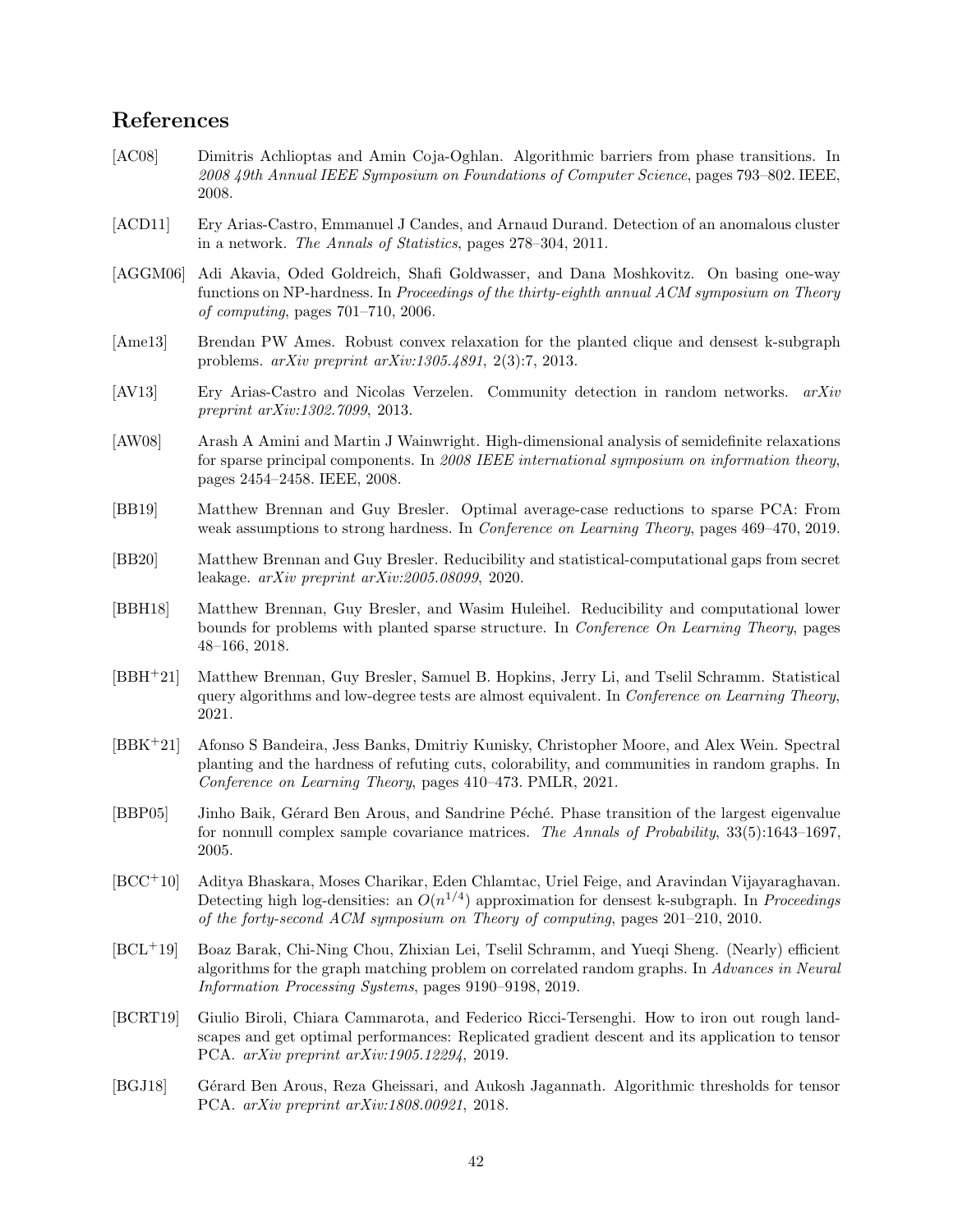- <span id="page-42-9"></span>[BGN11] Florent Benaych-Georges and Raj Rao Nadakuditi. The eigenvalues and eigenvectors of finite, low rank perturbations of large random matrices. Advances in Mathematics, 227(1):494–521, 2011.
- <span id="page-42-3"></span>[BH21] Guy Bresler and Brice Huang. The algorithmic phase transition of random k-SAT for low degree polynomials. arXiv preprint arXiv:2106.02129, 2021.
- <span id="page-42-2"></span>[BHK+19] Boaz Barak, Samuel Hopkins, Jonathan Kelner, Pravesh K Kothari, Ankur Moitra, and Aaron Potechin. A nearly tight sum-of-squares lower bound for the planted clique problem. SIAM Journal on Computing, 48(2):687–735, 2019.
- <span id="page-42-4"></span>[BI13] Cristina Butucea and Yuri I Ingster. Detection of a sparse submatrix of a high-dimensional noisy matrix. Bernoulli, 19(5B):2652–2688, 2013.
- <span id="page-42-5"></span>[BIS15] Cristina Butucea, Yuri I Ingster, and Irina A Suslina. Sharp variable selection of a sparse submatrix in a high-dimensional noisy matrix. ESAIM: Probability and Statistics, 19:115–134, 2015.
- <span id="page-42-13"></span>[BKM19] Jess Banks, Robert Kleinberg, and Cristopher Moore. The lovász theta function for random regular graphs and community detection in the hard regime. SIAM Journal on Computing, 48(3):1098–1119, 2019.
- <span id="page-42-8"></span>[BKR<sup>+</sup>11] Sivaraman Balakrishnan, Mladen Kolar, Alessandro Rinaldo, Aarti Singh, and Larry Wasserman. Statistical and computational tradeoffs in biclustering. In NeurIPS 2011 workshop on computational trade-offs in statistical learning, volume 4, 2011.
- <span id="page-42-12"></span>[BKW20] Afonso S Bandeira, Dmitriy Kunisky, and Alexander S Wein. Computational hardness of certifying bounds on constrained PCA problems. In 11th Innovations in Theoretical Computer Science Conference (ITCS 2020). Schloss Dagstuhl-Leibniz-Zentrum für Informatik, 2020.
- <span id="page-42-11"></span>[BM11] Mohsen Bayati and Andrea Montanari. The dynamics of message passing on dense graphs, with applications to compressed sensing. IEEE Transactions on Information Theory, 57(2):764–785, 2011.
- <span id="page-42-14"></span>[BMR19] Jess Banks, Sidhanth Mohanty, and Prasad Raghavendra. Local statistics, semidefinite programming, and community detection. arXiv preprint arXiv:1911.01960, 2019.
- <span id="page-42-6"></span>[BMR20] Jean Barbier, Nicolas Macris, and Cynthia Rush. All-or-nothing statistical and computational phase transitions in sparse spiked matrix estimation. arXiv preprint arXiv:2006.07971, 2020.
- <span id="page-42-10"></span>[Bol14] Erwin Bolthausen. An iterative construction of solutions of the TAP equations for the Sherrington–Kirkpatrick model. Communications in Mathematical Physics, 325(1):333–366, 2014.
- <span id="page-42-1"></span>[BR13] Quentin Berthet and Philippe Rigollet. Complexity theoretic lower bounds for sparse principal component detection. In Conference on Learning Theory, pages 1046–1066, 2013.
- <span id="page-42-16"></span>[BS06] Jinho Baik and Jack W Silverstein. Eigenvalues of large sample covariance matrices of spiked population models. Journal of multivariate analysis, 97(6):1382–1408, 2006.
- <span id="page-42-0"></span>[BT06] Andrej Bogdanov and Luca Trevisan. On worst-case to average-case reductions for NP problems. SIAM Journal on Computing, 36(4):1119–1159, 2006.
- <span id="page-42-7"></span>[BWZ20] Gérard Ben Arous, Alexander S Wein, and Ilias Zadik. Free energy wells and overlap gap property in sparse PCA. arXiv preprint arXiv:2006.10689, 2020.
- <span id="page-42-15"></span>[CDF09] Mireille Capitaine, Catherine Donati-Martin, and Delphine Féral. The largest eigenvalues of finite rank deformation of large wigner matrices: convergence and nonuniversality of the fluctuations. The Annals of Probability, 37(1):1–47, 2009.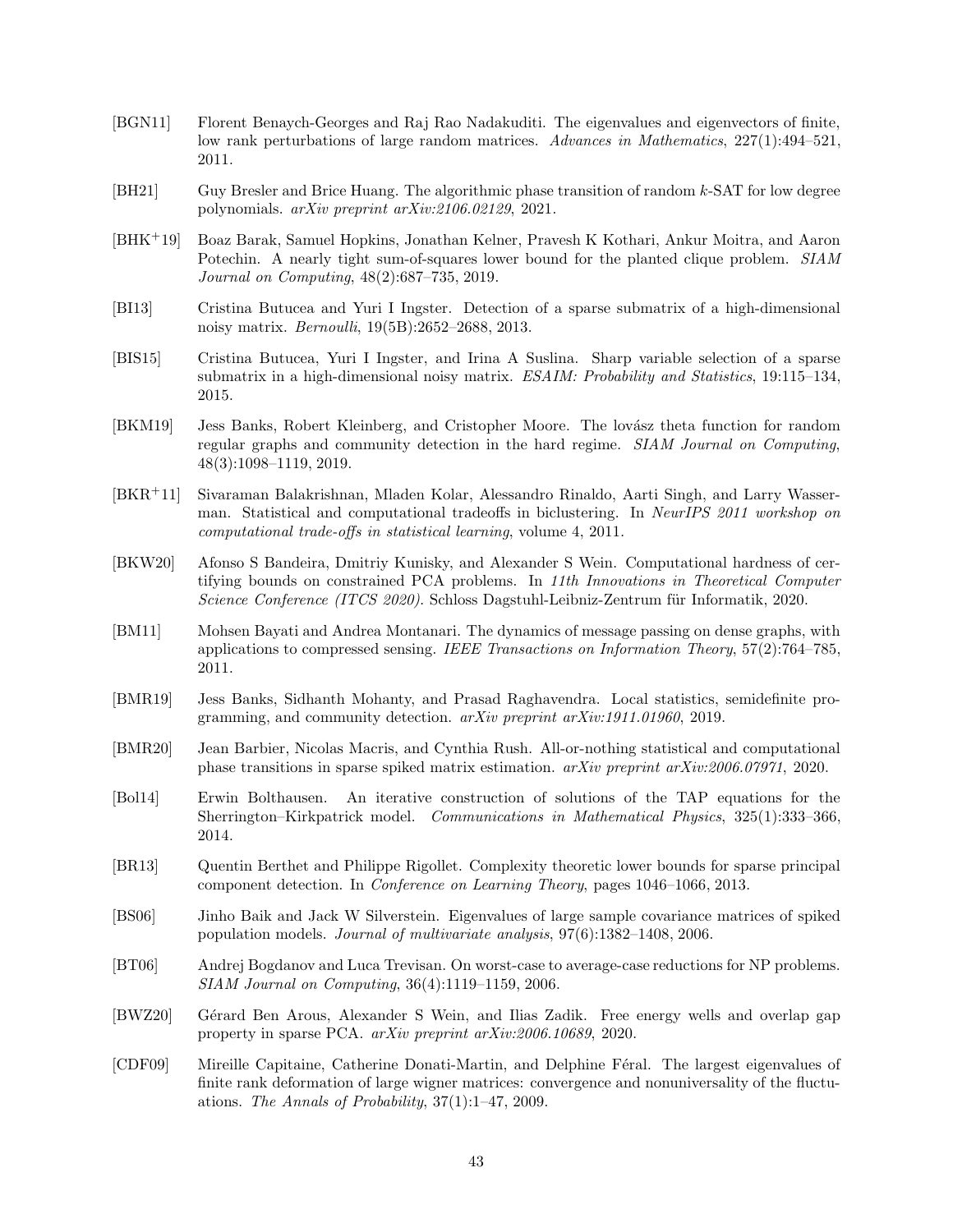- <span id="page-43-13"></span>[CGPR19] Wei-Kuo Chen, David Gamarnik, Dmitry Panchenko, and Mustazee Rahman. Suboptimality of local algorithms for a class of max-cut problems. Annals of Probability, 47(3):1587–1618, 2019.
- <span id="page-43-15"></span>[Che15] Yudong Chen. Incoherence-optimal matrix completion. IEEE Transactions on Information Theory, 61(5):2909–2923, 2015.
- <span id="page-43-6"></span>[CLR17] T Tony Cai, Tengyuan Liang, and Alexander Rakhlin. Computational and statistical boundaries for submatrix localization in a large noisy matrix. The Annals of Statistics, 45(4):1403–1430, 2017.
- <span id="page-43-17"></span>[CM18] Eden Chlamtáč and Pasin Manurangsi. Sherali-adams integrality gaps matching the log-density threshold. arXiv preprint arXiv:1804.07842, 2018.
- <span id="page-43-12"></span>[COHH17] Amin Coja-Oghlan, Amir Haqshenas, and Samuel Hetterich. Walksat stalls well below satisfiability. SIAM Journal on Discrete Mathematics, 31(2):1160–1173, 2017.
- <span id="page-43-16"></span>[CW18] T Tony Cai and Yihong Wu. Statistical and computational limits for sparse matrix detection. arXiv preprint arXiv:1801.00518, 2018.
- <span id="page-43-5"></span>[CX16] Yudong Chen and Jiaming Xu. Statistical-computational tradeoffs in planted problems and submatrix localization with a growing number of clusters and submatrices. The Journal of Machine Learning Research, 17(1):882–938, 2016.
- <span id="page-43-10"></span>[DAM17] Yash Deshpande, Emmanuel Abbe, and Andrea Montanari. Asymptotic mutual information for the balanced binary stochastic block model. Information and Inference: A Journal of the IMA,  $6(2):125-170, 2017.$
- <span id="page-43-9"></span>[DH21] Rishabh Dudeja and Daniel Hsu. Statistical query lower bounds for tensor PCA. Journal of Machine Learning Research, 22(83):1–51, 2021.
- <span id="page-43-4"></span>[DJ04] David Donoho and Jiashun Jin. Higher criticism for detecting sparse heterogeneous mixtures. The Annals of Statistics, 32(3):962–994, 2004.
- <span id="page-43-3"></span>[DKWB19] Yunzi Ding, Dmitriy Kunisky, Alexander S Wein, and Afonso S Bandeira. Subexponential-time algorithms for sparse PCA. arXiv preprint arXiv:1907.11635, 2019.
- <span id="page-43-7"></span>[DM14] Yash Deshpande and Andrea Montanari. Information-theoretically optimal sparse PCA. In 2014 IEEE International Symposium on Information Theory, pages 2197–2201. IEEE, 2014.
- <span id="page-43-11"></span>[DM15] Yash Deshpande and Andrea Montanari. Finding hidden cliques of size  $\sqrt{N/e}$  in nearly linear time. Foundations of Computational Mathematics, 15(4):1069–1128, 2015.
- <span id="page-43-2"></span>[DMM09] David L Donoho, Arian Maleki, and Andrea Montanari. Message-passing algorithms for compressed sensing. Proceedings of the National Academy of Sciences, 106(45):18914–18919, 2009.
- <span id="page-43-0"></span>[FF93] Joan Feigenbaum and Lance Fortnow. Random-self-reducibility of complete sets. SIAM Journal on Computing, 22(5):994–1005, 1993.
- <span id="page-43-1"></span>[FGR+17] Vitaly Feldman, Elena Grigorescu, Lev Reyzin, Santosh S Vempala, and Ying Xiao. Statistical algorithms and a lower bound for detecting planted cliques. Journal of the ACM (JACM), 64(2):1–37, 2017.
- <span id="page-43-8"></span>[FP07] Delphine Féral and Sandrine Péché. The largest eigenvalue of rank one deformation of large wigner matrices. Communications in mathematical physics,  $272(1):185-228$ ,  $2007$ .
- <span id="page-43-14"></span>[GJ19] David Gamarnik and Aukosh Jagannath. The overlap gap property and approximate message passing algorithms for p-spin models. arXiv preprint arXiv:1911.06943, 2019.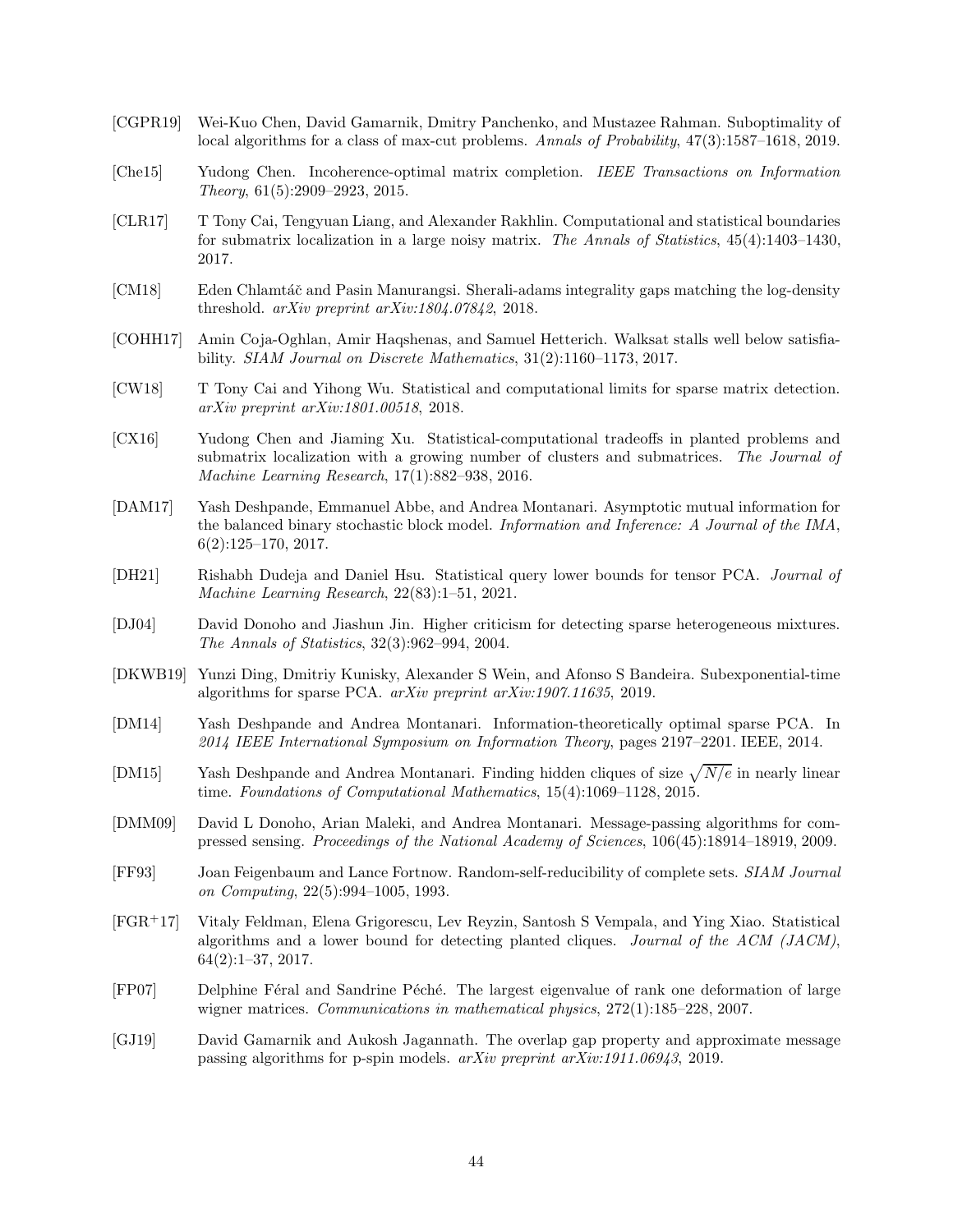- <span id="page-44-11"></span>[GJJ+20] Mrinalkanti Ghosh, Fernando Granha Jeronimo, Chris Jones, Aaron Potechin, and Goutham Rajendran. Sum-of-squares lower bounds for Sherrington-Kirkpatrick via planted affine planes. In 2020 IEEE 61st Annual Symposium on Foundations of Computer Science (FOCS), pages 954–965. IEEE, 2020.
- <span id="page-44-6"></span>[GJS19] David Gamarnik, Aukosh Jagannath, and Subhabrata Sen. The overlap gap property in principal submatrix recovery. arXiv preprint arXiv:1908.09959, 2019.
- <span id="page-44-4"></span>[GJW20] David Gamarnik, Aukosh Jagannath, and Alexander S Wein. Low-degree hardness of random optimization problems. In 61st Annual Symposium on Foundations of Computer Science (FOCS), pages 131–140. IEEE, 2020.
- <span id="page-44-15"></span>[GMZ17] Chao Gao, Zongming Ma, and Harrison H Zhou. Sparse CCA: Adaptive estimation and computational barriers. The Annals of Statistics, 45(5):2074–2101, 2017.
- <span id="page-44-12"></span>[GS14] David Gamarnik and Madhu Sudan. Limits of local algorithms over sparse random graphs. In Proceedings of the 5th conference on Innovations in Theoretical Computer Science, pages 369–376, 2014.
- <span id="page-44-0"></span>[GZ17] David Gamarnik and Ilias Zadik. High dimensional regression with binary coefficients. Estimating squared error and a phase transtition. In Conference on Learning Theory, pages 948–953, 2017.
- <span id="page-44-13"></span>[GZ19] David Gamarnik and Ilias Zadik. The landscape of the planted clique problem: Dense subgraphs and the overlap gap property. arXiv preprint arXiv:1904.07174, 2019.
- <span id="page-44-2"></span>[HKP<sup>+</sup>17] Samuel B Hopkins, Pravesh K Kothari, Aaron Potechin, Prasad Raghavendra, Tselil Schramm, and David Steurer. The power of sum-of-squares for detecting hidden structures. In 2017 IEEE 58th Annual Symposium on Foundations of Computer Science (FOCS), pages 720–731. IEEE, 2017.
- <span id="page-44-3"></span>[Hop18] Samuel Hopkins. Statistical Inference and the Sum of Squares Method. PhD thesis, Cornell University, 2018.
- <span id="page-44-1"></span>[HS17] Samuel B Hopkins and David Steurer. Efficient bayesian estimation from few samples: community detection and related problems. In 2017 IEEE 58th Annual Symposium on Foundations of Computer Science (FOCS), pages 379–390. IEEE, 2017.
- <span id="page-44-7"></span>[HSS15] Samuel B Hopkins, Jonathan Shi, and David Steurer. Tensor principal component analysis via sum-of-squares proofs. In Conference on Learning Theory, pages 956–1006, 2015.
- <span id="page-44-9"></span>[HSS19] Samuel B Hopkins, Tselil Schramm, and Jonathan Shi. A robust spectral algorithm for overcomplete tensor decomposition. In Conference on Learning Theory, pages 1683–1722, 2019.
- <span id="page-44-8"></span>[HSSS16] Samuel B Hopkins, Tselil Schramm, Jonathan Shi, and David Steurer. Fast spectral algorithms from sum-of-squares proofs: tensor decomposition and planted sparse vectors. In Proceedings of the forty-eighth annual ACM symposium on Theory of Computing, pages 178–191, 2016.
- <span id="page-44-16"></span>[HSV20] Guy Holtzman, Adam Soffer, and Dan Vilenchik. A greedy anytime algorithm for sparse PCA. In Conference on Learning Theory, pages 1939–1956, 2020.
- <span id="page-44-10"></span>[HW20] Justin Holmgren and Alexander S Wein. Counterexamples to the low-degree conjecture.  $arXiv$ preprint arXiv:2004.08454, 2020.
- <span id="page-44-14"></span>[HWX15] Bruce Hajek, Yihong Wu, and Jiaming Xu. Computational lower bounds for community detection on random graphs. In Conference on Learning Theory, pages 899–928, 2015.
- <span id="page-44-5"></span>[HWX17] Bruce Hajek, Yihong Wu, and Jiaming Xu. Submatrix localization via message passing. The Journal of Machine Learning Research, 18(1):6817–6868, 2017.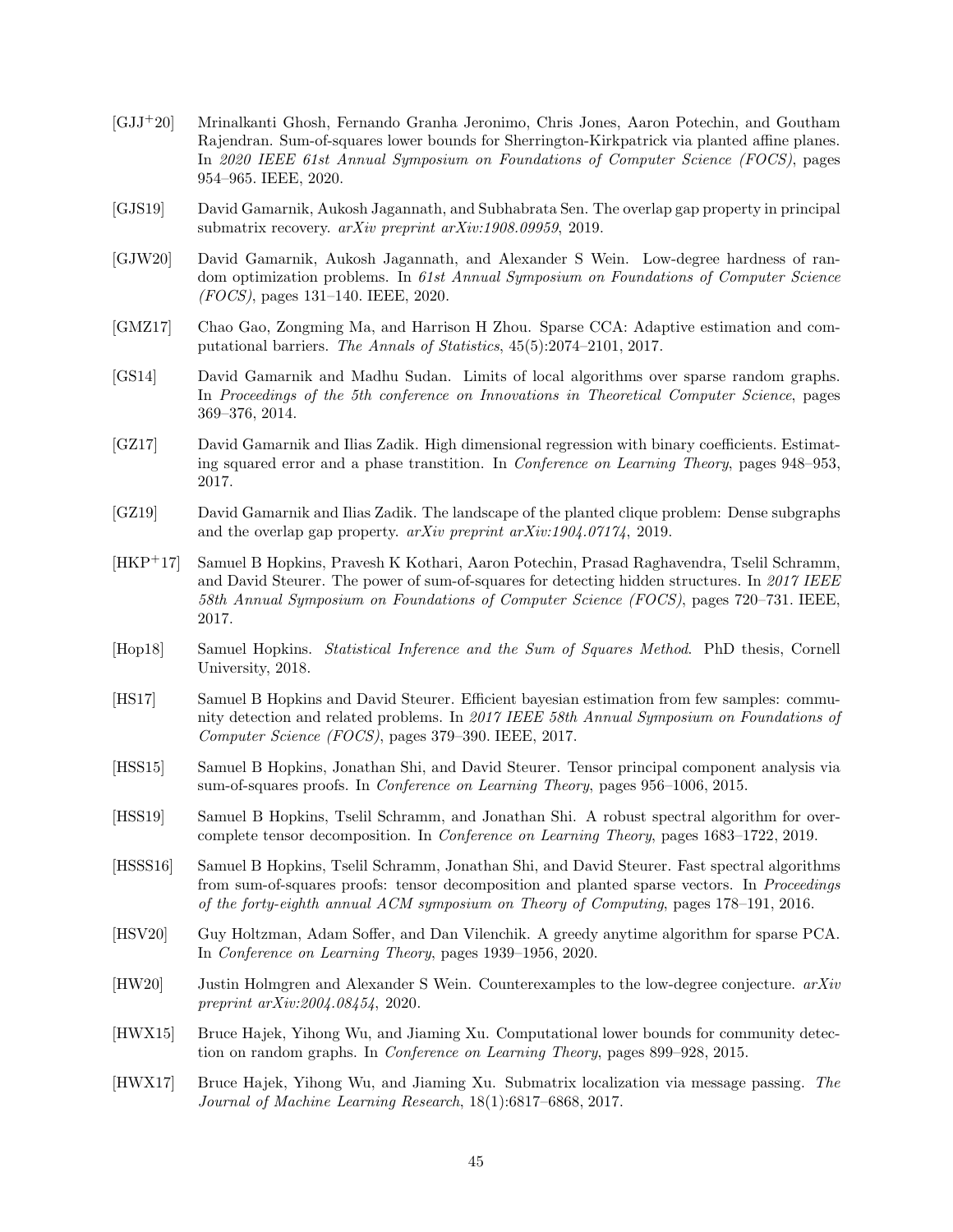- <span id="page-45-16"></span>[JL09] Iain M Johnstone and Arthur Yu Lu. On consistency and sparsity for principal components analysis in high dimensions. Journal of the American Statistical Association, 104(486):682–693, 2009.
- <span id="page-45-5"></span>[JM13] Adel Javanmard and Andrea Montanari. State evolution for general approximate message passing algorithms, with applications to spatial coupling. Information and Inference: A Journal of the IMA, 2(2):115–144, 2013.
- <span id="page-45-4"></span>[KBRS11] Mladen Kolar, Sivaraman Balakrishnan, Alessandro Rinaldo, and Aarti Singh. Minimax localization of structural information in large noisy matrices. In Advances in Neural Information Processing Systems, pages 909–917, 2011.
- <span id="page-45-1"></span>[Kea98] Michael Kearns. Efficient noise-tolerant learning from statistical queries. Journal of the ACM  $(JACM)$ , 45(6):983–1006, 1998.
- <span id="page-45-8"></span>[KMOW17] Pravesh K Kothari, Ryuhei Mori, Ryan O'Donnell, and David Witmer. Sum of squares lower bounds for refuting any CSP. In Proceedings of the 49th Annual ACM SIGACT Symposium on Theory of Computing, pages 132–145, 2017.
- <span id="page-45-2"></span>[KWB19] Dmitriy Kunisky, Alexander S Wein, and Afonso S Bandeira. Notes on computational hardness of hypothesis testing: Predictions using the low-degree likelihood ratio. arXiv preprint arXiv:1907.11636, 2019.
- <span id="page-45-12"></span>[LKZ15a] Thibault Lesieur, Florent Krzakala, and Lenka Zdeborová. MMSE of probabilistic low-rank matrix estimation: Universality with respect to the output channel. In 2015 53rd Annual Allerton Conference on Communication, Control, and Computing (Allerton), pages 680–687. IEEE, 2015.
- <span id="page-45-11"></span>[LKZ15b] Thibault Lesieur, Florent Krzakala, and Lenka Zdeborová. Phase transitions in sparse PCA. In 2015 IEEE International Symposium on Information Theory (ISIT), pages 1635–1639. IEEE, 2015.
- <span id="page-45-13"></span>[LWB20] Matthias Löffler, Alexander S Wein, and Afonso S Bandeira. Computationally efficient sparse clustering. arXiv preprint arXiv:2005.10817, 2020.
- <span id="page-45-10"></span>[Mon19] Andrea Montanari. Optimization of the Sherrington-Kirkpatrick hamiltonian. In 2019 IEEE 60th Annual Symposium on Foundations of Computer Science (FOCS), pages 1417–1433. IEEE, 2019.
- <span id="page-45-15"></span>[MOS13] Wilhelm Magnus, Fritz Oberhettinger, and Raj Pal Soni. Formulas and theorems for the special functions of mathematical physics, volume 52. Springer Science & Business Media, 2013.
- <span id="page-45-9"></span>[MRX20] Sidhanth Mohanty, Prasad Raghavendra, and Jeff Xu. Lifting sum-of-squares lower bounds: degree-2 to degree-4. In Proceedings of the 52nd Annual ACM SIGACT Symposium on Theory of Computing, pages 840–853, 2020.
- <span id="page-45-3"></span>[MST19] Laurent Massoulié, Ludovic Stephan, and Don Towsley. Planting trees in graphs, and finding them back. In Conference on Learning Theory, pages 2341–2371. PMLR, 2019.
- <span id="page-45-6"></span>[MV17] Andrea Montanari and Ramji Venkataramanan. Estimation of low-rank matrices via approximate message passing. arXiv preprint arXiv:1711.01682, 2017.
- <span id="page-45-0"></span>[MW15] Zongming Ma and Yihong Wu. Computational barriers in minimax submatrix detection. The Annals of Statistics, 43(3):1089–1116, 2015.
- <span id="page-45-14"></span>[Nov14] Jonathan Novak. Three lectures on free probability. Random matrix theory, interacting particle systems, and integrable systems, 65(309-383):13, 2014.
- <span id="page-45-7"></span>[NS94] Noam Nisan and Mario Szegedy. On the degree of boolean functions as real polynomials. Computational complexity, 4(4):301–313, 1994.